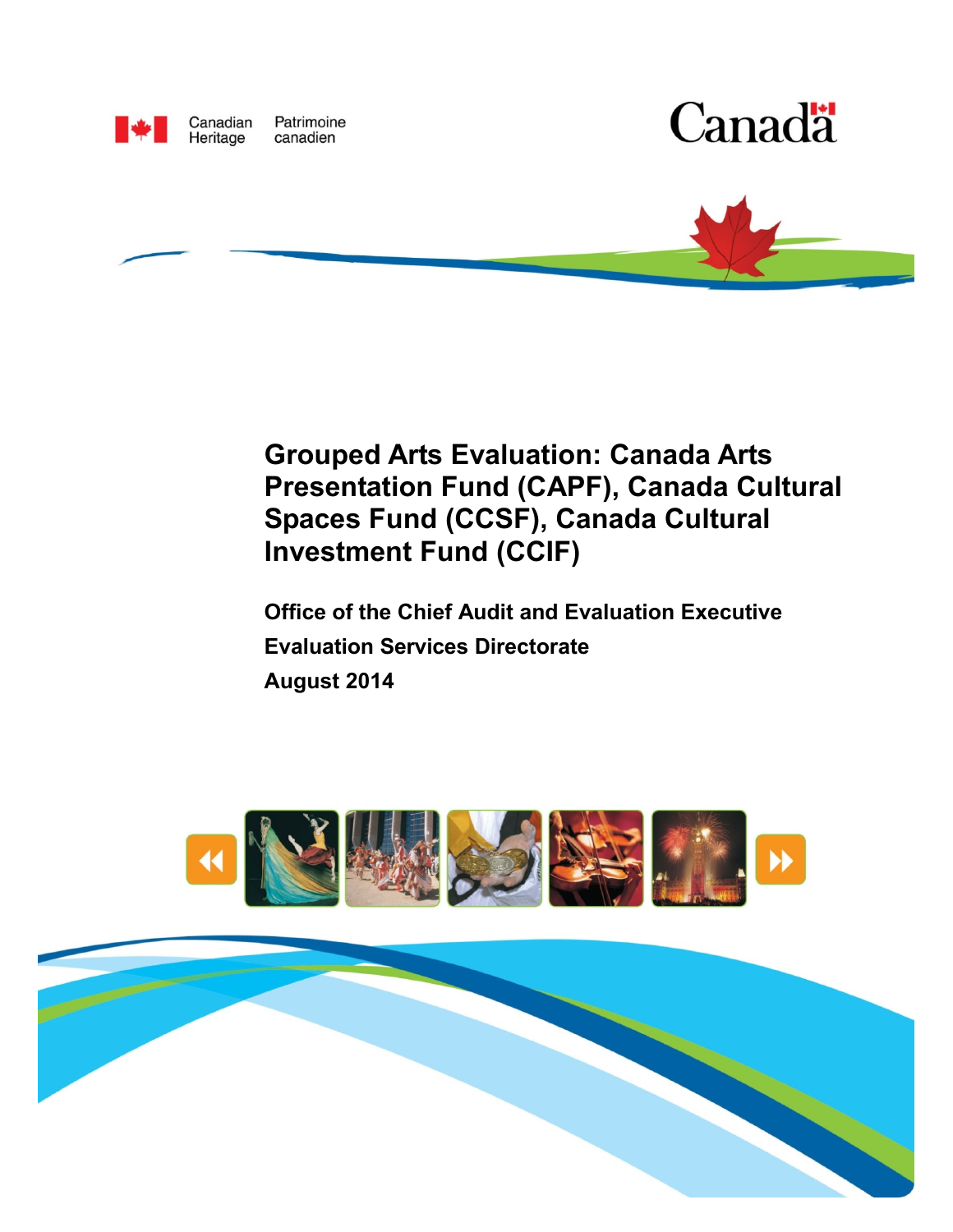*Cette publication est également disponible en français.* 

This publication is available in PDF format on the Internet at http://[www.pch.gc.ca](http://www.pch.gc.ca) 

© Her Majesty the Queen in Right of Canada, 2014 Catalogue No. CH7-20/2014E-PDF ISBN: 978-1-100-24989-6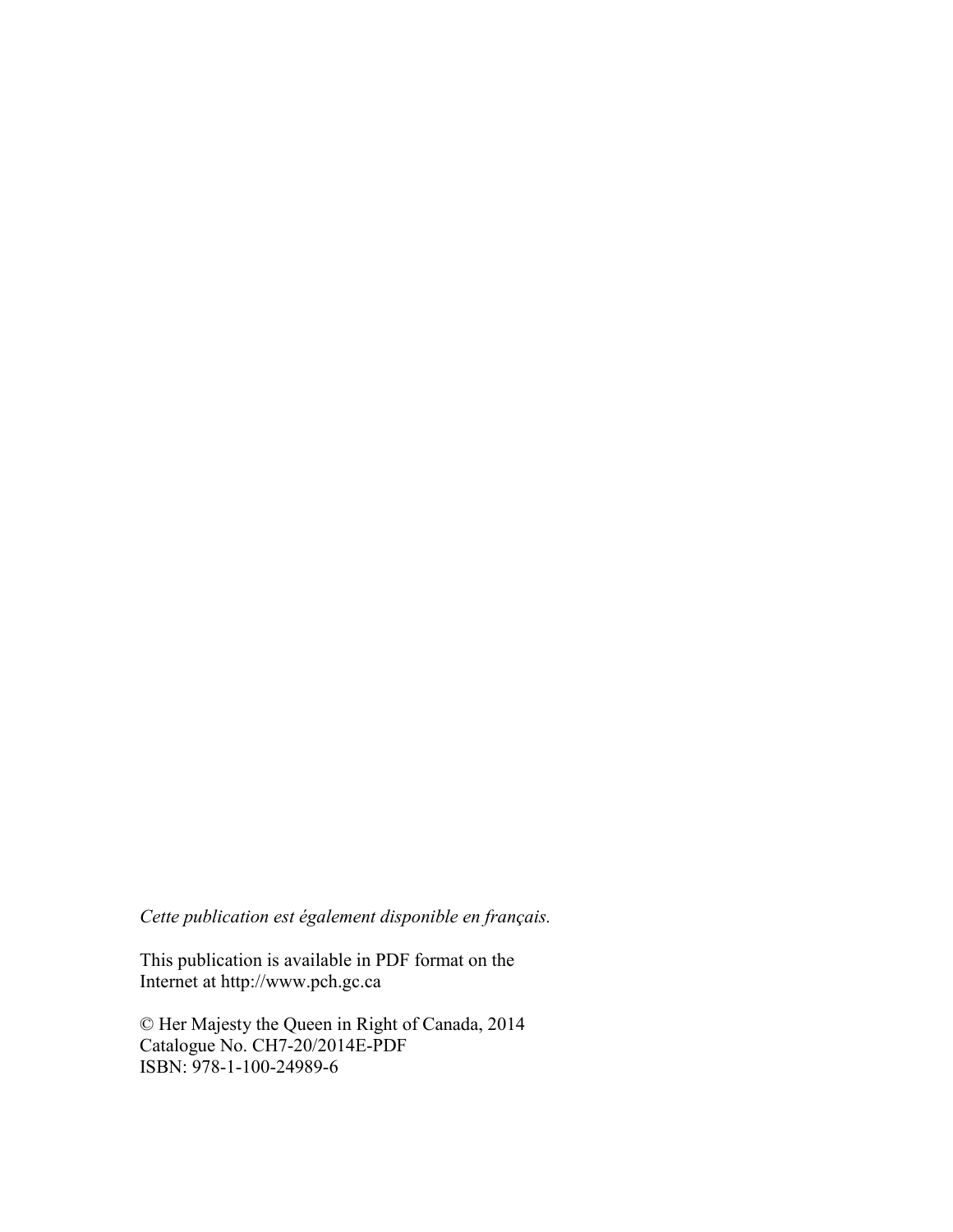# **Table of Contents**

| 1.                       |                                                                      |  |
|--------------------------|----------------------------------------------------------------------|--|
| 1.1<br>1.2<br>1.3        |                                                                      |  |
| 2.                       |                                                                      |  |
| 2.1<br>2.2               |                                                                      |  |
| 3.                       |                                                                      |  |
| 3.1<br>3.2<br>3.3<br>3.4 |                                                                      |  |
| $\mathbf{4}$             |                                                                      |  |
| 4.1<br>4.2<br>4.3        |                                                                      |  |
| 5.                       |                                                                      |  |
|                          |                                                                      |  |
|                          |                                                                      |  |
|                          |                                                                      |  |
|                          |                                                                      |  |
|                          | Appendix D. Performance Measurement Matrix for the Three Programs 55 |  |
|                          |                                                                      |  |
|                          |                                                                      |  |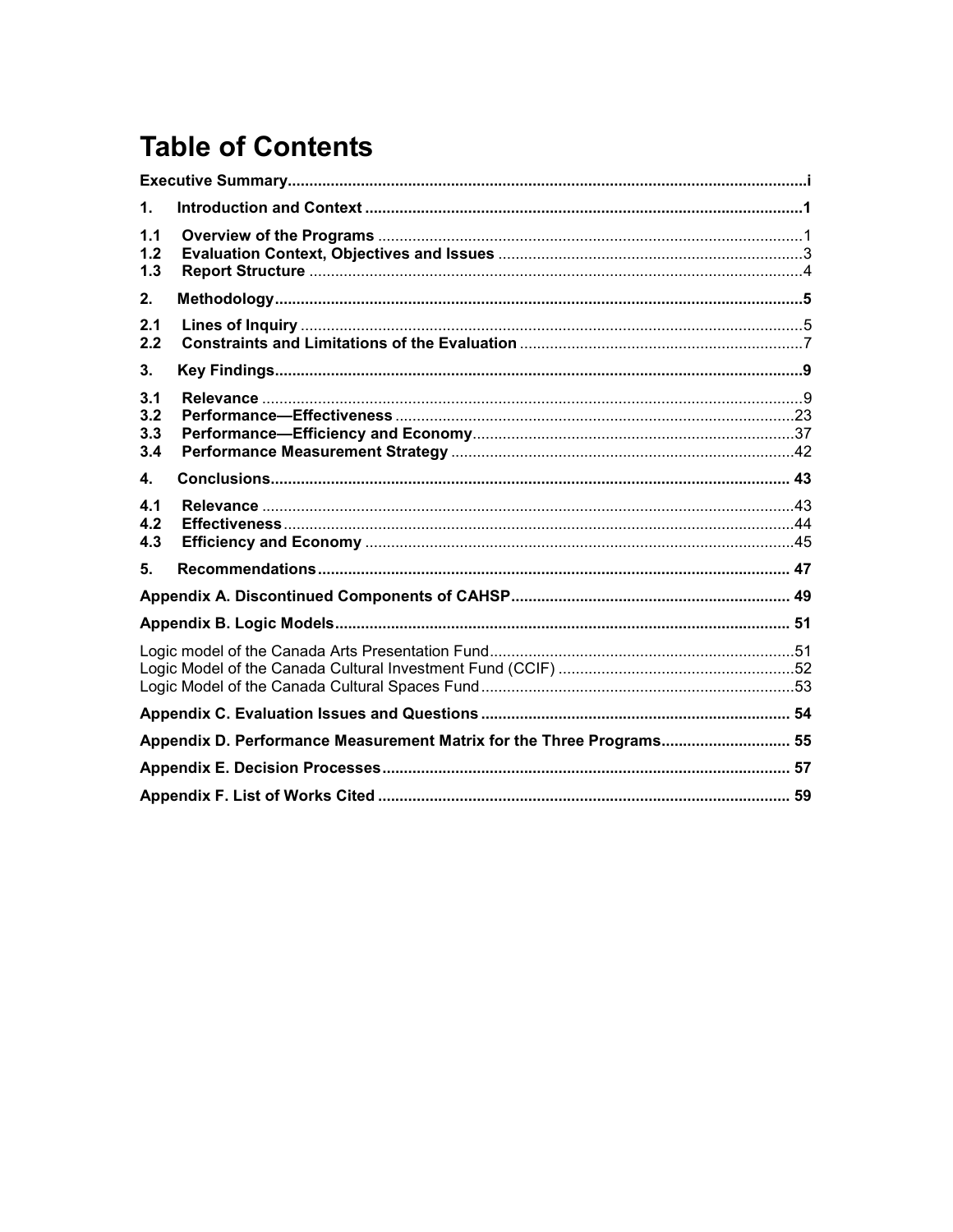# **List of acronyms and abbreviations**

| <b>ACOA</b>   | <b>Atlantic Canada Opportunities Agency</b>                 |
|---------------|-------------------------------------------------------------|
| <b>BCAH</b>   | Building Communities through Arts and Heritage              |
| <b>CAHSP</b>  | Canadian Arts and Heritage Sustainability Program           |
| <b>CAPF</b>   | <b>Canada Arts Presentation Fund</b>                        |
| <b>CBC</b>    | <b>Canadian Broadcast Corporation</b>                       |
| <b>CCA</b>    | Canada Council for the Arts                                 |
| <b>CCIF</b>   | Canada Cultural Investment Fund                             |
| <b>CCSF</b>   | Canada Cultural Spaces Fund                                 |
| <b>CIC</b>    | Citizenship and Immigration Canada                          |
| <b>CSA</b>    | <b>Culture Satellite Account</b>                            |
| EI            | <b>Endowment Incentives</b>                                 |
| <b>ESD</b>    | <b>Evaluation Services Directorate</b>                      |
| <b>ESDC</b>   | <b>Employment and Social Development Canada</b>             |
| <b>FEDNOR</b> | Federal Economic Development Initiative in Northern Ontario |
| <b>GCIMS</b>  | Grants and Contributions Information Management System      |
| <b>GCMI</b>   | Grants and Contributions Modernization Initiative           |
| <b>GDP</b>    | <b>Gross Domestic Product</b>                               |
| <b>HR</b>     | <b>Human Resources</b>                                      |
| <b>PCH</b>    | Patrimoine canadien/Canadian Heritage                       |
| <b>PMS</b>    | Performance Measurement Strategy                            |
| <b>PRG</b>    | Policy Research Group                                       |
| <b>PSO</b>    | <b>Presenter Support Organizations</b>                      |
| <b>RIS</b>    | <b>Regional Investment Strategies</b>                       |
| SI            | <b>Strategic Initiatives</b>                                |
| TB            | <b>Treasury Board</b>                                       |
| <b>WD</b>     | Western Economic Diversification Canada                     |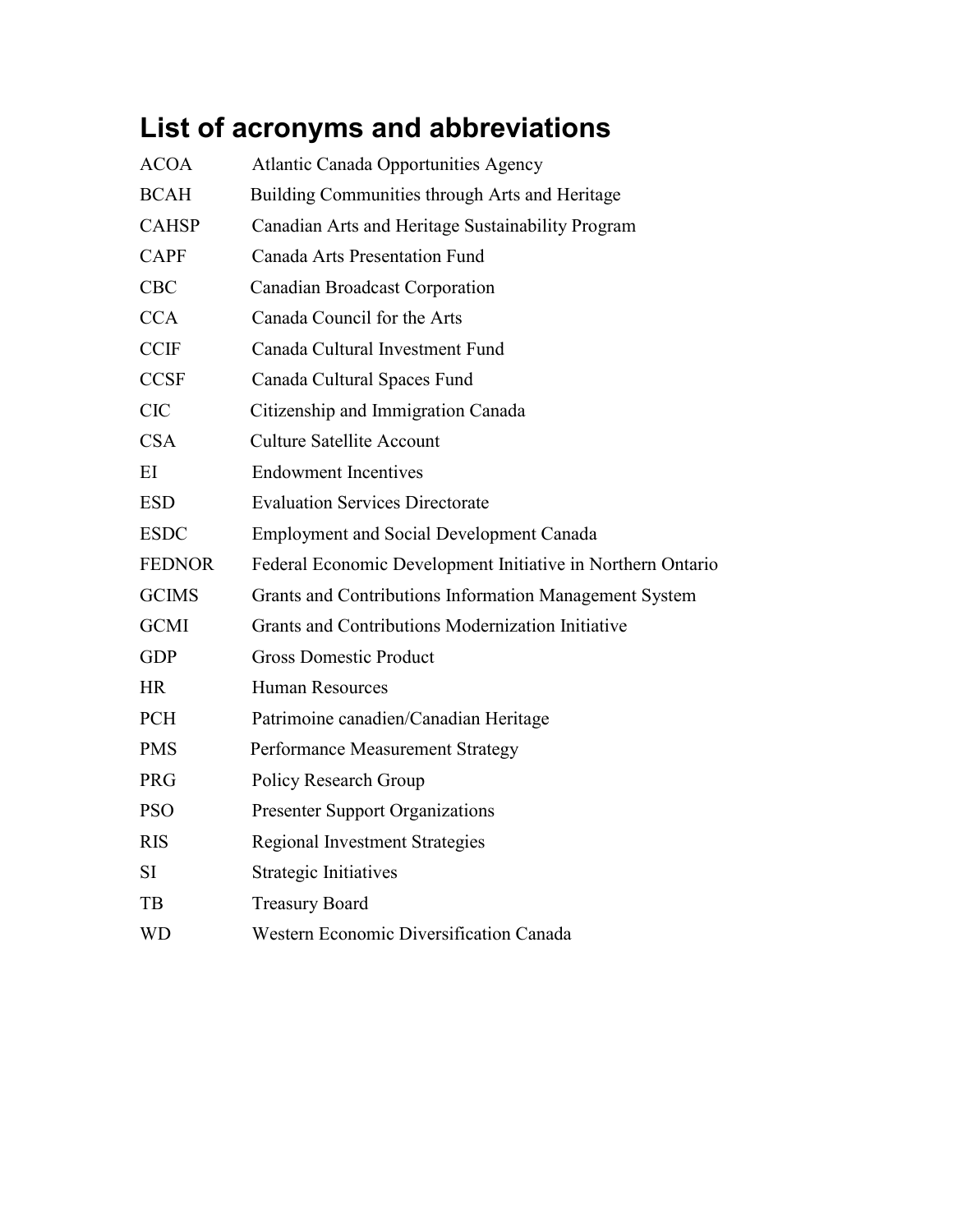# <span id="page-4-0"></span>**Executive Summary**

# **Background**

A grouped evaluation was conducted for three Canadian Heritage (PCH) Programs included in the Arts Policy Branch: the Canada Arts Presentation Fund (CAPF), Canada Cultural Spaces Fund (CCSF), and Canada Cultural Investment Fund (CCIF). These programs aim to improve Canadians' access to varied artistic and heritage experiences and to contribute to the resilience of the Canadian arts and heritage sectors. This is accomplished through funding programs that support the presentation of professional arts festivals and performing arts series, the improvement of arts and heritage infrastructure, and the enhancement of revenue diversification and business practices and partnership development in arts and heritage organizations.

A grouped approach was taken in order to increase cost-effectiveness of the evaluation study while ensuring a comprehensive and reliable base of evaluation evidence as per the Treasury Board Policy on Evaluation. The three programs were identified as candidates for grouping after a thorough analysis confirmed that results of the programs are complementary, stakeholders and beneficiaries are similar, and programs have similar ultimate outcomes.

# **Evaluation Objective and Methodology**

The grouped evaluation was conducted to support departmental decision-making, particularly surrounding the renewal process of the programs' Terms and Conditions. As specified by Treasury Board Secretariat of Canada's Directive on the Evaluation Policy (2009), the five core issues addressed in this evaluation were: relevance, including continued need for the programs, alignment with government priorities, and alignment with federal roles and responsibilities; and performance, including effectiveness, efficiency and economy.

The evaluation covers the years 2007-2008 to 2012-2013. During that period, there were no substantial changes made to CAPF or CCSF. The CCIF underwent a substantial transformation, where specific program components were cancelled and a new component introduced during the period evaluated. The evaluation provides only minimal information on the components cancelled during the evaluation period.

Multiple lines of evidence were used to conduct the evaluation including:

- Comprehensive literature review, including environmental scan of other programs;
- Comprehensive document review;
- An administrative data review of two main data sources for the programs: GCIMS (Grants and Contributions Information Management System) and Programs' internal tracking systems;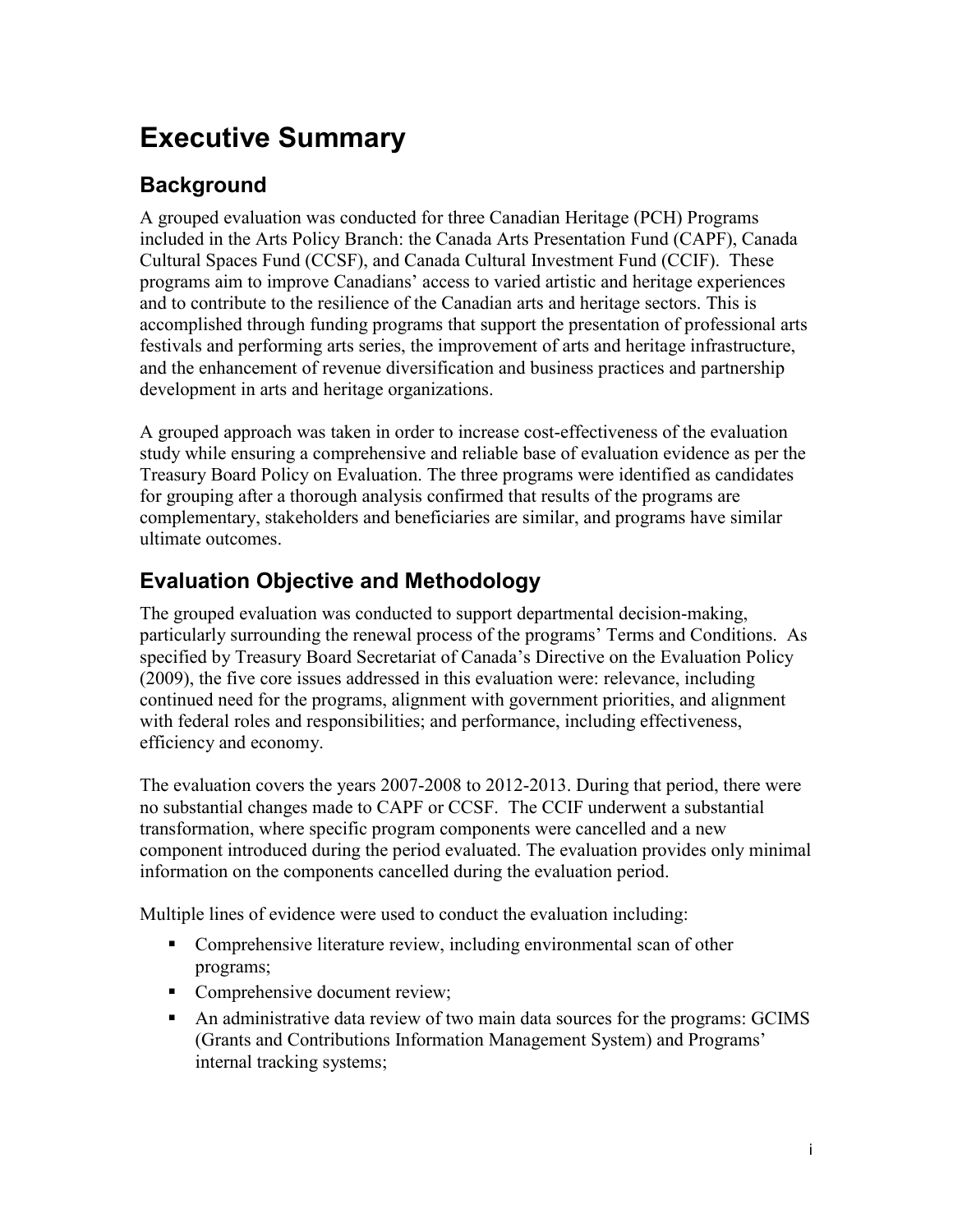- In-depth interviews with 44 key informants familiar with the programs including program representatives, funded and unfunded organizations, other government representatives;
- Survey of 376 funded applicants and 95 unfunded applicants;
- Consultation with an expert panel to obtain supplementary in-depth information on perceptions, trends, results and impacts of the suite of programs and the extent to which there is a continued need for support. A total of eight experts participated in the panel which consisted of a mix of academics, directors of arts organizations, consultants and artists; and,
- Case studies of 6 organizations that received funding in the past.

## **Limitations**

The limitations of the evaluation include the variable quality and reliability of some project reporting data, the limited number of unfunded recipients that have responded to the survey which limits the conduct of systematic comparisons between funded and unfunded applicants; and possible respondent bias. Additionally, isolating and attributing impacts to each program as well as jointly for the suite of programs, is not fully possible.

# **Evaluation Findings**

The major findings for each of the evaluation issues are as follows.

## **Relevance**

### *Continuing Need*

There is a continuing need for ongoing federal government support to the arts and heritage sector through programs such as CAPF, CCSF and CCIF which help ensure that all Canadians have access to and benefit from arts and heritage experiences. Factors such as aging infrastructure and the need for innovative arts spaces, the digital revolution, the economic downturn and changing demographics contribute to the need for federal government support to ensure that arts and culture remain accessible, relevant, and sustainable. While the three programs are responsive to most needs of arts and cultural organizations, providing funding that supports programming and infrastructure and strengthens economic resiliency, the level of funding available requires the programs to regularly make difficult case-by-case decisions on applications. These decisions are becoming increasingly complex as the arts and culture sector becomes more and more diverse. Achieving an appropriate balance between funding organizations which have a good record in reaching audiences and, supporting new, innovative and emerging needs for programming and spaces is an ongoing process.

All three levels of government in Canada provide support to the arts and culture sector through programming designed to meet their respective policy objectives. While elements of the three programs under evaluation share some similarities with other PCH and Canada Council for the Arts programs, numerous steps and strategies have been taken to minimize the potential for overlap or duplication. There are opportunities to strengthen collaboration and facilitate greater standardization in application and reporting processes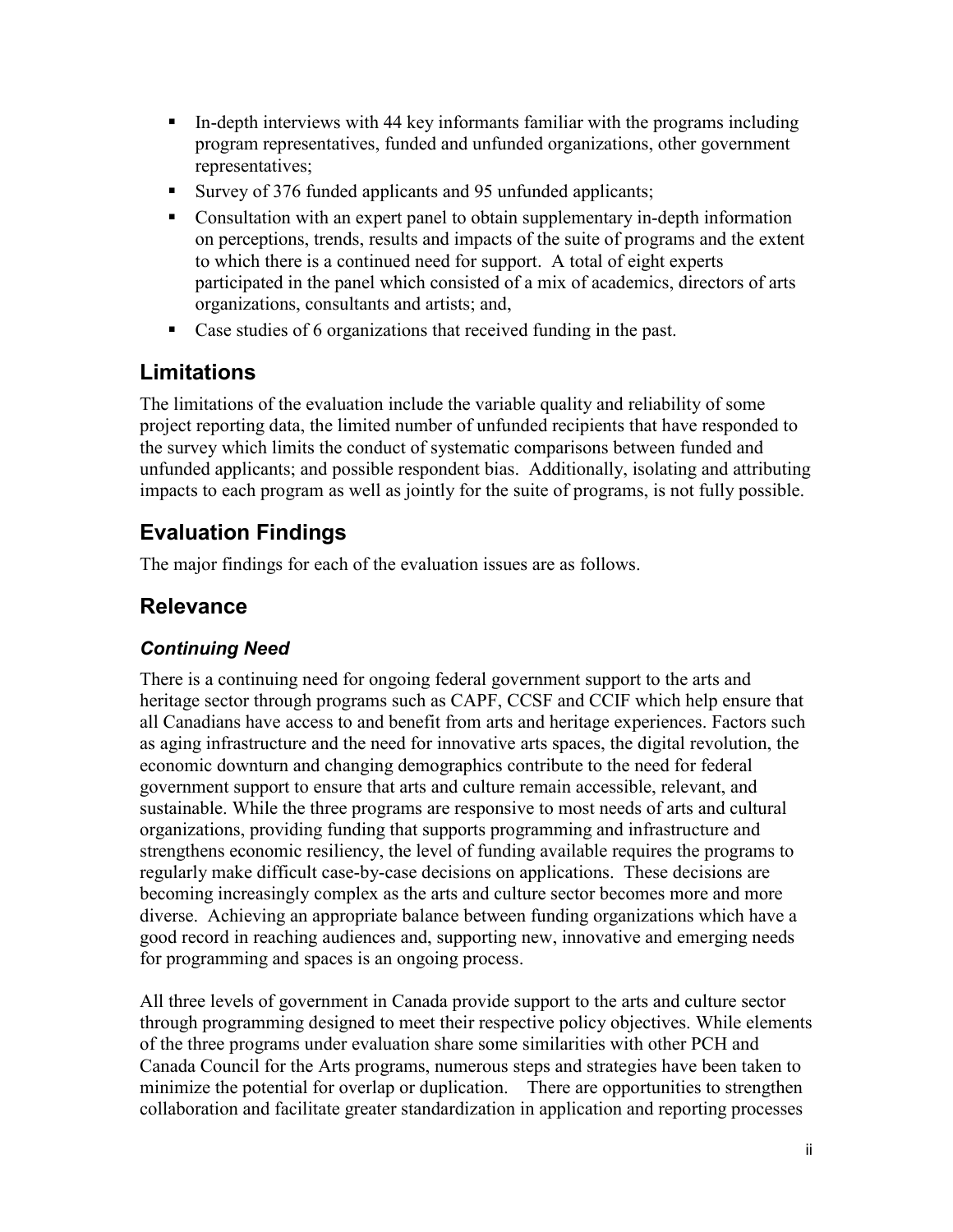and greater sharing of information, particularly in the area of collecting and sharing common financial and statistical data on organizations that apply for funding from the programs.

### *Alignment with Federal Government Priorities and Departmental Objectives and Priorities*

All three programs are aligned with federal government priorities to support Canada's economy and quality of life through arts and culture. The programs are also aligned with the PCH strategic outcome: "Canadian artistic expressions and cultural content are created and accessible at home and abroad" as well as PCH's strategic priorities.

### *Alignment with Federal Government Roles and Responsibilities*

Ensuring that all Canadians have continued access to arts and heritage experiences is an appropriate role and responsibility for the federal government. Jurisdictional responsibility for arts and culture was not defined in the Constitution Act, 1867 and has, therefore, been shared between all levels of government. The role and responsibility of the federal government in supporting arts and culture has been reaffirmed in recent decades with the growing understanding of the economic contributions of the arts and cultural industries and their important role in the creative economy of the country.

# **Performance**

### *Achievement of the Expected Outcomes*

The evaluation focused on the period from 2007/08 to 2012/13. During this time period, the three programs have been effective in achieving their intended outcomes:

 The CAPF enabled a large number of arts presenters to reach a wide range of communities and audiences, expose communities to various professional artistic experiences, strengthen their linkages in the community, and further develop their professional skills. On average, nearly 600 projects were funded annually across a wide range of disciplines, communities and groups, including underserved populations. About 65% of communities reached with CAPF programming component and 28% of communities reached with development component were rural and remote. The arts discipline most commonly associated with projects funded under both the Programming and Development Components over the evaluation period was music, followed by dance and theatre. Other disciplines funded regularly over the years included visual arts, literature, and media art. On average, the funding recipients reported presenting about 25,000 artists annually, of which over one third were from another region in Canada or outside of Canada. The funding contributed to increases in the number of volunteers engaged in arts and culture activities, the development of new partnerships, and the delivery of thousands of outreach and public engagement activities. Presenter Support Organizations (PSO) delivered over 5,000 professional development activities over the five years, which helped strengthen the efficiency and professionalism of the arts presenting community. The evaluation found there is a need to review the information, application and reporting CAPF requirements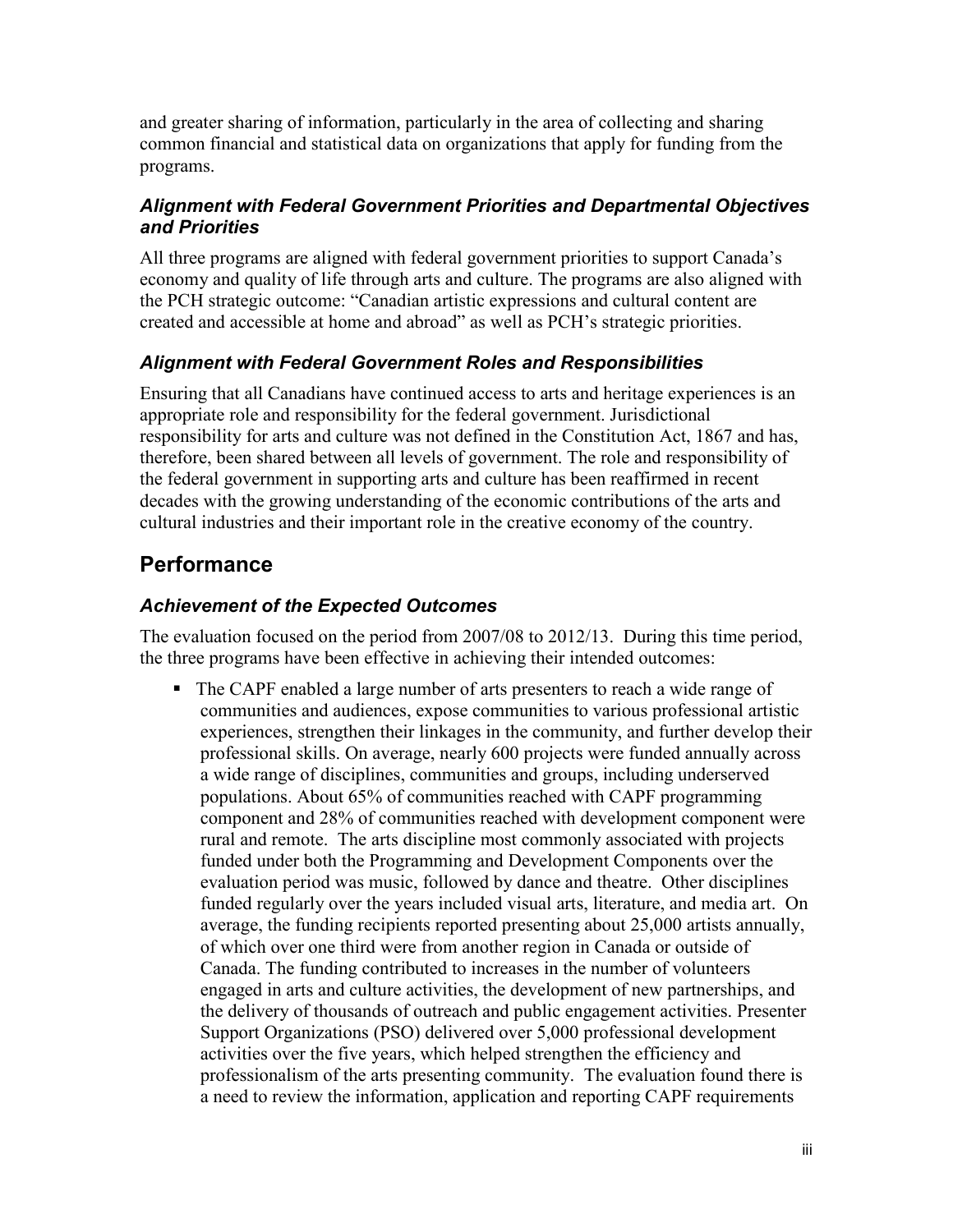as these were found to be onerous, particularly when only small amounts of funding are provided. This may act as a barrier to access for new or emerging organizations.

- The CCSF has contributed to new and improved arts and heritage facilities and infrastructure across a variety of disciplines and range of communities. An average of 97 projects were funded per year, which resulted in improved access to, and quality of, a variety of arts and heritage experiences for Canadians. About half of the 63 communities that receive CCSF funding in an average year are rural or remote. The regional presence of PCH contributes to the success of the program by facilitating understanding of local needs and demands as well as the development of close collaborations with regional partners. The program is highly competitive, with only about 50% of project applications approved in any given year. This strong level of competition can make it difficult for new or emerging organizations as well as innovative, non-traditional, emerging types of spaces and possibly riskier projects to receive funding. The evidence suggests that the criteria used to define "cultural space" and "professional arts and heritage organization" needs to be reviewed to reflect the evolving nature of the arts and heritage sector.
- The current components of CCIF contributed to more effective management and business practices of arts and heritage organizations. The Strategic Initiatives component (new as of 2010-11) has supported a collective approach that assists arts and heritage organizations improve their business operations, help them make strategic use of new technologies and diversify revenues. Between 2010- 11 and 2011-12, the 25 projects that were funded through this component resulted in over 170 partnerships and shared resources and benefited over 5,000 organizations working in the arts and heritage sector. After only two years in operation, it is too early to determine the longer term impact of the Strategic Initiatives component with regards to improving the sustainability and resilience of arts and heritage organizations although the evaluation did find some initial examples of success. As a result of the Endowment Incentives component, private sector donors invested \$1.50 for every dollar invested by the federal government, creating more than \$207 million in endowment funds, between 2007-08 and 2011-12. The Endowment Incentives component has had a significant incremental impact on the capital held by the arts sector and, therefore, its stability. Other components of CCIF have helped to sustain cultural activities at the local level and assisted a few organizations to avoid bankruptcy. These components have encouraged community engagement and support for arts and heritage organizations and contributed to more stable and resilient arts and heritage organizations.

The evaluation findings demonstrate the collective impact of the programs on the resiliency and sustainability of arts and heritage organizations, community engagement, and the economy. The assistance provided by CAPF, CCSF and CCIF funding has also increased the capacity of arts and heritage organizations to offer arts and heritage experiences to underserved groups and language minority communities. The funding provided by the programs is incremental in that most funded projects would not have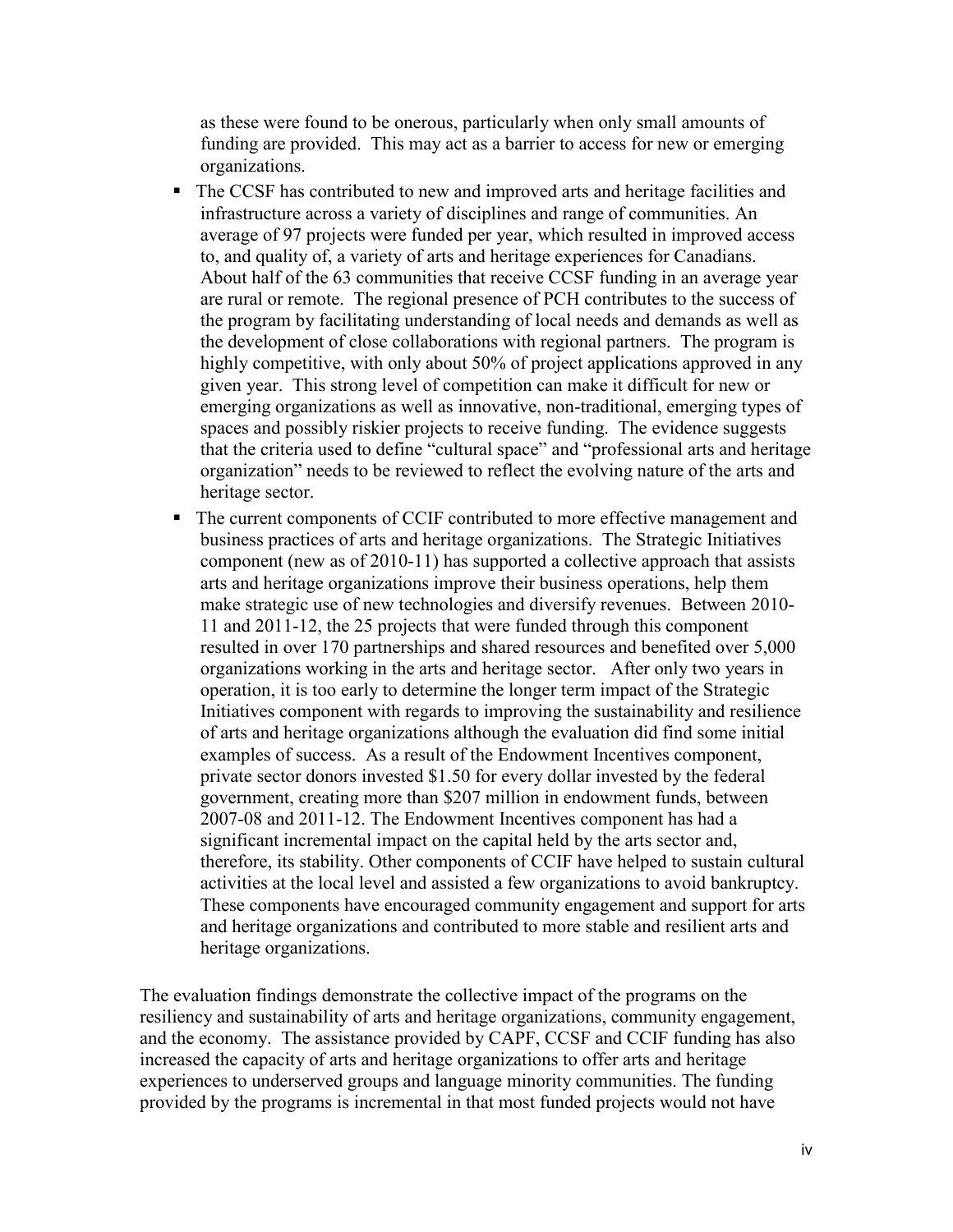proceeded, at least with the same scope and timing, without the support provided by PCH.

### *Demonstration of Efficiency and Economy*

The combined administrative cost of the three programs, as a percent of the total budget, declined from 16% at the time of the previous evaluation to an average of 9%. Average administrative costs per application and project vary across the programs, influenced by factors such as the level of demand relative to projects funded, type, size and complexity of the projects, and processing and decision-making structures. There may be opportunities to further improve efficiency and economy as well as reduce application processing times. Many clients expressed dissatisfaction with the overall decision times and the administrative data review confirmed that the application processing times tend to be long and in the case of CAPF and CCSF specialized equipment and feasibility studies applications, exceed the published service standards for funding decision timelines. The CCSF and Strategic Initiatives components have application processes that involve two decision-making layers. In the case of CCSF, applications are processed regionally and recommendations are then reviewed nationally. For the Strategic Initiatives component of CCIF, applicants are required to submit a letter of intent which is assessed. Applicants selected are then invited to submit a full application. This two-step assessment and recommendation process contributes to longer decision times.

# **Conclusion**

The evaluation evidence confirms that there is a continued need for federal support to arts and heritage sectors provided through CAPF, CCSF and CCIF. The programs remain relevant and are aligned with both federal and departmental objectives and priorities. Together, the programs have been responsive to most needs for funding and support required by arts and heritage organizations participating in the programs. Achieving an appropriate balance between funding organizations which have a good record in reaching audiences and, supporting new, innovative and emerging needs for programming and spaces is an ongoing process.

The programs reach their intended outcomes. The programs have had collective impact on the resiliency and sustainability of arts and heritage organizations, community engagement, and the economy. They have also increased the capacity of arts and heritage organizations to offer arts and heritage experiences to underserved groups and, to various degrees, to the language minority communities. The funding provided by the programs is incremental in that most funded projects would not have proceeded, at least with the same scope and timing, without the support provided by PCH. The efficiency of the programs has improved since last evaluation. There may be opportunities to improve application processing times, creating the potential for reducing decision times and achieving later improvements in efficiency.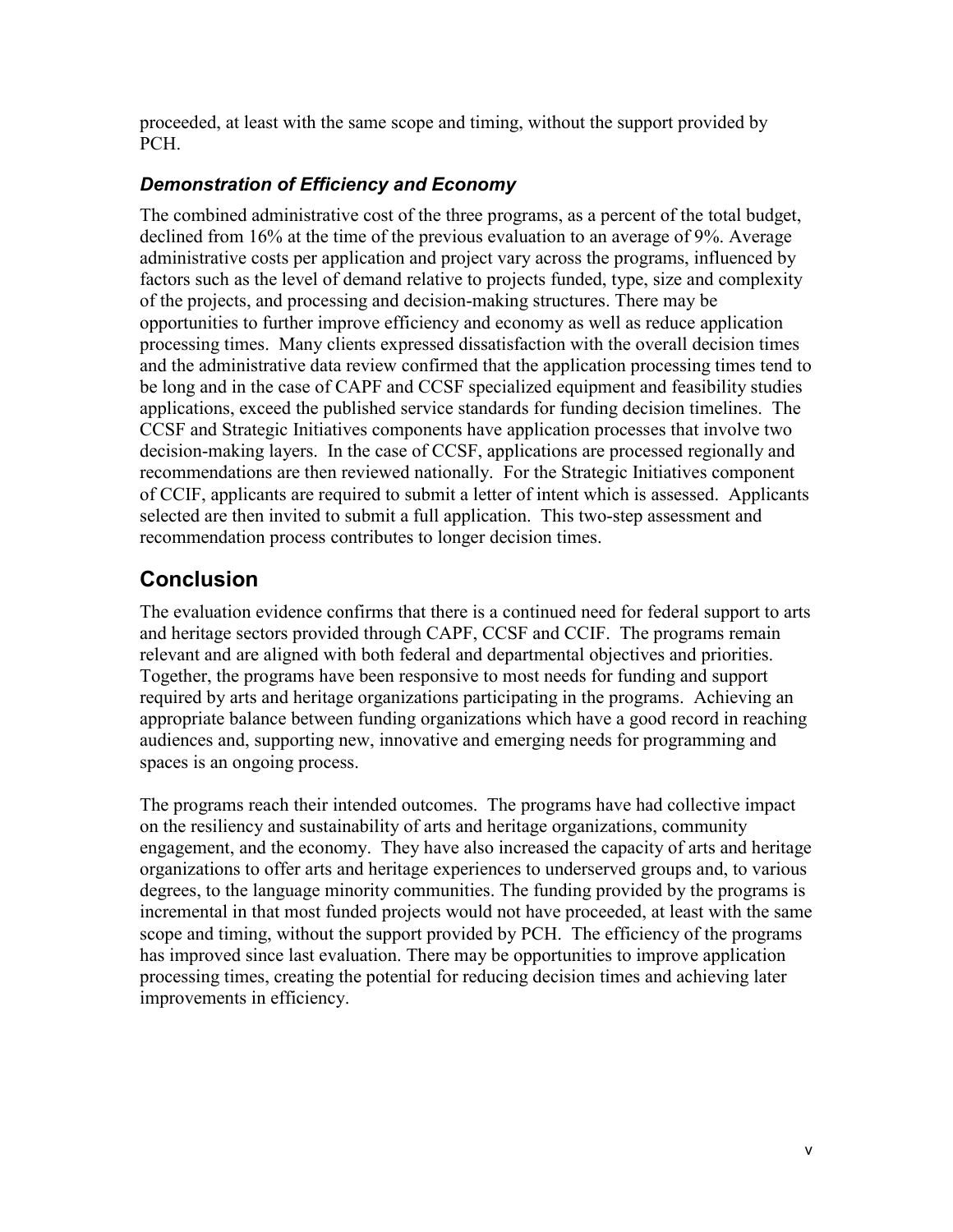## **Recommendations**

- **1. To respond to emerging needs, CAPF should look for opportunities to reallocate resources to optimize the impact of funding and ensure that new organizations as well as applicants in priority areas have fair access to program funding.**
- **2. CCSF should ensure that the program requirements do not present unintended barriers to access for some organizations. More specifically:** 
	- i. In order to be better prepared to fulfil the emerging needs, CCSF should proactively review the criteria used to define "cultural space" and "professional arts and heritage organizations" to reflect the evolving nature of the arts and heritage sector.
- **3. All three programs should explore opportunities to reduce the time required to process files, from the reception of applications to the communication of funding decision, and to streamline the application process and reporting requirements, particularly for lower risk clients. More specifically:**
	- i. CAPF should ensure that the reporting requirements placed on organizations are proportionate to the amount of funding provided and level of risk. Additionally, CAPF should make efforts to reduce the application processing time in order to meet established service standard timelines.
	- ii. CCSF should make efforts to reduce timelines inherent in the two-step assessment and recommendation process, particularly for lower-risk applications.
	- iii. CCIF should make efforts to reduce the timelines inherent in the two-step application process to the Strategic Initiatives component.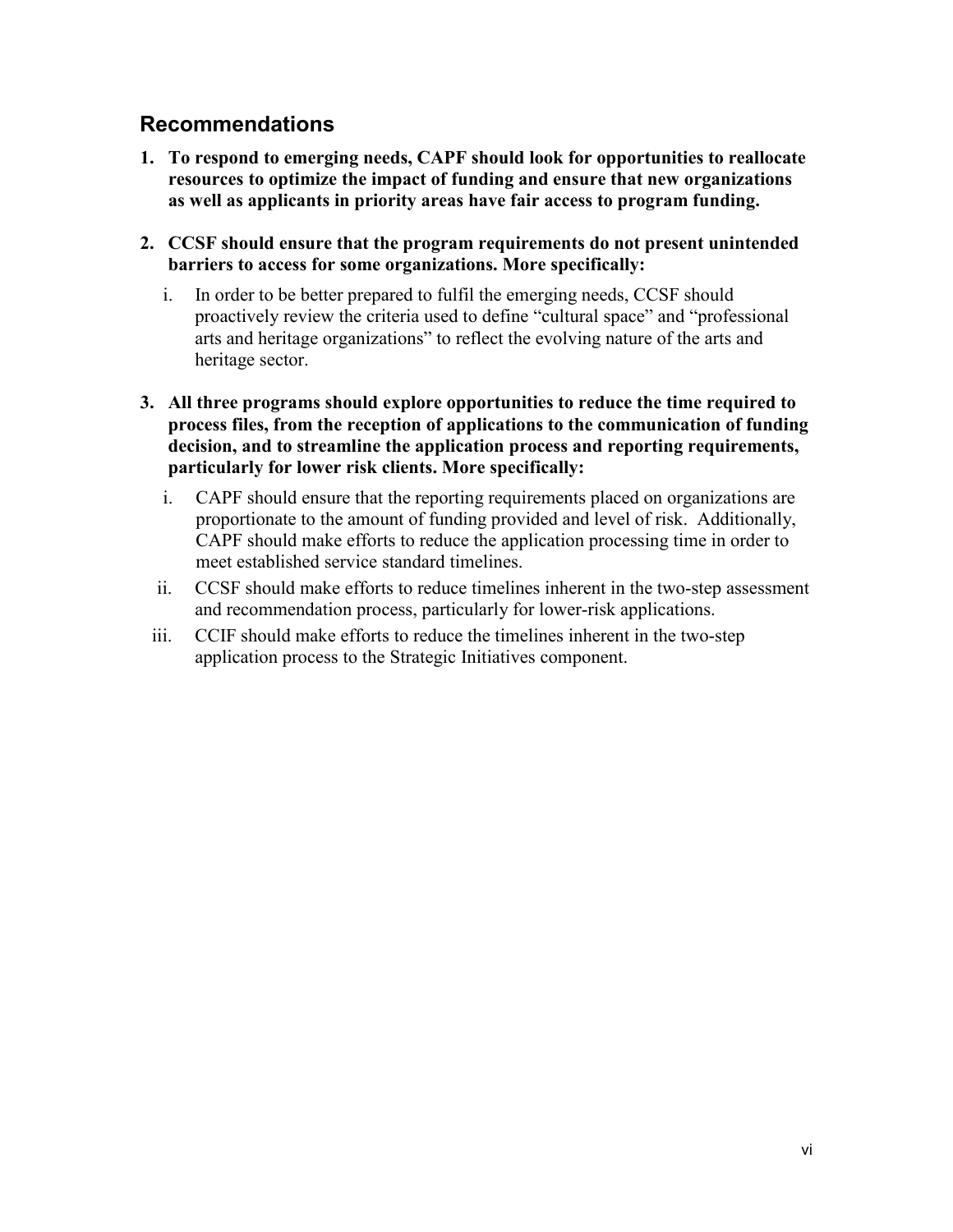# <span id="page-10-0"></span>**1. Introduction and Context**

A grouped evaluation was conducted for three Canadian Heritage (PCH) Programs included in the Arts Policy Branch: the Canada Arts Presentation Fund (CAPF), Canada Cultural Spaces Fund (CCSF), and Canada Cultural Investment Fund (CCIF). These programs aim to improve Canadians' access to varied artistic and heritage experiences and to contribute to the resilience of the Canadian arts and heritage sectors. This is accomplished through funding programs that support the presentation of professional arts festivals and performing arts series, the improvement of arts and heritage infrastructure, and the enhancement of business practices and partnership development in arts and heritage organizations.

This section briefly describes the three Programs that are being evaluated. It explains the context of the grouped evaluation and summarizes the objectives and related issues. It also explains how this report is structured.

## <span id="page-10-1"></span>**1.1 Overview of the Programs**

## *Canada Arts Presentation Fund (CAPF)*

The CAPF was created in 2001 to give Canadians access to a variety of professional artistic experiences in their communities. The federal government's principal vehicle for supporting arts-oriented festivals and series, the program has been renewed through 2014-15. The program aims to fulfill its objectives by providing grants and contributions to Canadian not-for-profit organizations that present or support, in a professional manner, arts festivals, performing arts series and other artistic experiences. CAPF has two components:

- The Programming Support component aims to enable presenters to offer a variety of professional artistic experiences to Canadians, and to enable arts presenters and Presenter Support Organizations (PSO) to provide relevant professional development opportunities for the CAPF presenter community.
- The Development Support component aims to increase the abilities of presenters who encounter barriers in trying to serve client groups, locations and/or disciplines or genres identified as underserved.

There were no substantial changes made to the program since the last evaluation. Two recommendations to review the logic model and improve efficiency were accepted by management and implemented.

For the period of 2007-08 to 2012-13, the CAPF total expenditures were \$187,138,422. During this period, a total of 139 applications were approved under the Development Support Component and 2,928 applications were approved under the Programming Support component (includes both single year and multi-year applications).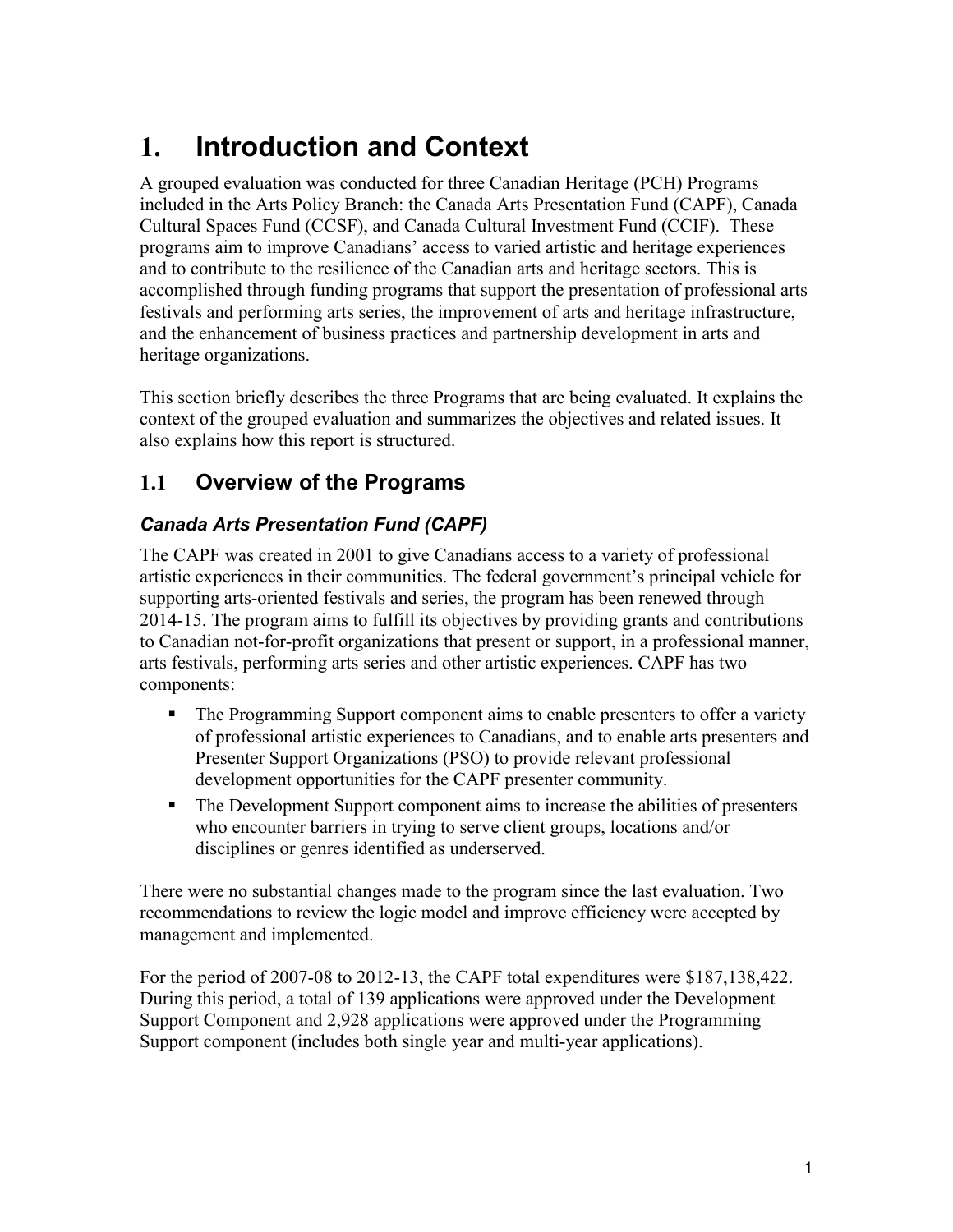## *Canada Cultural Spaces Fund (CCSF)*

The CCSF was launched in 2001 to increase and improve access for Canadians to the performing arts, the visual and media arts, museum collections and heritage displays. The program is dedicated to supporting cultural infrastructure projects, and has been renewed through 2014-15. The program aims to fulfill its objectives by providing grants and contributions for construction/renovation projects, specialized equipment purchases and feasibility studies for professional, not-for-profit, arts and heritage organizations, provincial, territorial and municipal governments and their agencies or equivalent Aboriginal institutions and organizations which support professional arts and heritage activities in their communities.

There were no substantial changes made to the program since the last evaluation. The one recommendation to more clearly articulate incremental impacts of the program was accepted and implemented by the program.

For the period of 2007-08 to 2012-13, the total expenditures for CCSF were \$204,519,922. A total of 386 construction and renovation projects, 2 live site projects, and 152 specialized equipment and feasibility studies were funded.<sup>1</sup>

## *Canada Cultural Investment Fund (CCIF)*

The CCIF was created to help arts and heritage organizations build and diversify their revenue streams, strengthen their business skills and competencies and become better rooted in their communities. It has been renewed through 2014-15. The program changed significantly since its last evaluation; its objectives were refined, some components were closed out, and a new component – Strategic Initiatives (SI) – was developed to enhance the long-term organizational administrative and financial resilience of arts and heritage organizations. It was also renamed CCIF in place of the Canadian Arts and Heritage Sustainability Program (CAHSP).

CCIF has four components, three of which continued from the program's incarnation as CAHSP.

- 1. The Strategic Initiatives component (new as of 2010-11) provides support to projects that involve multiple partners and that will contribute to strengthen their management abilities, make strategic use of new technologies and diversify the revenues of Canadian arts and heritage organizations.
- 2. The Endowment Incentives (EI) component (continuing) provides funding to match private sector funds raised and deposited in endowment funds of professional, not-for-profit arts organizations.
- 3. The Limited Support to Endangered Arts Organizations component (continuing) allows the federal government, in rare situations, to partner with other levels of government and the private sector to help an arts organization move from the brink of bankruptcy to sustainability if they have an appropriate business strategy.

<sup>&</sup>lt;sup>1</sup> The numbers are based on Fiscal Year of Application rather than year of approval.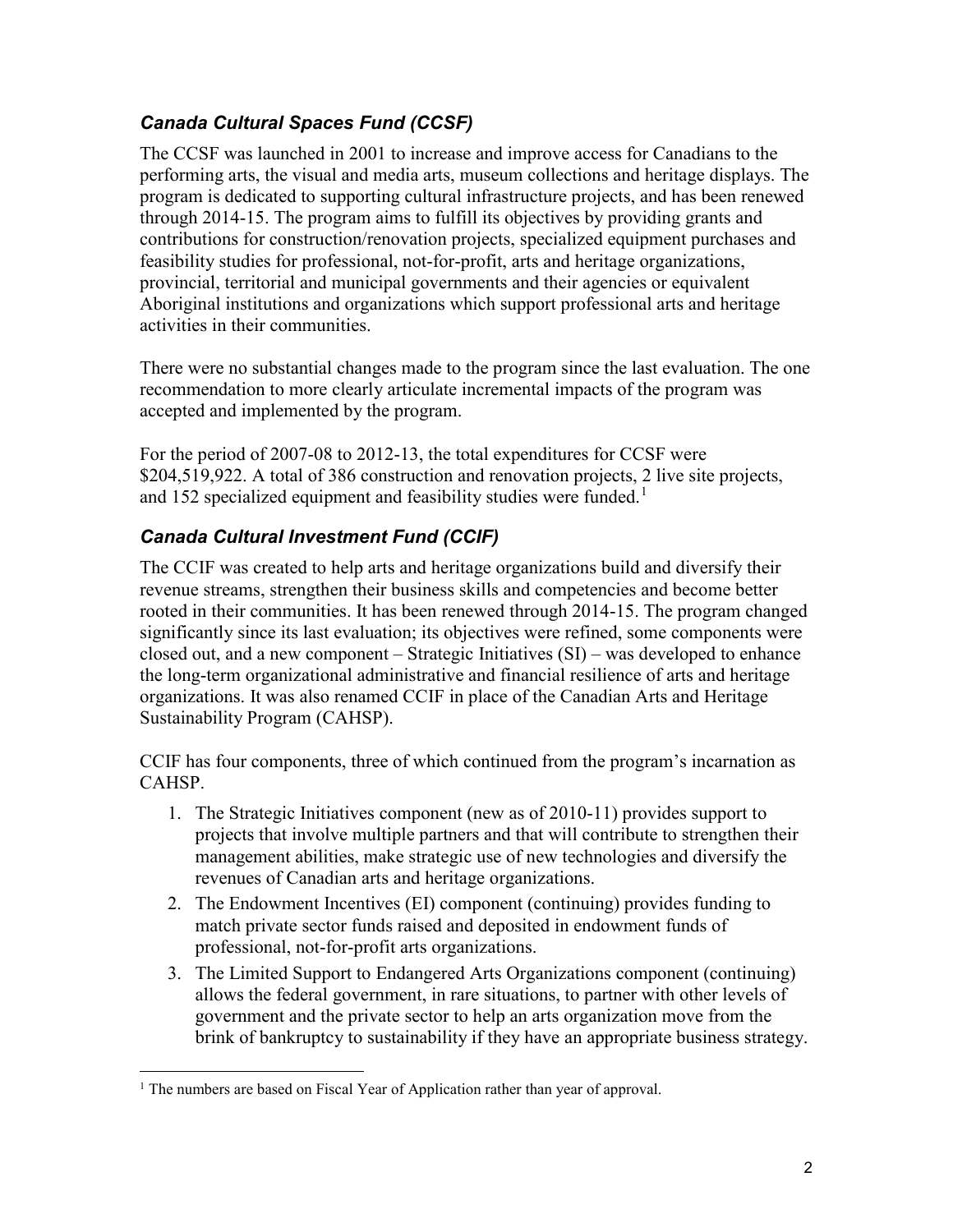4. The Cultural Capitals of Canada component (cancelled as of 2012-13), launched in 2002, aimed to recognize and support Canadian communities that fostered arts and culture in community life through the designation of Cultural Capitals each year between 2003 and 2012. The cancellation of this component was announced in Budget 2012. The last year of funding was 2012-13.

For the period of 2007-08 to 2012-13, the total expenditures for CCIF (CAHSP prior to 2010-11) were \$156,535,448. The evaluation provided analysis of some results obtained from the last three years of the now discontinued CAHSP components; although assessment of these is limited. For more details on the cancelled CAHSP components please see Appendix A.

### *Program Management and Delivery*

The programs are overseen by the Arts Policy Branch at PCH Headquarters. The Arts Policy Branch is responsible for the development and distribution of learning/information/ support materials, program guidelines as well as application forms, and management of the overall budgets of the three programs. It ensures coordination between PCH, its portfolio agencies and other partners that support the arts and heritage sectors. PCH's Grants and Contributions Centre of Expertise and the Financial Management Branch are also involved in the development and management of administrative procedures, due diligence, and data collection related to the delivery of grants and contributions.

The PCH Regional Offices have primary responsibility for the delivery of administration of funding for CAPF and CCSF, while the headquarters units are primarily responsible for national oversight. CCIF is delivered at PCH Headquarters. CCIF works with the Heritage Policy and Programs Directorate (Citizenship and Heritage Sector of PCH) to deliver the Strategic Initiatives component.

## <span id="page-12-0"></span>**1.2 Evaluation Context, Objectives and Issues**

The programs were previously subjected to individual summative evaluations that covered the issues of relevance, success and cost-effectiveness. The evaluations were all conducted under the 2001 *Policy on Evaluation* of the Treasury Board Secretariat (TBS). Following the Internal Services Review conducted in 2010, PCH is moving towards conducting grouped evaluations for the purpose of increasing the cost-effectiveness of evaluation studies while ensuring a comprehensive and reliable base of evaluation evidence. The three programs were identified as candidates for grouping after a thorough analysis confirmed that results of the programs are complementary, stakeholders and beneficiaries are similar, and programs have similar ultimate outcomes. In the planning phase of the evaluation, a joint logic model was developed based on the individual logic model of all three programs (see Appendix B) to bring major themes together into a single logic model. The evaluation focused on the five core issues, as required by the 2009 TBS Directive on the Evaluation Function.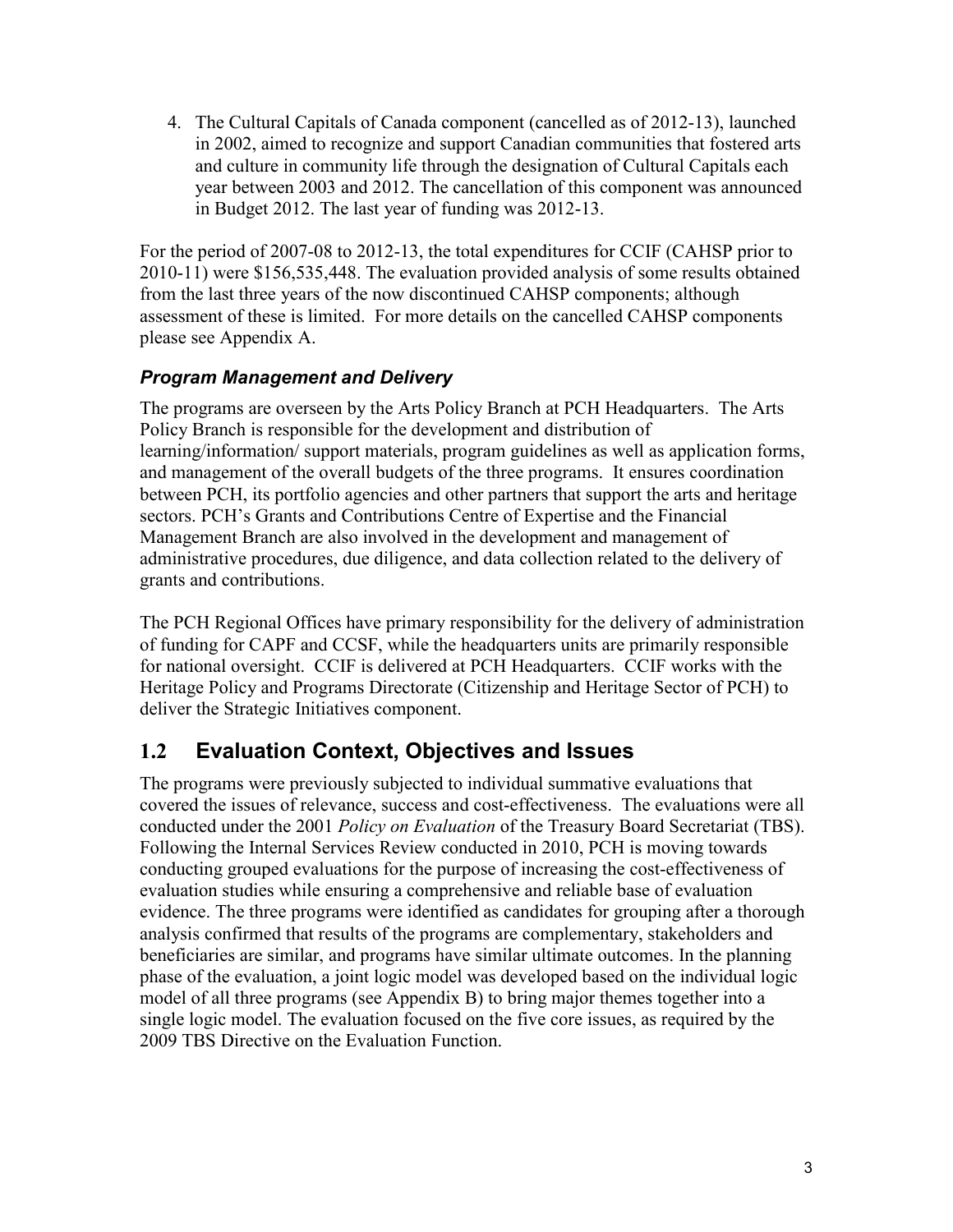#### *Relevance*

- Issue  $#1$ : Continued Need for the Program;
- **Issue #2:** Alignment with Government Priorities;
- **Issue #3: Alignment with Federal Roles and Responsibilities;**

#### *Performance (effectiveness, efficiency and economy)*

- Issue #4: Achievement of Expected Outcomes; and,
- Issue #5: Demonstration of Efficiency and Economy.

Within this grouped evaluation, the three evaluation issues relating to relevance were assessed jointly for the suite of programs. Program results in achieving their immediate and intermediate expected outcomes were reviewed individually, while the long term expected outcomes of the investment was assessed jointly for all three programs. During the evaluation period, no substantial changes were made to CAPF and CCSF; however CCIF underwent substantial transformation. The evaluation provides only minimal information on the CCIF components cancelled.

The evaluation findings will be used to support departmental decision-making, particularly surrounding the renewal process of the terms and conditions of the three programs, which expire in March 2015. The evaluation covers the six-year period from 2007-08 to 2012-13. For the list of evaluation questions and issues please see Appendix C.

## <span id="page-13-0"></span>**1.3 Report Structure**

In the chapters that follow, the report explains how the evaluation was carried out, summarizes findings for each key evaluation issue—i.e. relevance and performance (effectiveness and efficiency/economy) — and outlines the conclusions, as well as recommendations for the programs. Supporting information is supplied in appendices found at the end of the report. For the ease of reporting, data in this document was presented in the following fashion:

- Where discussed collectively, CAPF, CCSF and CCIF were referred to as 'the three programs under evaluation;
- While the evaluation covers the six-year period of 2007-08 to 2012-13, the analyses of administrative results data are only based on the period of 2007-08 to 2011-12 as 2012-13 results were not available at the time of the evaluation. When referring to the administrative data results, the report mentions "the 5 years under evaluation", unless otherwise stated. Because of the variations in the number of key informants responding to a particular question (see limitations), the quantifiers used to report the number of key informants providing similar answers are as follows: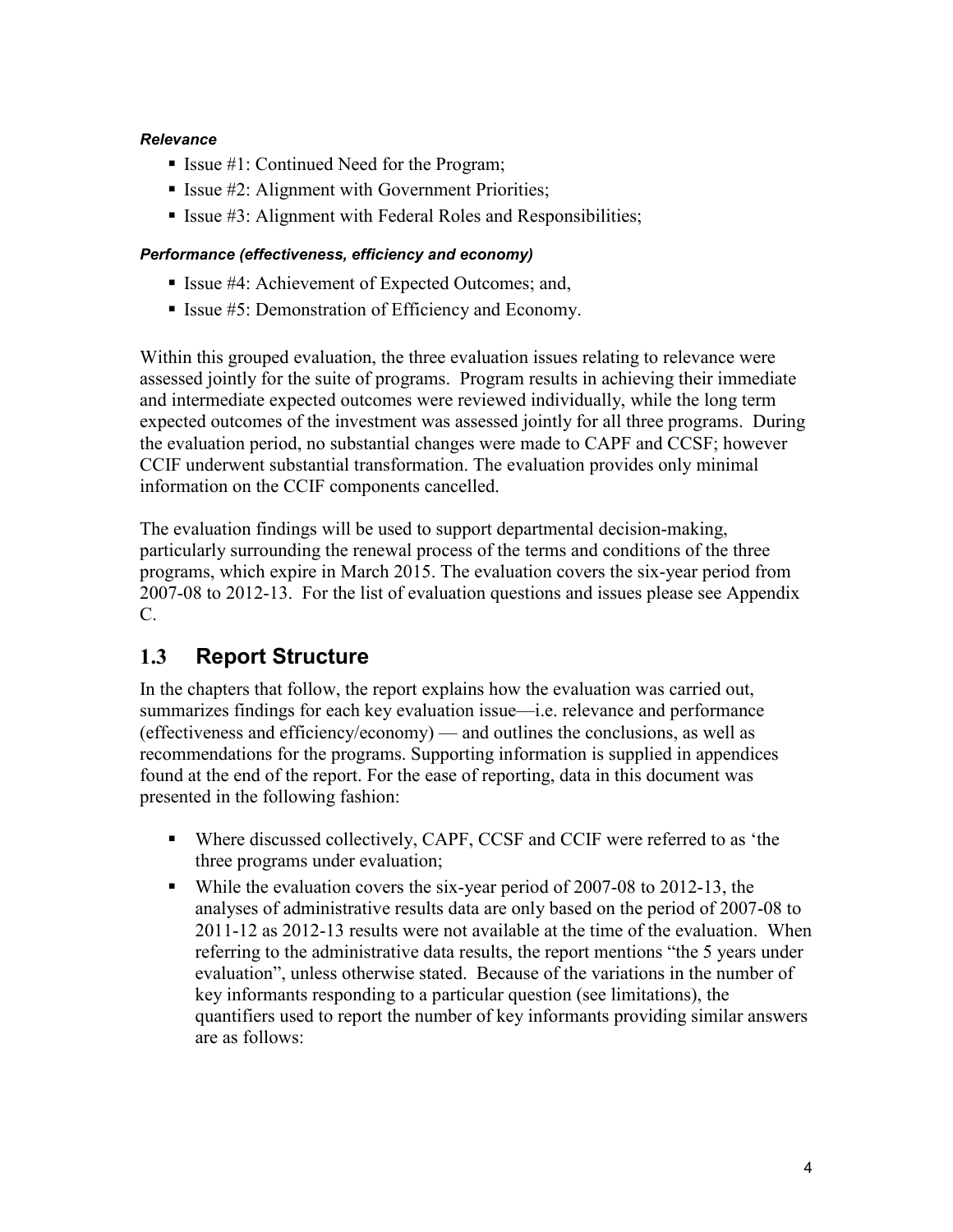| <b>Quantifiers</b> | <b>Key Informants</b><br>(out of maximum of 40 respondents) |  |
|--------------------|-------------------------------------------------------------|--|
| Few                | • Less than 5 respondents                                   |  |
| Some               | • Between 5 and 9 respondents                               |  |
| Many               | Between 10 and 19 respondents                               |  |
| Most               | • 20 or more respondents                                    |  |

*Table 1. Number of Key Informants Providing Similar Answers*

# <span id="page-14-0"></span>**2. Methodology**

The evaluation was conducted by the Evaluation Services Directorate (ESD) at PCH, with contributions from the PCH Policy Research Group (PRG) and external consultants. Multiple lines of evidence were used to increase the reliability and robustness of the findings. The overall approach to the evaluation took into consideration the results of a calibration exercise conducted by the ESD designed to adjust the level of effort commensurate with the assessed level of risk associated with each of the five issues identified in the TBS Policy on Evaluation. The evaluation calibration took into account current constraints on the conduct of original public opinion research. As a result of the calibration exercise, the evaluation reduced the number of interviews by selecting key informants based on their knowledge of more than one of the programs. Furthermore, the relevance issue and a common long term outcome were assessed jointly for the three programs under evaluation.

# <span id="page-14-1"></span>**2.1 Lines of Inquiry**

Lines of evidence were comprised of primary data sources including an expert panel, key informant interviews and an online survey of program beneficiaries and unsuccessful applicants; and secondary data sources including a literature review, a document review, and an administrative data review (program databases). In addition, case studies of six funded projects/organizations were completed. The following paragraphs provide a description of the methodology employed for each line of evidence.

**1. A literature review and program scan** was undertaken by the Policy Research Group (PRG) on behalf of the Evaluation Services Directorate (ESD) at Canadian Heritage. The literature review involved two components: 1) a review of academic papers and other sources including published reports, articles, periodicals, and websites documenting the current context for the arts and heritage sectors; and 2) a scan of other, relevant programs including other national programs identified because of their direct or indirect relevance to the type of activities CAPF, CCSF, and CCIF clients perform.

For a full list of sources included in the report, please see Appendix F.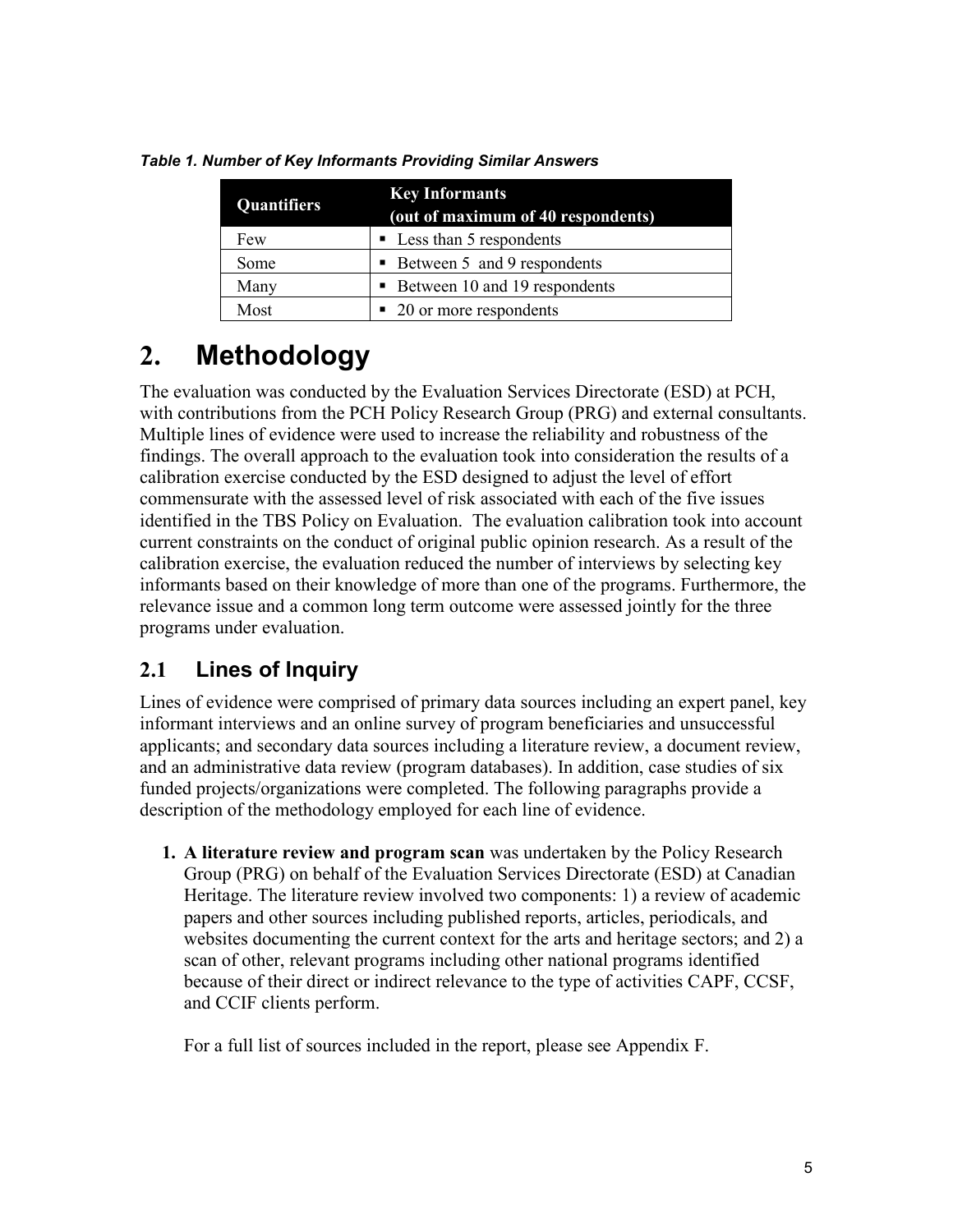- **2. A document review** was conducted to assess the relevance and performance of the CAPF, CCSF and CCIF. A large number of documents were reviewed including program budgets, expenditures, Departmental Performance Reports, Reports on Plans and Priorities, previous evaluation reports, key research studies and other documents (Throne Speeches, Federal budgets, Treasury Board Submissions, PCH Minister's speeches, PCH website, etc.).
- **3. An administrative data review** was conducted between January and March 2013.<sup>2</sup> The data came from two main sources: GCIMS (Grants and Contributions Information Management System, a department-wide system used to effectively manage and track grants and contributions for all PCH funding programs)<sup>3</sup> and Programs' internal tracking systems, where results of funded projects are tracked through reports provided by funded organizations.
- **4. An expert panel** was consulted to obtain supplementary in-depth information on perceptions, trends, results and impacts of the suite of programs and the extent to which there is a continued need for support. A total of eight experts participated in the panel which consisted of a mix of academics, directors of arts organizations, consultants and artists. All panelists were interviewed in one video conference session, with the exception of one participant who was interviewed separately due to scheduling issues.
- **5. Interviews with 44 key informants** were completed by the PCH ESD. In total, 44 key informants participated in the interviews including:
	- Current and former CAPF, CCIF, and CCSF Program staff/management
	- CAPF, CCIF, and CCSF Program funded organizations/applicants (including Presenter Support Organizations)
	- CAPF, CCIF, and CCSF Program unfunded organizations/applicants
	- Other federal government departments
	- Other governments (provincial and municipal)

Key informants were selected based on their familiarity with at least one of the programs (approximately 15 per program), regional and linguistic balance, and representativeness of the stakeholder groups (e.g., representatives from other governments, beneficiaries, and unsuccessful applicants).

**6. Survey of 376 funded and 95 unfunded applicants** was conducted by the PRG Public Opinion Research Unit at PCH on behalf of the ESD, using the online survey software FluidSurveys. The surveys were open from the period of April 23 to May 8, 2013 for funded, and May 29 to June 15, 2013 for unfunded

<sup>&</sup>lt;sup>2</sup> Results for the final year were not available as the deadline for submitting final project reports for some projects fell outside the data collection phase of the evaluation. Number of applications, funding amounts requested and funding awarded data for the last fiscal year was, however, available.

<sup>&</sup>lt;sup>3</sup> Retrieved from: http://www.pch.gc.ca/pgm/em-cr/assurnc/2009/2009-02\_1/106-eng.cfm.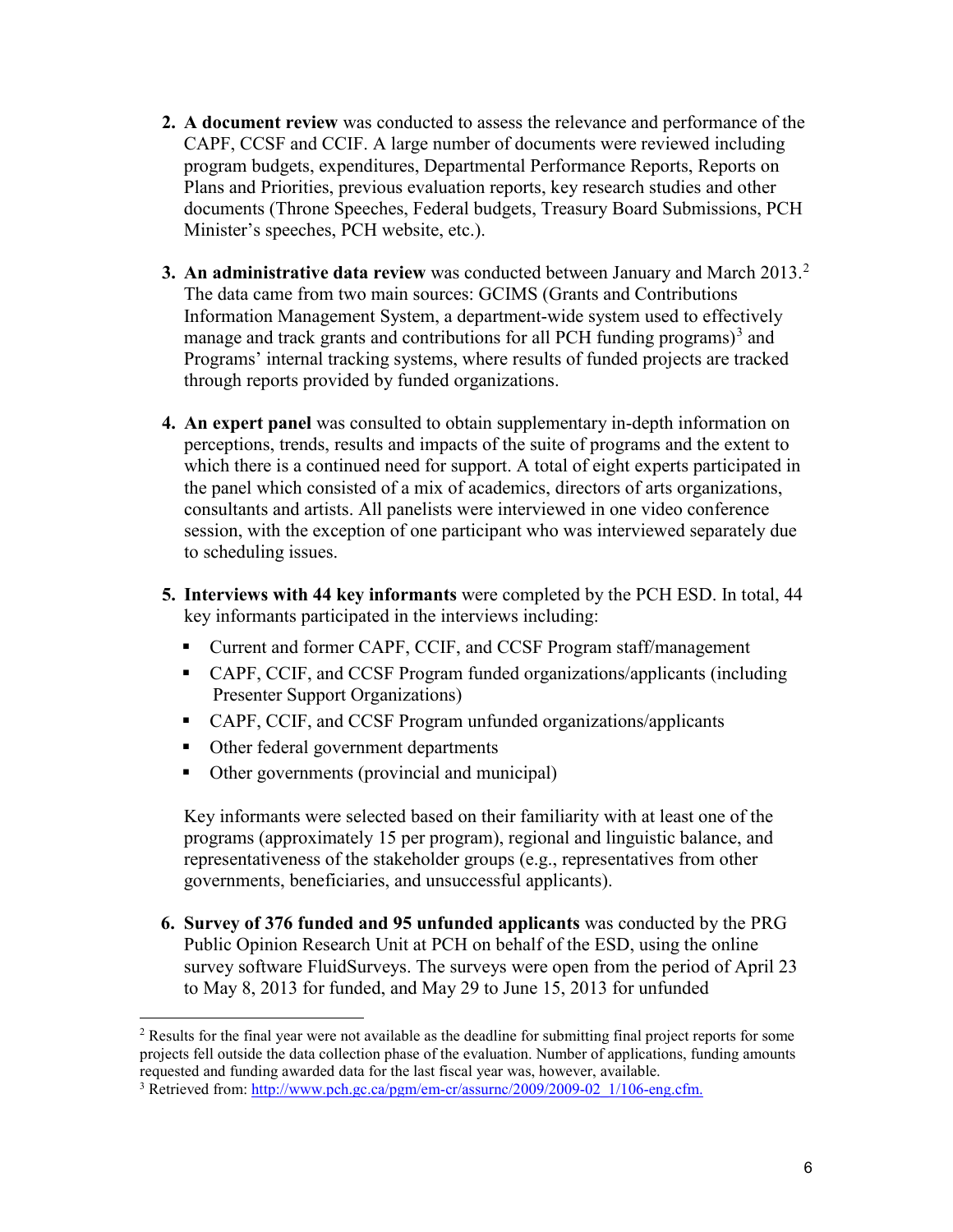organizations. The invitations were sent to both groups who participated in the programs (applied for funding) between April 2008 and March 2012:

- An e-mail invitation was sent to 928 arts and heritage organizations that received funding from one or more of the three programs. A total of 376 organizations responded to the survey for a response rate of 40.5%.
- An e-mail invitation was sent to 374 arts and heritage organizations that applied for, but did not receive funding. A total of 95 organizations responded to the survey for a response rate of 25.4%.
- **7. Case Studies of 6 organizations** were conducted between October 2012 and April 2013.<sup>4</sup> Case study organizations were selected by the ESD based on representativeness across regions, size and type of project, source of funding and target audience (i.e. Aboriginal, official language minority, remote or isolated, multicultural, etc.), and based on priority (relevance, representativeness, feedback from regional offices, etc.). A consultant team completed the case studies on behalf of ESD, by employing the following two lines of evidence:
	- A file and document review. Applications, recommendations for approval, final reports, administrative data and other relevant documents were reviewed at PCH offices, usually prior to the interviews to provide project context. Consultants collected information on objectives of the funded projects, outputs and outcomes (economic, social, cultural, etc.), revenues, audience attendance, use of funding, etc. If required, project contacts were asked for any additional documents that could be relevant.
	- Key informants interviews. A total of 14 telephone interviews were conducted with Project Coordinators and/or project financial officers, representatives of the community/organization benefitting from the project, and organization presidents, CEOs, board members, etc. The interviews were used to obtain additional information about the projects as well as clarify any inconsistencies in the information provided.

The report presents findings from various individual lines of evidence used to conduct the evaluation. Major findings and conclusions in the report are based on the triangulation of different lines of evidence.

# <span id="page-16-0"></span>**2.2 Constraints and Limitations of the Evaluation**

The three programs evaluated are interconnected with other federal arts programs, Official Languages programs, Heritage programs, and programs from the Canada Council for the Arts (CCA), provinces, territories, municipalities, the voluntary sector, regional development organizations and foundations. Isolating and attributing impacts to each program as well as jointly for the suite of programs, is not fully possible.

<sup>&</sup>lt;sup>4</sup> Results for the final year were not available as most final reports were not due in time to be used during the data collection phase of the evaluation.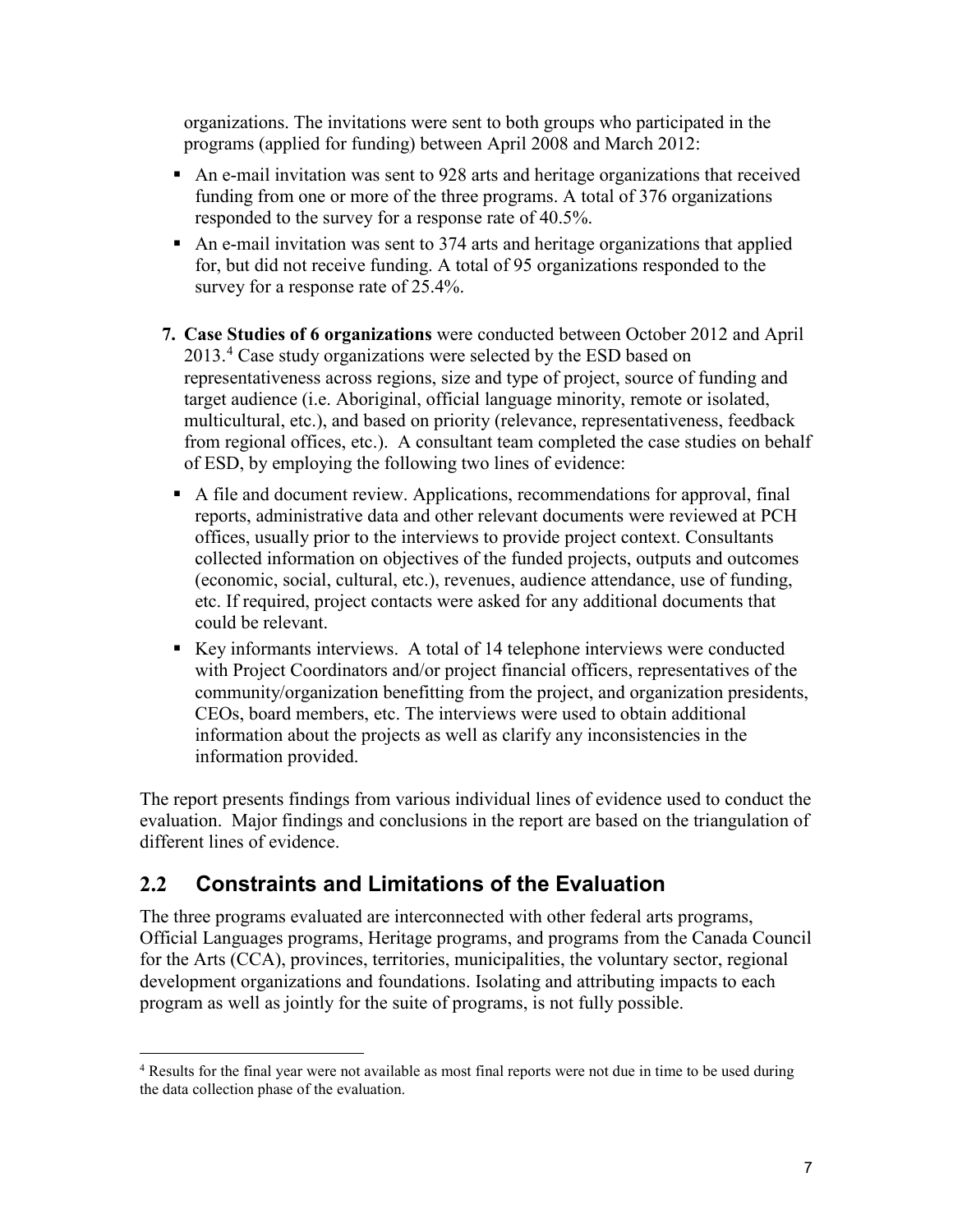While heritage organizations are eligible for some components of these programs (CCSF and the Strategic Initiatives component of CCIF) administered by Arts Policy Branch to address their infrastructure or business skills improvement needs, overall, the larger needs and priorities of heritage organizations are addressed by other PCH programs. Although the emphasis for this evaluation was therefore on the arts sector, 80 heritage funded and unfunded organizations were surveyed, and 4 interviewed.

Limitations associated with other lines of evidence include:

- Some project reporting data is of variable quality and reliability. The information and data about programs' activities and clients are collected in two main program data systems: GCIMS (Grants and Contributions Information Management System contains data on grants and contributions including receipt, assessment, recommendations of applications, and amounts requested/awarded) and the Programs' own internal tracking which collects information about clients from the final reports submitted by the funded organizations. The data extracted from the final reports has limitations: final reports are not due until after the fiscal year-end of the client organizations, creating gaps in data; not all organizations submit their annual reports on time; some reports have incomplete information or include data that is not consistently reported; the data in the reports are often estimates provided by organizations, resulting in variations across the years which make it difficult to analyse trends; and categorizations of the communities served under CAPF had been until recently done by organizations.<sup>5</sup> To address these limitations the evaluation reported annual averages for most outcomes, and reported data that were supported by finding from other lines of evidence;
- The limited number of unfunded recipients that responded to the survey which reduced our ability to conduct systematic comparisons between funded and unfunded applicants; and,
- The semi-structured, open-ended nature of the interview guide and varying levels of familiarity with specific program across key informant groups which resulted in uneven response rates for any particular question. To address this, we only presented information provided by a sufficient number of respondents, and if substantiated by other lines of evidence.

As with any evaluation of this type, there is a possibility of respondent bias. Some groups participating in the evaluation have a vested interest in the programs and may be biased in their opinions. This challenge was mitigated by the use of a multi-method approach to generate evidence on the evaluation questions from more than one line of enquiry and from different (internal and external) perspectives.

<sup>&</sup>lt;sup>5</sup> CAPF has changed its reporting methodology from a system of recipient self-identification to one of program officers classification in 2011-12,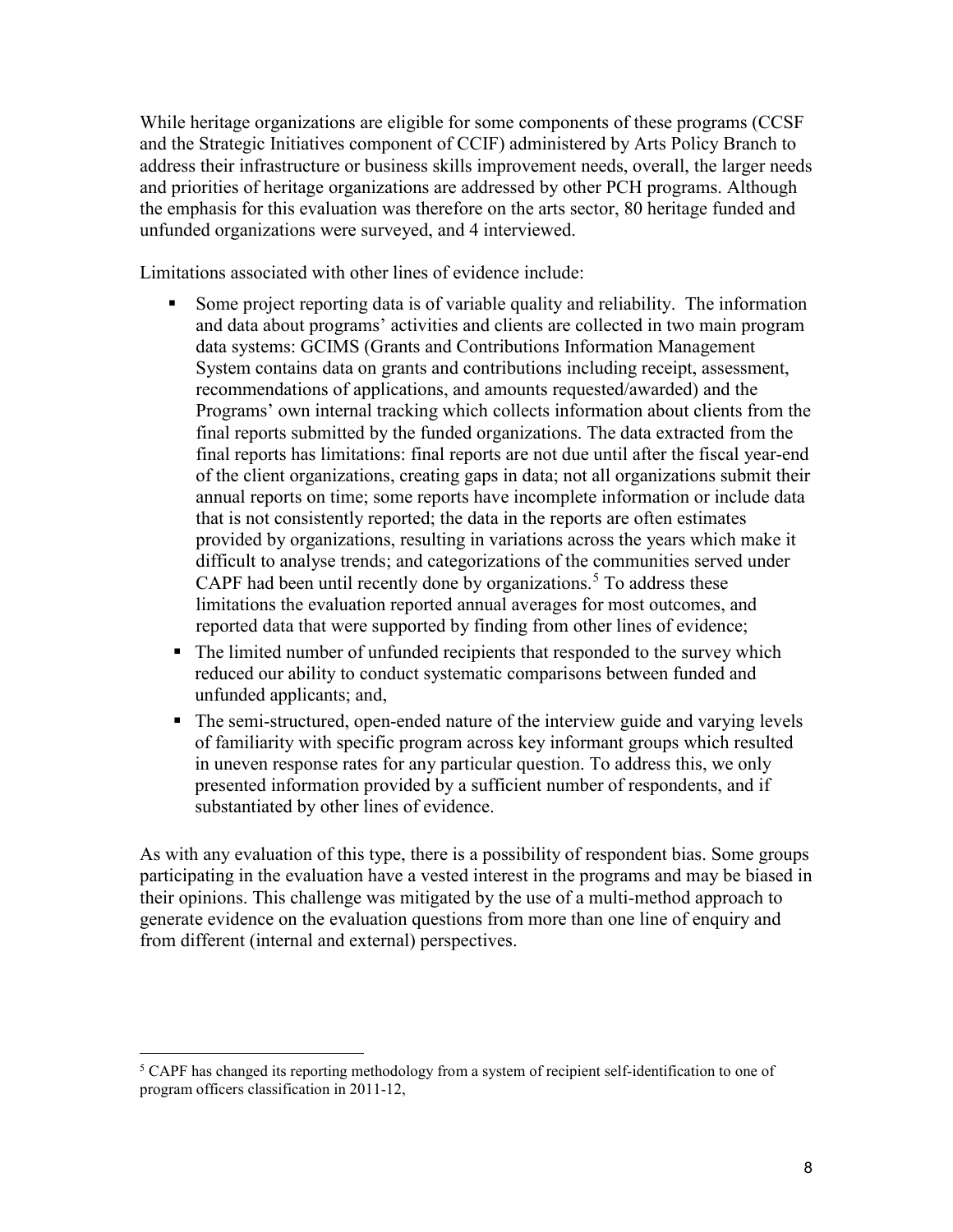# <span id="page-18-0"></span>**3. Key Findings**

This chapter summarizes the major evaluation findings as they relate to the relevance and performance (effectiveness, efficiency and economy) of the CAPF, CCSF, and CCIF. All major findings are supported by triangulated evidence that was collected through the several lines of enquiry, as described in Section 2.1.

# <span id="page-18-1"></span>**3.1 Relevance**

## **3.1.1** *Continued Need for the Programs*

The evaluation findings illustrate that there is a continuing need for public investment in the arts and cultural sector. This section discusses the benefits of arts and culture for Canadians, factors that contribute to the on-going need for federal government investment, and the responsiveness of the programs to both emerging and on-going needs of the arts and cultural sector.

#### *Arts and heritage experiences benefit Canadians in many ways including, amongst others, by improving their quality of life and contributing to social cohesion, community development, and Canada's economic development.*

The literature and documents reviewed provide evidence that access to a variety of professional arts and heritage experiences offered through a resilient and strong arts and heritage sector generates benefits for individuals, communities and the nation, and is a worthy investment for government. Some of the benefits afforded by arts and cultural programs and organizations include:

- **Duality of life -** Canadians believe that arts and cultural activities enrich their lives. In a 2012 survey, two-thirds (66%) of the Canadians surveyed reported that arts and cultural events are important or very important to the quality of life for themselves and their families.<sup>6</sup> Moreover, research demonstrates that strong connections exist between cultural and artistic participation and eight indicators<sup>7</sup> of health and well-being. Participation in cultural activities (such as gallery attendance, music attendance and reading) is associated with better health, increased volunteering, and greater life satisfaction.<sup>8</sup> In addition, the *Value of Presenting* study on performing arts in Canada determined that Canadians attending performing arts events gain emotional benefits, spiritual and intellectual stimulation, and opportunities to learn and experience something new.<sup>9</sup>
- *Social cohesion and community participation* The vast majority of surveyed Canadians (92%) believe that arts and culture make a community a better place to

<sup>6</sup> *Phoenix Strategic Perspectives Inc.* Arts and Heritage in Canada: Access and Availability Survey 2012. (Prepared *for the Department of Canadian Heritage).* 2012. pg. 15.

<sup>7</sup> Eight indicators are as follows: 1) self-reported health; 2) self-reported mental health; 3) volunteering; 4) feeling trapped in a daily routine; 5) stress level; 6) knowledge of neighbors; 7) doing a favor for a neighbor; 8) selfreported satisfaction with life.

<sup>8</sup> Hill Strategies, The Arts and Individual Wellbeing in Canada: Connections between Cultural Activities and Health, Volunteering, Satisfaction with Life and Other Social Indicators in 2010.

<sup>9</sup> Petri, Inga, The Value of Presenting: A Study of Performing Arts Presentation in Canada, Canadian Arts Presenting Association (CAPACOA) and Strategic Moves, 2013.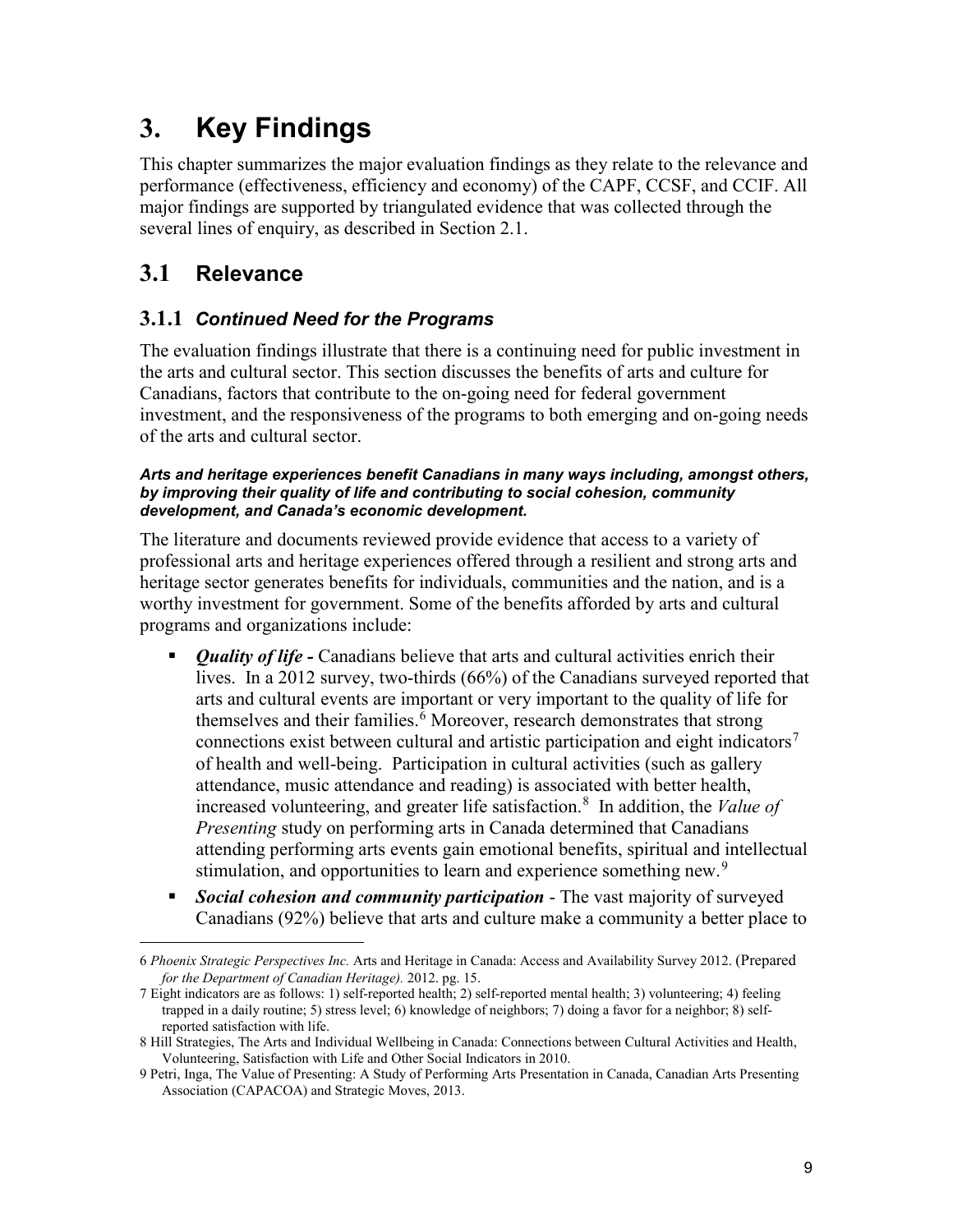live, and that artistic experiences are a valuable way of bringing together people from different linguistic backgrounds and cultural traditions. The same survey shows that a large majority of Canadians feel that arts and culture help them express and define what it means to be Canadian (87%) and that, arts and heritage experiences help them feel part of the local community (77%). Local access to art and culture is also deemed to be important (67% consider it important to have arts and culture within a 45 minute travel time).<sup>10</sup> Cultural infrastructure provides opportunities for diverse groups to share their cultural heritage with their community<sup>11</sup>, and arts projects in community settings create significant benefits for artists, participants, and communities. Similarly, a report published by the Creative City Network of Canada suggests that the arts, as one of the primary means of public dialogue, help Canadian communities to discuss, express and raise awareness of important and difficult issues facing communities which facilitates learning within and between communities and provide important opportunities for intercultural learning, conflict resolution and resilience.<sup>12</sup> In addition, the arts help to engage underrepresented and hard-to-reach populations, encourage community involvement, and strengthen community leadership and capacity. Arts and cultural events can also improve the perception of a community and its people; The Arts Council in England (2004) calculated that more than 64% of festival attendees in the UK were more positive about a location which they had visited for a festival than one which did not host a festival.

 *Economic benefits* - Arts and culture are important generators of economic activity and can be a valuable tool in diversifying the local economy. According to Duxbury (2008), culture is a growing economic sector which plays an important role in attracting tourists, investment, and skilled workers. While this is true for larger cities, smaller, rural communities also view cultural infrastructure as a means to reinvent themselves as a tourist destination and stimulate the local economy.13 In 2009 arts and culture activities accounted for more than 630,000 jobs, and contributed \$49.9 billion or about 3.5% to Gross Domestic Product (GDP). An analysis of the PCH arts programs has found that, for every dollar invested by their programs over the last five years, an average of \$8.50 is directly spent in the Canadian economy.<sup>14</sup> Arts and cultural experiences make a valuable contribution to the Canadian economy through tourism. For example, in Ontario, arts and culture generated 9.5 million overnight visitors who spent \$4.1 billion, representing 36% of all overnight trips spending in the province. Compared to typical overnight tourists in Ontario, visitors participating in arts and culture spent twice the money per trip, spent more nights in the province, and made more

<sup>10</sup> Phoenix Strategic Perspectives Inc. Arts and Heritage in Canada: Access and Availability Survey 2012. (Prepared for the Department of Canadian Heritage), 2012.

<sup>11</sup> Torjman, Sherri, Culture and recreation: Links to well-being, Caledon Institute, Ottawa, 2004. pg.6.

<sup>12</sup> Creative City Network of Canada, Arts and Positive Change in Communities. 2005. pg. 2.

<sup>13</sup> Duxbury, 2008, pg. 8-9.

<sup>14</sup> Arts Policy Branch, Department of Canadian Heritage, Analysis of DGAP Program Data (Internal Document), 2013.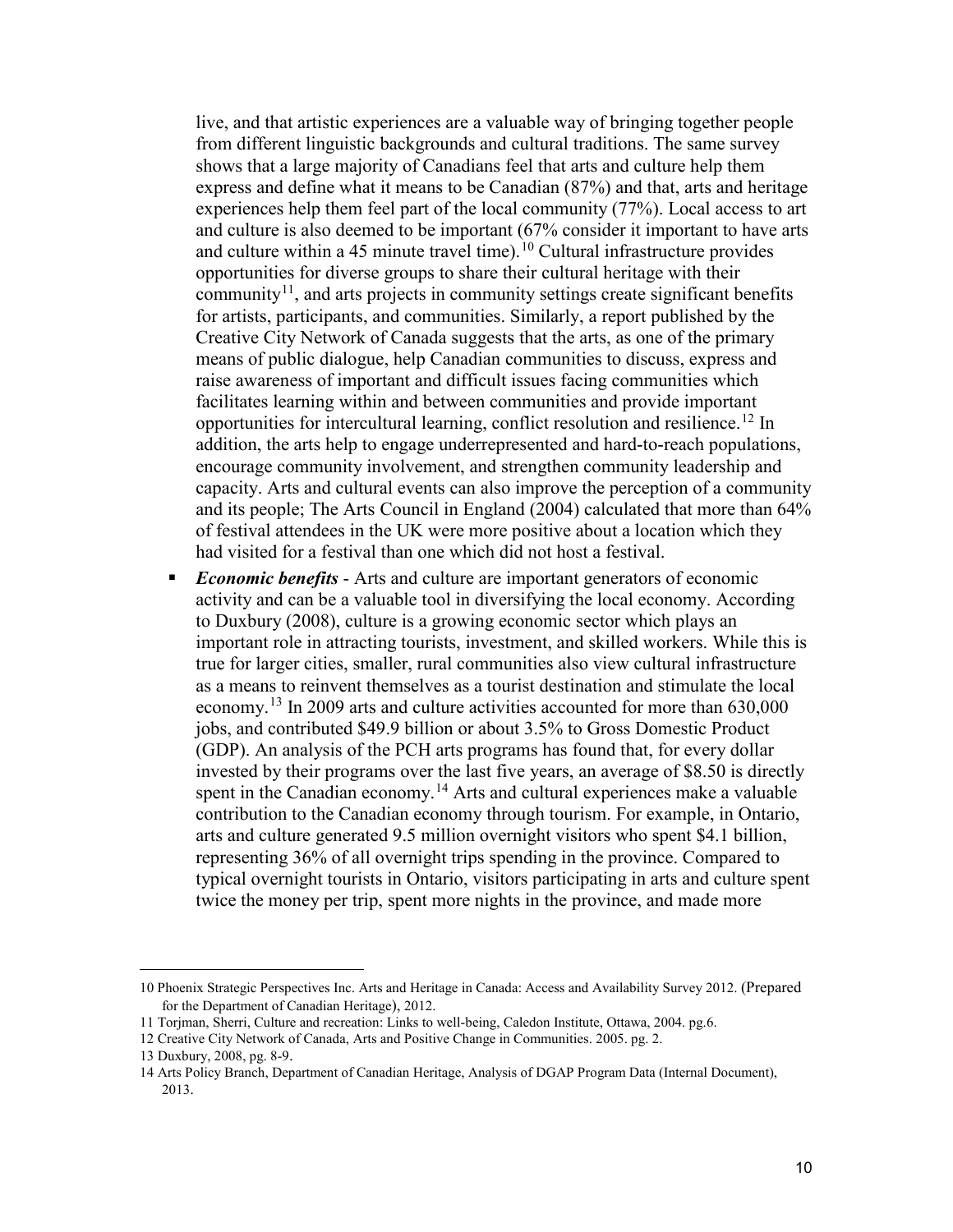extensive use of Ontario's hotels.<sup>15</sup>

Given the level of public support, the economic contribution (including increased tax revenues), and the need to protect arts and culture jobs, there is a continued and palpable need for public investment. In the absence of support, arts and heritage activities would be out of reach for many Canadians, especially youth and those who are disadvantaged.<sup>16</sup>

#### *Factors such as aging infrastructure, the digital revolution, the impact of economic cycles, and changing demographics contribute to a continuing need for federal government support for the art and culture sector.*

The need for on-going federal investment in art and heritage has not abated over the last five years, but rather has strengthened due to factors such as:

- *Aging infrastructure and the need for innovative art spaces* Literature argues that there are growing pressures on the existing and aging infrastructure of Canadian art and heritage organizations. According to Duxbury (2008), existing infrastructure was built primarily in the 1960's, is aging, and is in need of significant repairs and upgrades in order to meet cultural and building standards.<sup>17</sup> The Federation of Canadian Municipalities reported in 2007 that there was a  $$40.2B$  sub-deficit<sup>18</sup> for community, recreational, cultural and social infrastructure, and concluded that many of the facilities were in poor condition and in need of immediate attention.<sup>19</sup> Expert panelists unanimously agreed that the entire sector needs to be forward-thinking in terms of the types of spaces that will be needed in the future. According to the expert panelists, various art forms are merging (e.g., dance, theatre, and the circus), creating a need for new types of infrastructure and spaces (i.e. physical and organizational structures needed for the operation of an enterprise).
- *The digital revolution* The document review suggests that rapid technological changes have significantly affected the ways in which people access, create, consume and preserve culture and, as a result, have impacted the types of spaces and equipment required to create and present art. These changes have impacted the ability of art organizations to meet client expectations (for example, the level of professionalism and quality as compared to other readily-accessible content). Expert panelists argued that artists need greater assistance with technological infrastructure, in order to adequately distribute their works as this often falls outside their area of expertise and requires significant time and effort. For example, many artists are now required to create their own web presence, and develop interactive web diffusion strategies and platforms. Similarly, key informants across all respondent groups identified rising costs, and increased

<sup>15</sup> Research Resolutions and Consulting Ltd. on behalf of the Ontario Arts Council, *Ontario Arts and Culture Tourism Profile*, (2012). Retrieved from: [http://www.arts.on.ca/AssetFactory.aspx?did=8778.](http://www.arts.on.ca/AssetFactory.aspx?did=8778)

<sup>16</sup> Conseil des arts du Canada. Conseil Des Arts Du Canada - Financement Aux Artistes Et Organismes Artistiques Au Québec, 2011-2012. 2012. pg.1.

<sup>17</sup> Duxbury, Nancy. The State of Cultural Infrastructure in Canada. 2008.

<sup>18</sup> 'Sub-deficit' refers to a part of total deficit related to the specific category of infrastructure, in this case community, recreational, cultural and social infrastructure.

<sup>19</sup> Mizra, Saeed. Canada's Looming Infrastructure Deficit. 2007. pg.2.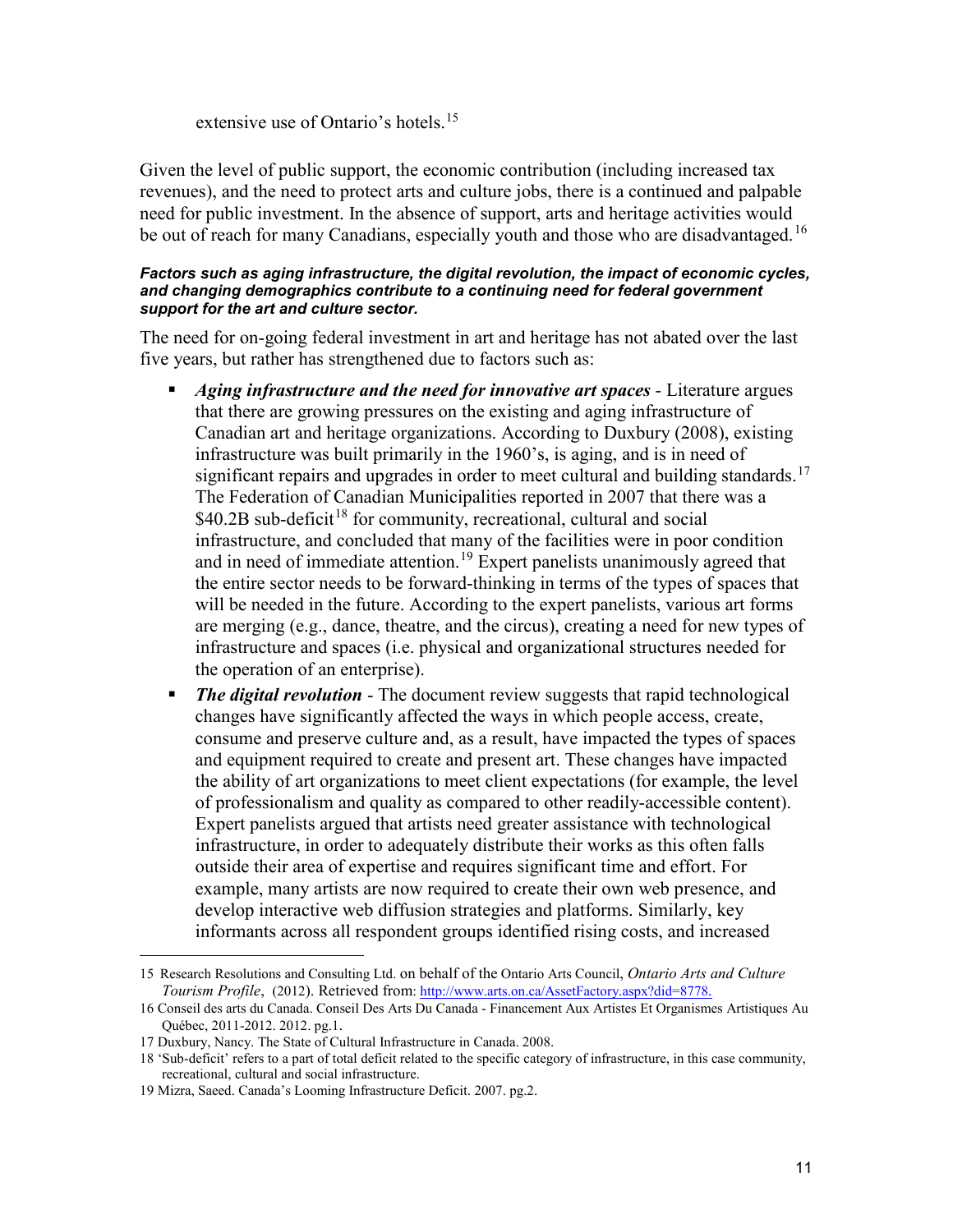demand for professional-grade technology and equipment as factors contributing to the need for a range of supports for the sector. PCH management identified an increasing need for resources to advertise and otherwise communicate through social media and other digital technologies.

- **The economic downturn** Literature suggests that arts and heritage organizations are among the worst hit by an economic downturn, as a slow economy results in declines in subscription sales and reductions in corporate contributions. During such periods, funding sources (particularly public sector funding) which are not as sensitive to short-term economic changes become even more important to the financial stability and health of the sector. While arts and heritage organizations weathered the economic slowdown in 2008 and 2009 well, many did experience a significant decline in non-government revenues. A 2009 survey by Canada's Performing Arts Alliance reported that the economic downturn negatively impacted almost 80% of respondents including 9% who reported very negative impacts.20 Similarly, a 2010 Vancouver Foundation Study found that a majority of arts organizations surveyed reported diminished revenues in 2008-09 from sources other than the public sector (e.g. 63% of organizations reported decreased revenues, with an average decrease being 18% across all types of organizations).<sup>21</sup> Statistics Canada shows that private sector revenues for performing arts organizations decreased by 9% while public sector revenues increased by 6% between 2008 and 2010. The number of artists in Canada employed did not change significantly during this time, partially due to continuous public support. Most expert panelists agreed that the economic downturn of 2008-09 generated some negative impacts on the sector. Specifically, experts indicated that there was a decline in growth and spending; budgets became smaller; seasons were compressed; audiences decreased in size; and there were clear changes in consumer behaviour such as postponing ticket purchases to just before curtain time. Administrative data suggest that, during the economic downturn, there was some increase in the amount of funding requested. The amount requested for construction and renovation under CCSF has varied over the years; in response to additional funding provided from federal government to offset potential negative impact of the economic slowdown in 2008 (as part of Canada's Economic Action Plan), applications for this program doubled in 2009 and the amount of funding requested increased threefold in comparison to previous years.
- *Changing demographics*  Canada is undergoing demographic and social change, resulting in a population that is increasingly diverse, urban and aging. Visible minorities make up over 36% of the populations of Toronto and Vancouver and are significantly represented in Montreal and other large cities.<sup>22</sup> Canada's Aboriginal populations are fast-growing, youthful, and increasingly present in cities as well as on reserve. Canada's population is increasingly urbanized, with more than 80% of Canadians now living in cities. Canada's population is aging;

<sup>20</sup> Canada's Performing Arts Alliance. Our Fiscal Performance, 2009. PCH, 3012.

<sup>21</sup> Vancouver Foundation. Weathering the Storm, 2010. PCH, 3012.

<sup>22</sup> Canada Council for the Arts. The Current Environment for the Arts and the Canada Council. Retrieved from: [http://canadacouncil.ca/en/council/about-the-council/current-environment.](http://canadacouncil.ca/en/council/about-the-council/current-environment)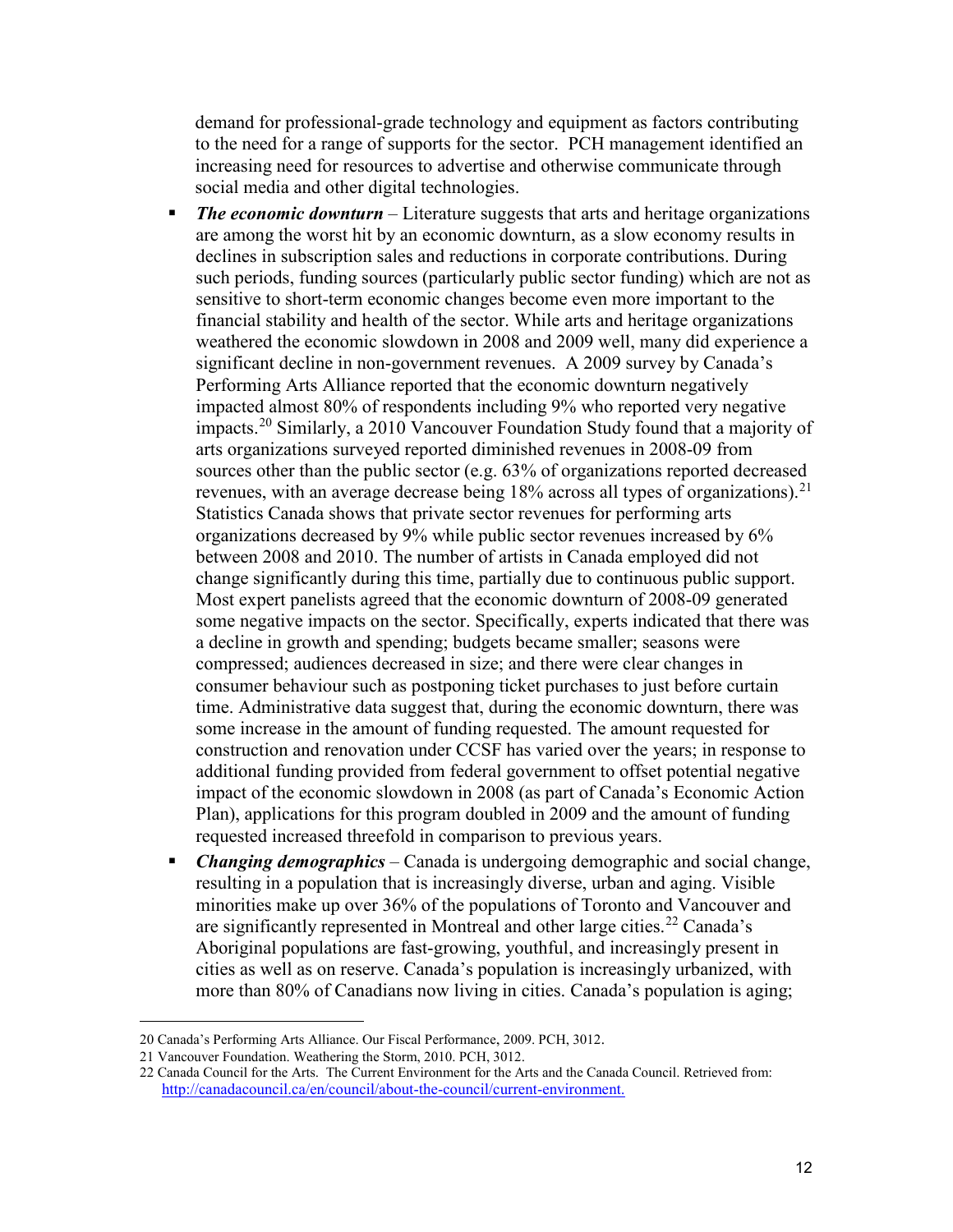the number of Canadians over 65 years of age has nearly doubled since the 1980s and will double again in the next two decades.<sup>23</sup> Some panelists and key informants noted that these demographic changes place increasing pressure on organizations and donors to make art and culture available and relevant to urban as well as rural communities, to diverse ethnic groups, and to aging populations while reflecting traditional as well as contemporary artistic experiences.

#### *Together, the three programs are responsive to most of the needs of arts and cultural organizations. The evaluation has identified some areas for future consideration to ensure that programs, particularly CAPF, continue to be responsive to emerging needs.*

The three programs under evaluation are responsive to the funding needs of arts and cultural organizations (the needs they were mandated to fulfill). According to the document review, the federal government provided \$500 million in grants and contributions through CAPF, CCSF, and CCIF during the period of 2007-08 to 2012-13. In response to increased demand and the economic slowdown, the funding for CCSF doubled from \$30 million in 2008-09 to \$60 million in 2009-10, and was funded for an extra year at \$30M (2010-11) through the additional funding provided via Canada's Economic Action Plan. Budget 2013 announced that the Endowment Incentives component of CCIF would increase the amount of funding an arts organization can benefit from, over the life of the program, from a maximum of \$10 million to \$15 million.

In the 2007 budget, the Government of Canada announced a new investment of \$30 million per year in support of "local arts and heritage festivals that engage Canadians in their communities through the expression, celebration and preservation of local culture." The \$30 million in new resources was provided on an ongoing basis and included more than \$7 million annually for Arts Presentation Canada (later renamed the Canada Arts Presentation Fund.) That same year, a request for increasing maximum amounts for grants and contributions was granted to Arts Presentation Canada to enable the program to award this new funding to festivals for their community engagement activities.

Most key informants and surveyed funded organizations indicated that, taken together, the programs respond to the needs of arts and heritage organizations. Some noted that supported organizations managed well and demonstrated their resiliency during the economic downturn. Surveyed beneficiaries noted that the support provided through the three programs has helped arts and cultural organizations to leverage private sector funds. One of the successes of the CAPF, CCIF and CCSF that was most commonly noted is the interplay of the programs which impact the arts sector in different ways, creating a healthy balance of diverse supports and ensuring a high level of professionalism in Canadian arts and culture.

Seventy-six percent of representatives of funded organizations surveyed reported changes in the needs of arts and heritage organizations since 2008, and 60% noted that the three programs were well-positioned to respond to the current and emerging needs.

<sup>23</sup> *Ibid.*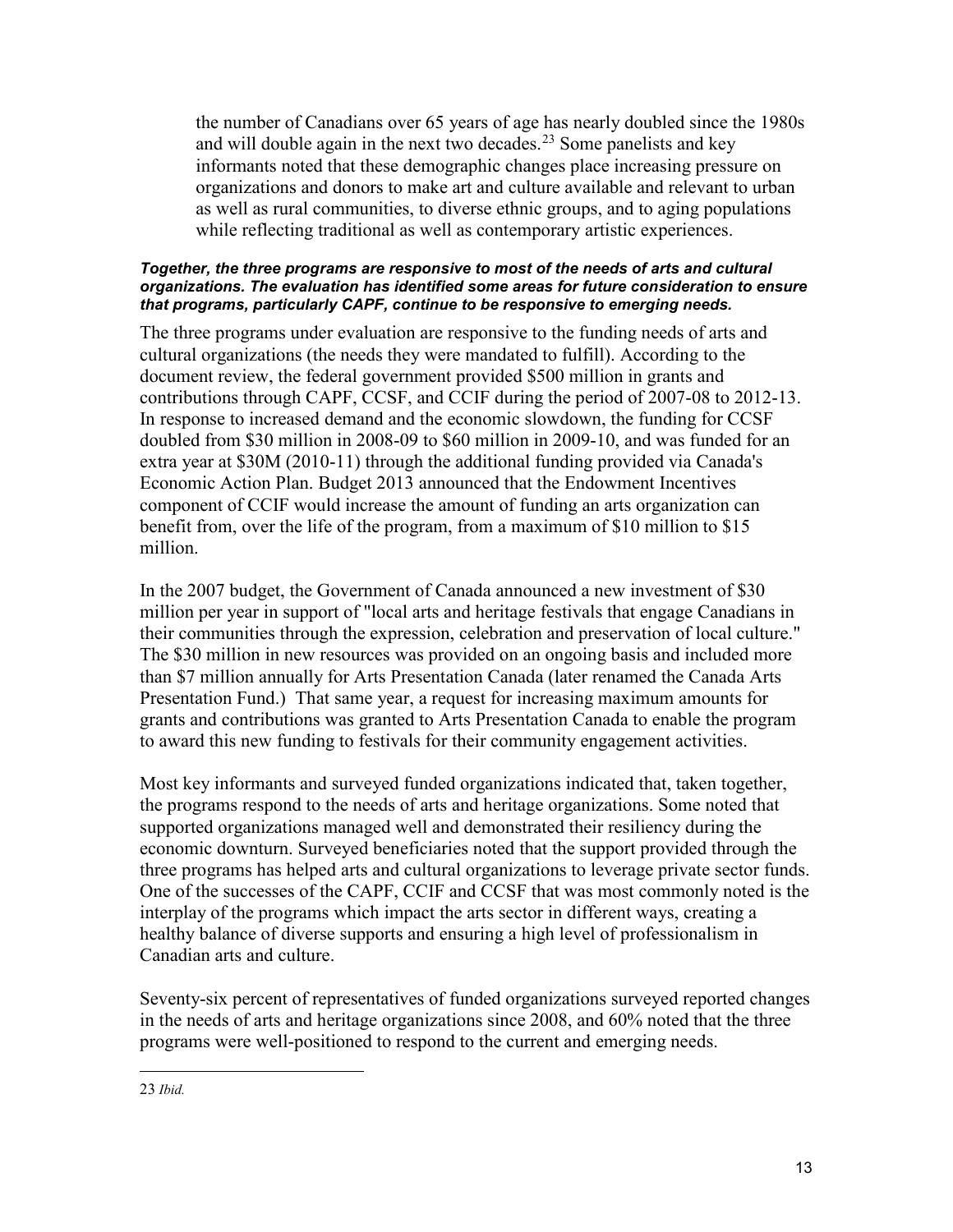Beneficiaries reported that the programs work together to help address needs of art and cultural organizations such as the need for stable funding, support for staffing expenses, and artists fees, new technology, social media development, and assistance in leveraging funding or in-kind support. Multi-year applications, under CAPF, have eased the burden of administrative requirements for some organizations and helped them plan better for future programming. Representatives of unfunded organizations were more likely to report changes in needs (95% reported a change) and less likely (28%) to report that the programs were well-positioned to respond to current or changing needs.

Of those who received funding, CAPF programming recipients (about one-third of all respondents) were least likely to report that the program is responsive to emerging needs. Some beneficiaries noted that the distribution of CAPF funding better serves those located in large urban areas.<sup>24</sup> Administrative data shows that, while 70% of CAPF projects were funded outside large cities 50% of funding in 2012-13 was allocated across five large cities (Montreal, Toronto, Ottawa, Vancouver and Calgary).<sup>25</sup> Some key informants feel that too much CAPF resources are going towards high profile/popular events which are highly financially successful. As CAPF funding represents a very small percentage of their total budget, key informants believe that these events would take place in the absence of CAPF funding. Although the funding allows large audiences to benefit from specific activities which would not take place in the absence of CAPF funding (such as the presentation of emerging artists, community engagement sessions with artists, and appearances of artists from other Canadian provinces), they question the impact of CAPF funding on those events. They suggest that these funds be directed to other organizations to increase the impact of other events. The following table on the distribution of funding for CAPF projects in 2011-12 indicates that while many CAPF projects were approved, most received comparatively small amounts of funding. As illustrated, the smallest 260 projects (representing 41% of all projects) received less funding (\$3 million) combined than did the largest top 5 projects (representing 1% of total projects), three of which receive the maximum allowable contribution of \$1 million for festivals with total eligible expenses over \$5 million.

<sup>&</sup>lt;sup>24</sup> Program management notes that CAPF supports professional art activities and as most of these take place in large urban centers; it is only natural that the program will be less heavily invested in rural areas, where less professional artistic presentation takes place.

<sup>25</sup> Data extracted from the PCH website on Dec.3rd, 2013: [http://www.pch.gc.ca/eng/1378845246003.](http://www.pch.gc.ca/eng/1378845246003)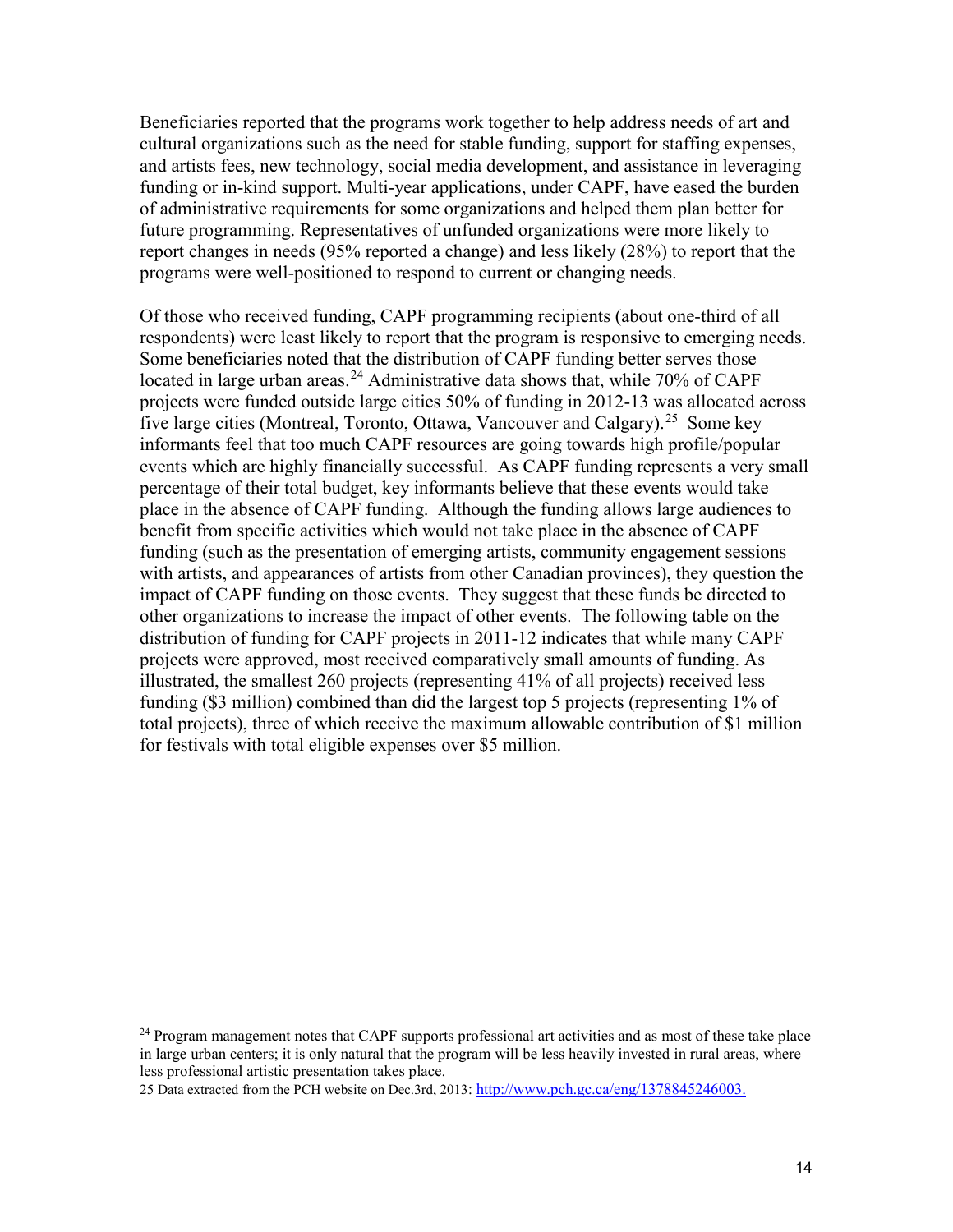| <b>CAPF Project Funding</b><br>2011-12 | Number | % of Total<br>Projects | Total Funding | % of Total<br>Funding |
|----------------------------------------|--------|------------------------|---------------|-----------------------|
| \$3,000 - \$10,000                     | 139    | 22%                    | \$1,087,000   | $4\%$                 |
| \$10,001 - \$20,000                    | 121    | 19%                    | \$1,936,000   | 7%                    |
| $$20,001 - $50,000$                    | 197    | 31%                    | \$6,828,000   | 24%                   |
| $$50,001 - $100,000$                   | 101    | 16%                    | \$7,341,000   | 26%                   |
| $$100,001 - $500,000$                  | 44     | 7%                     | \$7,081,000   | 25%                   |
| $$500,001 - $1$ mill                   |        | $1\%$                  | \$4,200,000   | 15%                   |
| Total                                  | 607    | 100%                   | \$28,473,000  | 100%                  |

*Table 2: Distribution of Funding for CAPF Projects in 2011-12*

*Source: PCH website: CAPF Activities 2011-12*

To balance this, the program has allocated proportionally more funding for eligible expenses to large projects in the rural and remote areas when compared to urban areas. For example, in 2011-12, projects that have received CAPF funding in the range of \$100,000 to \$500,000 received an average of 15% of their eligible expenses in rural or remote areas compared to 8% of eligible expenses for projects in urban settings. The overall percentage of eligible expenses funded by CAPF for projects less than \$100,000 in rural and remote communities is not significantly different than those in urban areas (6% in urban and 7% in rural and remote areas) which suggests that there may be opportunities to increase the level of support for rural and remote communities.

|                                               | <b>Urban Communities</b> |                    |                                                 |                                            | Rural/Remote Communities |                    |                                                 |                                            |
|-----------------------------------------------|--------------------------|--------------------|-------------------------------------------------|--------------------------------------------|--------------------------|--------------------|-------------------------------------------------|--------------------------------------------|
| <b>CAPF</b> Project<br><b>Funding 2011-12</b> | Total<br><b>Funding</b>  | $#$ of<br>projects | $%$ of<br>Eligible<br><b>Expenses</b><br>Funded | $%$ of<br>Requested<br>Funding<br>Approved | Total<br>Funding         | $#$ of<br>projects | $%$ of<br>Eligible<br><b>Expenses</b><br>Funded | $%$ of<br>Requested<br>Funding<br>Approved |
| \$3,000 - \$10,000                            | \$467,000                | 59                 | $5\%$                                           | 39%                                        | \$620,000                | 80                 | $7\%$                                           | 61%                                        |
| \$10,001 - \$20,000                           | \$1,214,000              | 77                 | 6%                                              | 57%                                        | \$722,000                | 44                 | 8%                                              | 61%                                        |
| $$20,001 - $50,000$                           | \$4,799,000              | 135                | 5%                                              | 57%                                        | \$2,029,000              | 62                 | $5\%$                                           | 70%                                        |
| $$50,001 - $100,000$                          | \$6,182,000              | 84                 | 7%                                              | 67%                                        | \$1,159,000              | 17                 | 7%                                              | 75%                                        |
| $$100,001 - $500,000$                         | \$5,961,000              | 37                 | 8%                                              | 64%                                        | \$1,120,000              | 7                  | 15%                                             | 70%                                        |
| $$500,001 - $1$ mill                          | \$4,200,000              | 5                  | $5\%$                                           | 86%                                        | \$0                      | $\Omega$           | $\overline{\phantom{0}}$                        |                                            |
| Total                                         | \$22,823,000             | 397                | 6%                                              | 68%                                        | \$5,650,000              | 210                | 7%                                              | 65%                                        |

*Table 3: Distribution of Funding for CAPF Projects by Type of Communities in 2011-12*

Further analysis of CAPF beneficiaries shows that 82% of organizations funded in 2011- 12 also received funding the following year (some of which is due to the multi-year funding).<sup>26</sup> In addition, close to half of all surveyed respondents argued that, without an increase in the overall funding envelope for CAPF, there will be increased competition for funds between new and existing clients as well as between smaller but growing events and larger traditionally funded projects. Expert panelists and a few key informants suggested that innovative, non-traditional, mobile cultural infrastructure is needed, and questioned whether and to what extent the assessment criteria for CCSF and the definition of cultural space and professional arts and heritage organization are responsive

 $27$  Source: Statistics Canada, Government Expenditures on Culture 2009-2010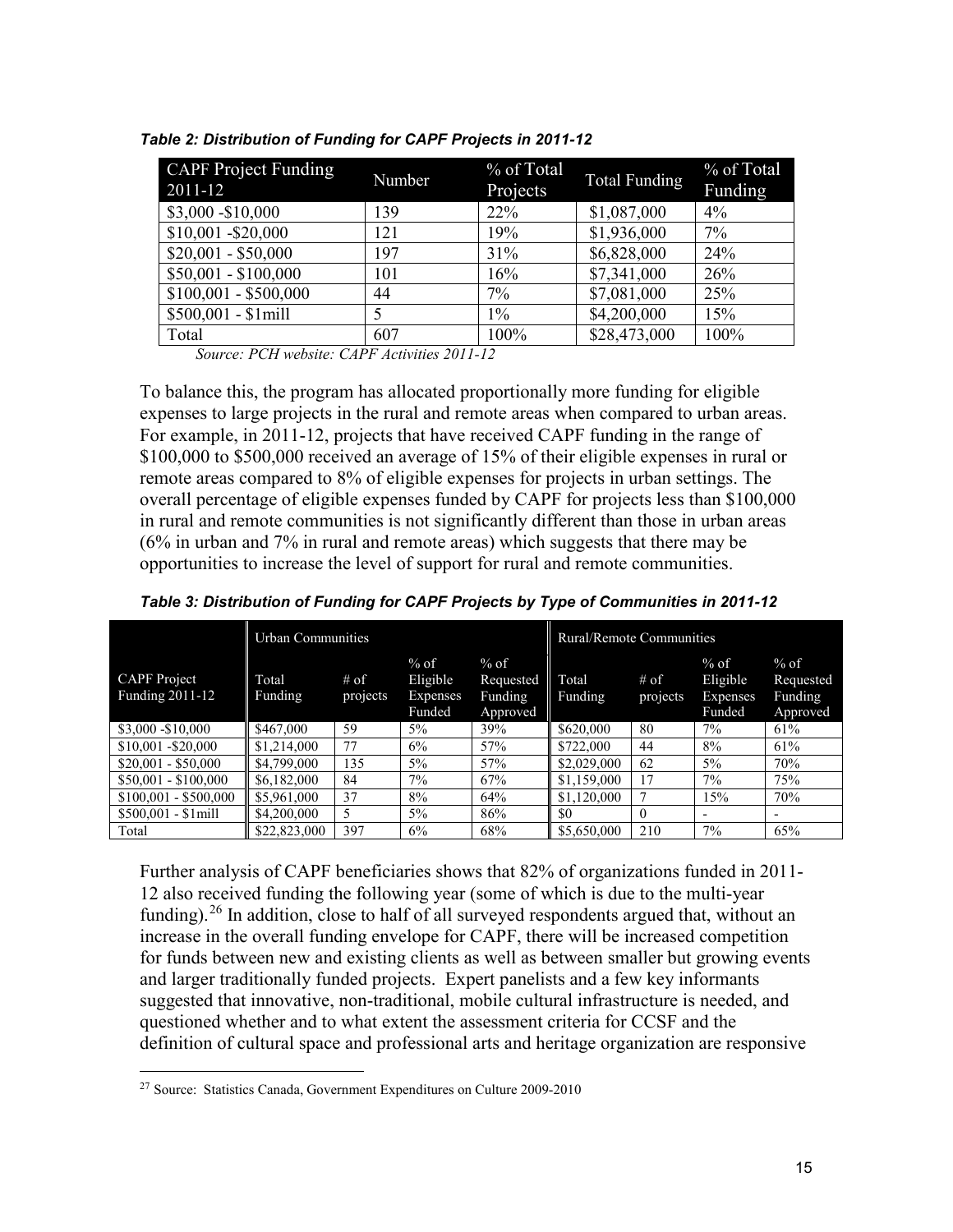to these emerging needs. The document review also revealed the need to explore the support of emerging types of spaces, in order to reflect evolving trends in the arts and heritage sector. The programs should monitor the extent to which new and emerging organizations are able to access funds, and whether the current level of funding awarded in relation to funding requested can address emerging needs of recipients.

## **3.1.2** *Complementarity of Programs*

The PCH programs complement other federal, provincial and municipal programs which provide support to the arts and culture sector. This section provides a brief overview of other available programming and then discusses the distinct objectives and roles of PCH programs in meeting the needs of the sector.

#### *All three levels of government in Canada are involved, to varying degrees, in providing support to the arts and culture sector.*

At \$2.2 billion of total expenditure on culture by all three levels of government, spending on the arts in 2009-10 represented 20% of the overall cultural investment of \$9.6 billion. This 20% includes funding to the performing arts, arts education, the visual arts and crafts, festivals, cultural facilities and centres, and cultural exchange programs. Of the \$2.2 billion investment, the largest investment is made by municipalities at \$914 million (or 41.7%), followed by the provinces and territories at \$803.5 million (36.7%) and then the federal government at  $$473$  million (21.6%). <sup>27</sup> While a comprehensive environmental scan of other programs is beyond the scope of this evaluation, the following paragraphs briefly describe other public sector programs that are somewhat similar to the three programs evaluated (i.e. are targeted to or accessed by the same arts and cultural organizations, or support similar activities).

- *Other Canadian Heritage Funding Programs* The Local Festivals component of the Building Communities through Arts and Heritage (BCAH) Program can appear similar to CAPF. The mandate of BCAH is to build stronger citizen engagement in communities through performing and visual arts and in the expression, celebration and preservation of local historical heritage. Eligible festivals may use funds from this component to include local artists and artisans in their programming. BCAH increases opportunities, through festivals and other events and projects, for local artists and artisans to be involved in their community and for local groups to commemorate their local history and heritage. The program delivers its funding through three separate components: Local Festivals, Community Anniversaries and The Legacy Fund.
- *Canada Council for the Arts* The Canada Council operates at arm's length from the government, and fosters and promotes the study, enjoyment and production of works of art. The Canada Council delivers approximately 150 grant and prize funding programs. Many of the grant programs are targeted at individual artists and most commonly support the creation/production of artistic works,

<sup>27</sup> Source: Statistics Canada, Government Expenditures on Culture 2009-2010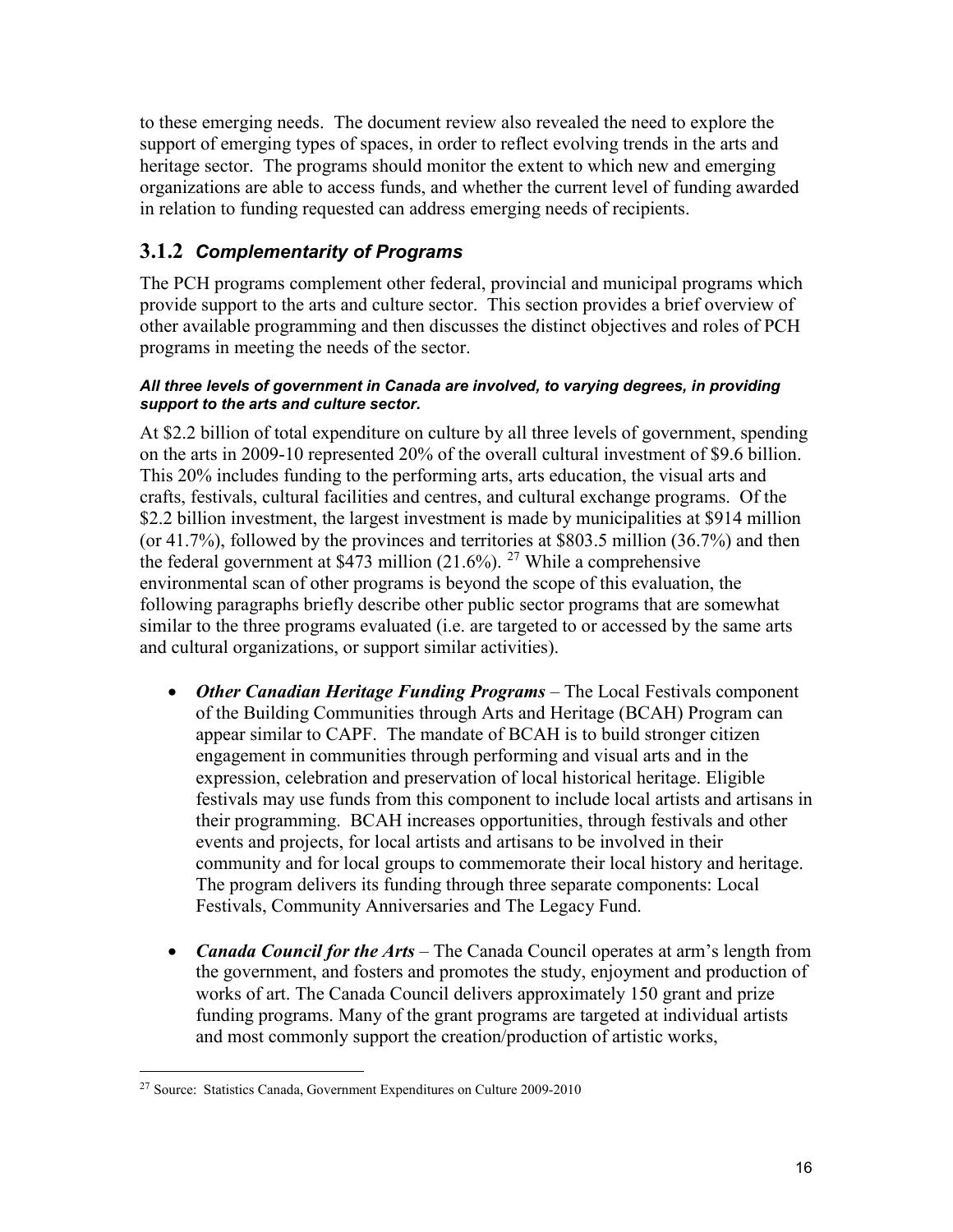professional development, and residency and travel expenses. Other grants programs support art collectives, companies and other Canadian, non-profit arts organizations with funding for operating expenses, organizational development assistance, project assistance and presentation and dissemination assistance.<sup>28</sup>

- *National Programs not specific to the arts sector* In the 2013 Budget, the Government of Canada committed to continue investments in infrastructure by introducing the Community Improvement Fund. The Community Improvement Fund provides funding of \$32.2 billion for Canadian municipalities over the 10 years of the new Building Canada Plan. Approximately, 10% of survey respondents reported accessing support from regional development agencies of the federal government. Employment and Social Development Canada (ESDC) programs, such as the Youth Employment Strategy, Literacy and Essential Skills funding, and the Enabling Accessibility Fund (a federal grants and contributions program that supports capital costs of construction and renovations related to improving physical accessibility and safety for people with disabilities), were also utilized by organizations surveyed.
- *Provincial/Territorial Programs* All provincial and territorial governments provide funding for the development and promotion of arts and culture, through government departments or arm's length agencies (e.g. provincial arts councils, foundations and boards). The range, type, objectives, and structure of the programs, as well as level of investments vary significantly from region to region. On per capita basis, the territorial governments spend comparatively more than the provincial governments (in 2009-10, per capita territorial government spending on culture was \$228 in Northwest Territories, \$279 in Nunavut and \$628 in Yukon; the Government of Newfoundland and Labrador ranked first among provinces, spending \$156 per capita). While provincial government spending varies over the years, five provinces (Manitoba, Saskatchewan, Newfoundland and Labrador, Quebec and Prince Edward Island) consistently rank among the top five while the other provinces (Alberta, Nova Scotia, New Brunswick, Ontario and British Columbia) consistently rank in the bottom five.<sup>29</sup>
- *Municipal Programs* Municipal spending on culture varies widely between cities and across provinces. According to Statistics Canada data, municipal spending on culture averaged \$87 per Canadian.<sup>30</sup> Per capita municipal government spending ranged from \$103 in Saskatchewan and \$100 in British Columbia to a low of \$32 in Prince Edward Island and \$31 in Newfoundland and Labrador. Municipal governments most commonly provide small project and operating grants for arts organizations and, in some cases, individual artists. The

<sup>28</sup> [Canada Council for the Arts. "General Eligibility".](http://canadacouncil.ca/en/council/grants-and-prizes/general-eligibility) Retrieved from: http://canadacouncil.ca/en/council/grantsand-prizes/general-eligibility.

<sup>29</sup> Canadian Conference of the Arts/Centre on Governance, Flat-Lined but Still Alive. Analysis of the Provincial and Territorial 2012-13 Budgets from the Perspective of Arts, Culture and Heritage, University of Ottawa, 2013. 30 Hill Strategies. Government Expenditures on Culture, 2009-10.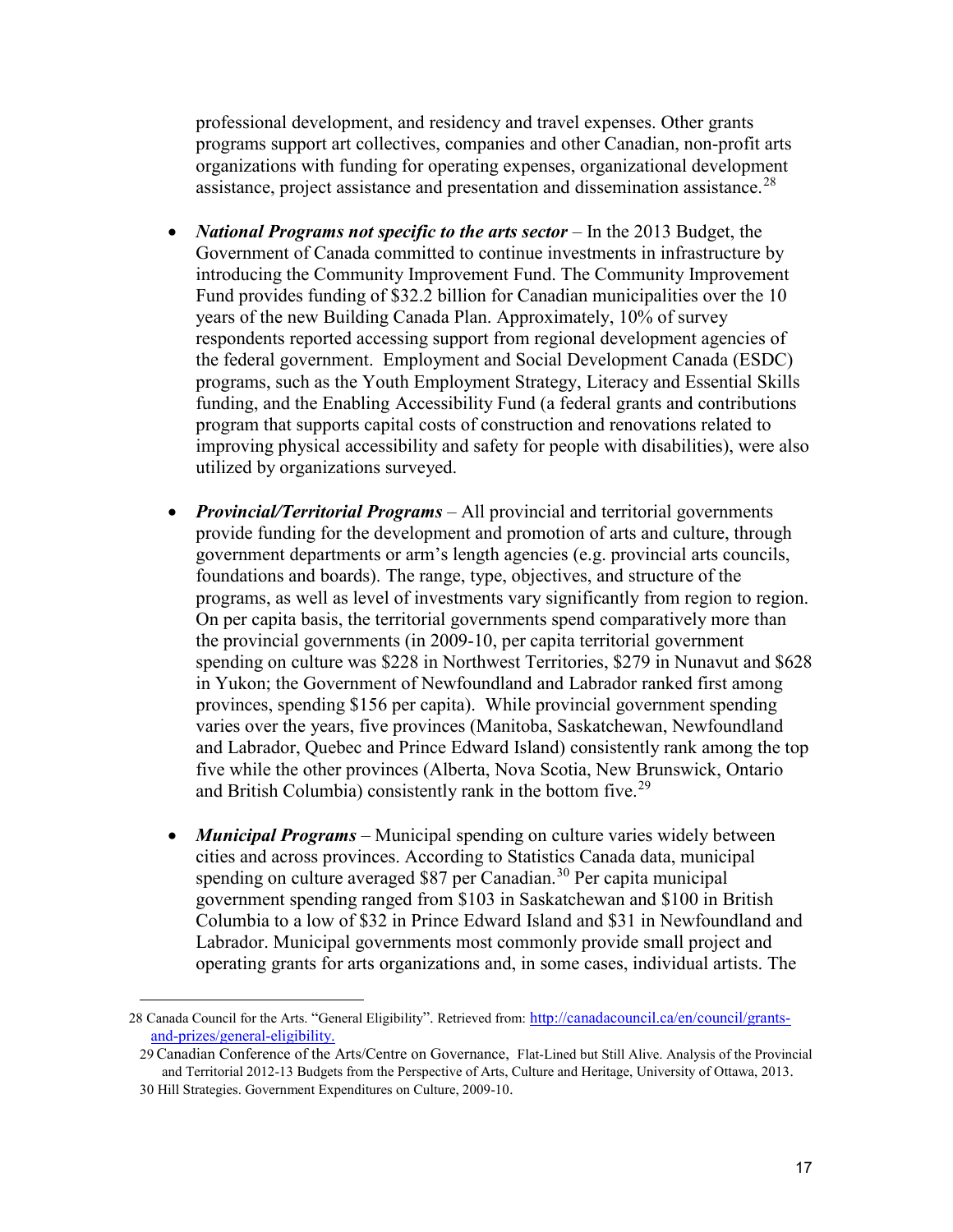focus of these grants can vary widely from community to community, often providing support for local festivals, community celebrations, small projects, or municipal owned or supported infrastructure.

#### *The objectives, focus and delivery structure of the three PCH programs under evaluation are distinct from those of other programs and the Canada Council. The programs are designed to allow for leveraging of PCH funding with funding from other sources, which reduces the potential for overlap and duplication.*

The document review suggests that some of the elements of the three programs under evaluation may overlap to some extent with other PCH programs. For example, the 2011 evaluation of PCH's Building Communities through Arts and Heritage Program (BCAH) recommended that the current program design be reviewed to address the perception of potential overlap between Local Festival and Legacy Fund components of BCAH and CAPF and CCSF respectively.<sup>31</sup> Although various PCH programs may share clients or provide funding for similar expenses, they have different objectives or are specifically designed to fill the niche in the need for support. For example, CAPF and the BCAH local festival component have different objectives (CAPF is focused on access to a variety of professional artistic experiences in their communities; while BCAH is focused on citizen engagement in their local communities). To ensure that no duplication occurs in practice, Canadian Heritage allows an organization to receive funding under only one of the two programs for the same activity. Similarly, CCSF is larger in scope and focuses more on cultural organizations, while the BCAH Legacy Fund narrowly provides funding for capital projects in communities commemorating their centennial year and subsequent anniversaries in 25 year increments.

PCH and the Canada Council, work closely together to ensure that each program works to achieve its objectives by addressing distinct needs within the professional non-profit sector. More specifically:

- In their respective programs, the two organizations tend to focus on different aspects of the arts and cultural sector. Canada Council primarily provides support directly to artists and arts organizations for the making of art. PCH helps to create the conditions for Canadians to access the arts in their communities: promoting private sector investment and developing sound business practices; investing in the construction and renovation of arts and heritage facilities and the purchase of specialized equipment; and providing funding to festivals and performing art series primarily in music, theatre and dance. Canada Council focuses on the health and artistic excellence of art and culture sector while PCH focuses on broader issues such as accessibility, representativeness, social and cultural capital, and community and civic engagement.
- While Canada Council operates from a national office established at arm's length from government, PCH uses a ministerial model supported by regional offices. The regional delivery model used for CAPF and CCSF benefits from the ability of regional staff to determine the needs of the local arts and heritage sector and meet

<sup>31</sup> Since then, CAPF and/or BCAH have refined their eligibility criteria to reduce or eliminate this potential overlap. BCAH and CCSF are expected to address this potential overlap in the near future.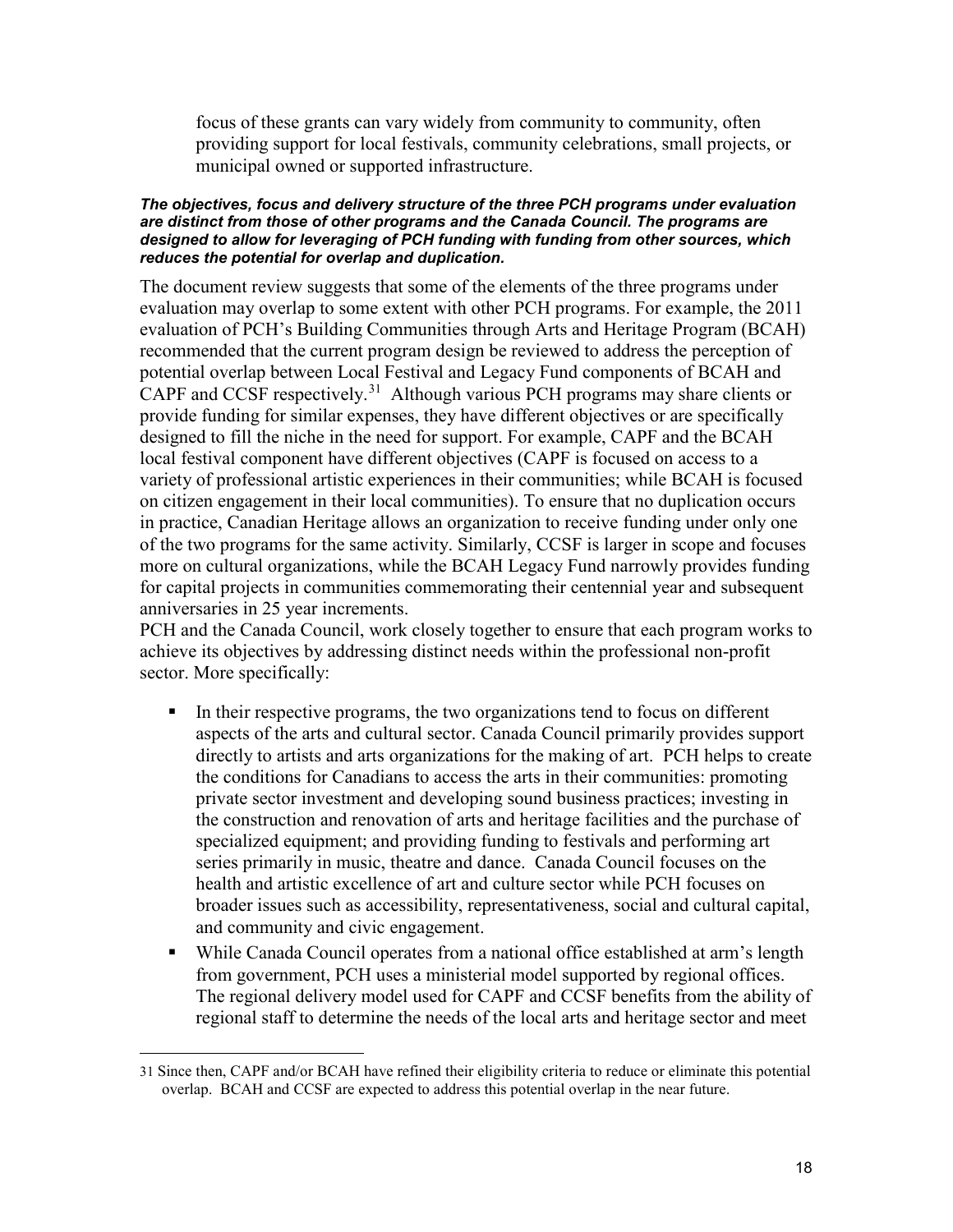those needs by working with other funders, creating partnerships, and filling gaps in the support available regionally. The ministerial model ensures that the programs directly responds to government priorities and fills key gaps, such as ensuring that arts and cultural activities reach into smaller rural and Aboriginal communities, which may otherwise be overlooked. Most key informants argued that such a model is necessary for a healthy culture ecosystem.

Canada employs a diversified or pluralistic approach to funding of the arts sector, whereby arts organizations are not dependant on either public or corporate sponsorship but rather on combined investments. Funding from federal government accounts for 9% of the revenues of non-profit performing arts organizations and is complemented with funding from the provincial and municipal governments (which account for 17% of revenues), funding from the private sector and donations (accounting for 22% of revenues), and earned revenues (52%).32 Many arts organizations in Canada receive funding from more than one government program, which is intentional as most programs are designed to work in partnership with those of other funders. The design of the PCH programs contributes to the success of the pluralistic model by creating opportunities for organizations to leverage funding and enhance resiliency through diversifying their revenue streams. For example, the administrative data shows that, over a five year period (2008-12), CAPF funding accounted for 6% of the total revenues of funded organizations and was complemented with other funding from the federal government (accounting for 5% of revenues) and provincial and territorial governments (12%). The results of the evaluation suggest that, while the programs are designed and delivered in a manner that reduces the potential for duplication or overlap in funding, there may be opportunities to further improve the level of coordination between programs as described below.

- The presence of multiple PCH arts and culture programs as well as funders in three levels of government can result in some administrative inefficiency (i.e. additional costs to both applicants and programs associated with having arts organizations apply and report to multiple funding programs and organizations). There may be opportunities to reduce the costs of multiple streams of public funding by facilitating greater standardization in application and reporting processes and greater sharing of information, particularly in the area of collecting and sharing common financial and statistical data on Canadian arts organizations that apply and receive funding from the programs.
- Given the number of public and non-government organizations providing support to the arts sector, aligning and coordinating programming nationally and regionally is an on-going process. Some expert panelists and a few key informants suggested that PCH should work closely with other organizations, including the Canada Council, to ensure that programs are well-coordinated and provide integrated support for the sector. Program management indicates that there already is ongoing intra-Departmental/agency and inter-governmental discussion regarding program design and delivery. They further note that these

<sup>32</sup> Statistics Canada, Survey of Service Industries: Performing Arts 2010, 2012.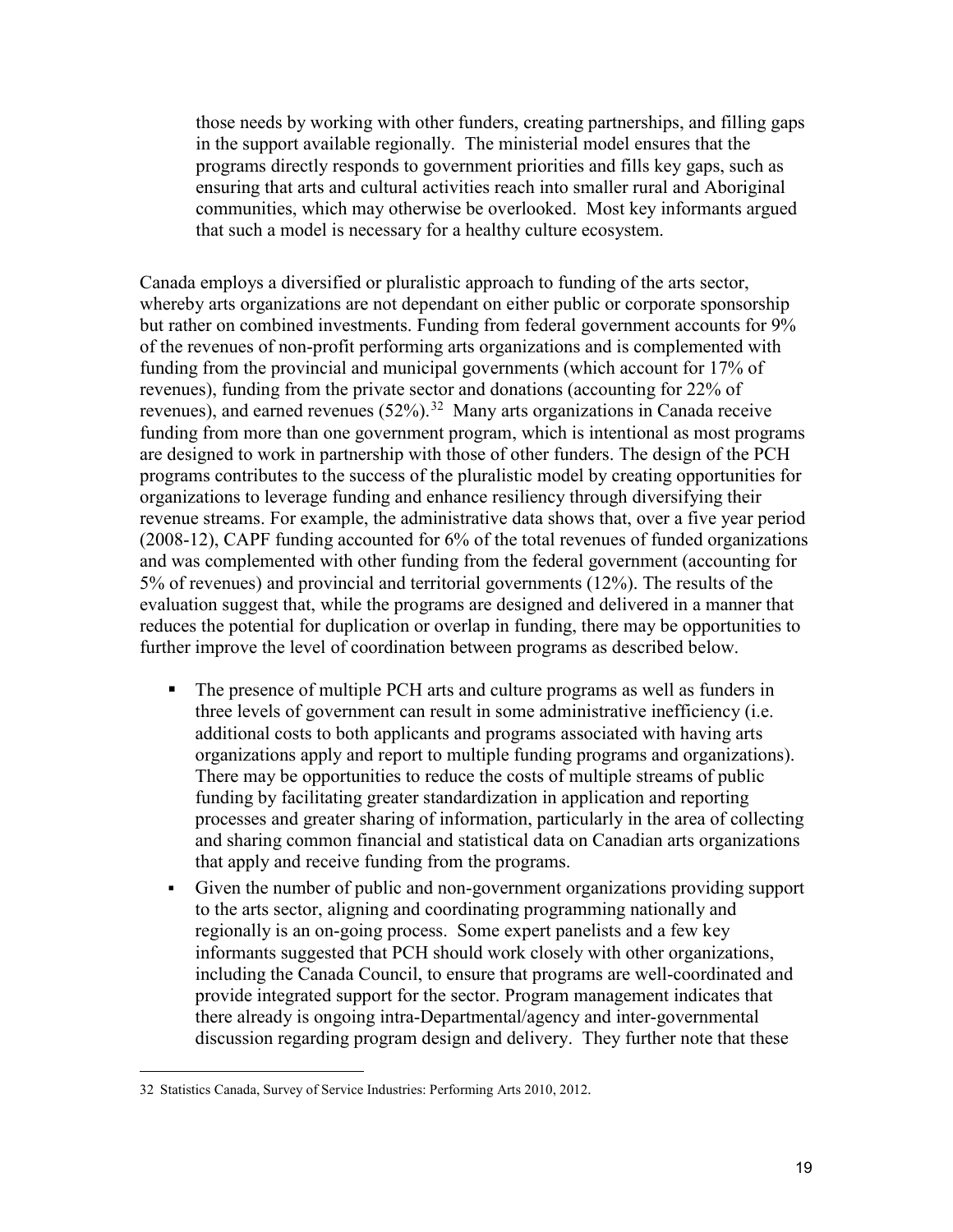discussions take place in several fora which assist in strong coordination, including the Canadian Public Arts Funders, and regular tri-level (municipal/provincial/federal) funders meetings around the country.

• The changes made to the CCIF in 2010-11 (when the objectives of the program were redefined, three program components were cancelled, and a new component was created) is an example of how periodic realignment of a program can enhance reach and effectiveness.

### *3.1.3 Alignment with Federal Government Priorities and Departmental Objectives and Priorities*

#### *The Programs are aligned with the federal government and PCH strategic priorities.*

The findings of the document review show that all three programs are aligned with federal government priorities. In the 2008 Speech from the Throne the Government of Canada positioned itself as an active supporter of Canadian culture. It asserted that "Cultural creativity and innovation are vital not only to a lively Canadian cultural life, but also to Canada's economic future". Budget 2009 states that "Culture reflects who we are as a nation, how we see ourselves within our country, and how we appear to the world". The government also acknowledged that the Canadian cultural sector is "vulnerable to economic shocks". In response, Canada's Economic Action Plan of 2009 announced the following commitment, which included an increased investment in the program: "Day to day, Canadians experience the essence of this rich and diverse country through the imagery and words of its artists, through works which demonstrate the best of talent. The Government wants to help ensure as much stability as possible for the [cultural] sector at a time when the sector is facing difficult challenges.

The federal government continues to highlight the importance of supporting art and culture. The 2012 Budget noted that: "Supporting the arts is essential to supporting Canada's economy and quality of life". Most PCH management, PSO and applicant organizations view the programs as aligned with federal government priorities because, by helping the Canadian arts and heritage community thrive and become more accessible, they improve quality of life for Canadians and support Canadian economic activity.

All three programs are aligned with the PCH strategic outcome: "Canadian artistic expressions and cultural content are created and accessible at home and abroad" as well as the PCH strategic priorities. According to all PCH Management who addressed this issue, the programs aligned well with PCH strategic priorities because they support, through investments in communities across Canada, the creation and accessibility of artistic expressions and cultural content within Canada, help celebrate Canadian history and heritage, and take advantage of digital technology. The following table illustrates how the different programs align with each PCH priority as per the 2013-14 Report on Plans and Priorities.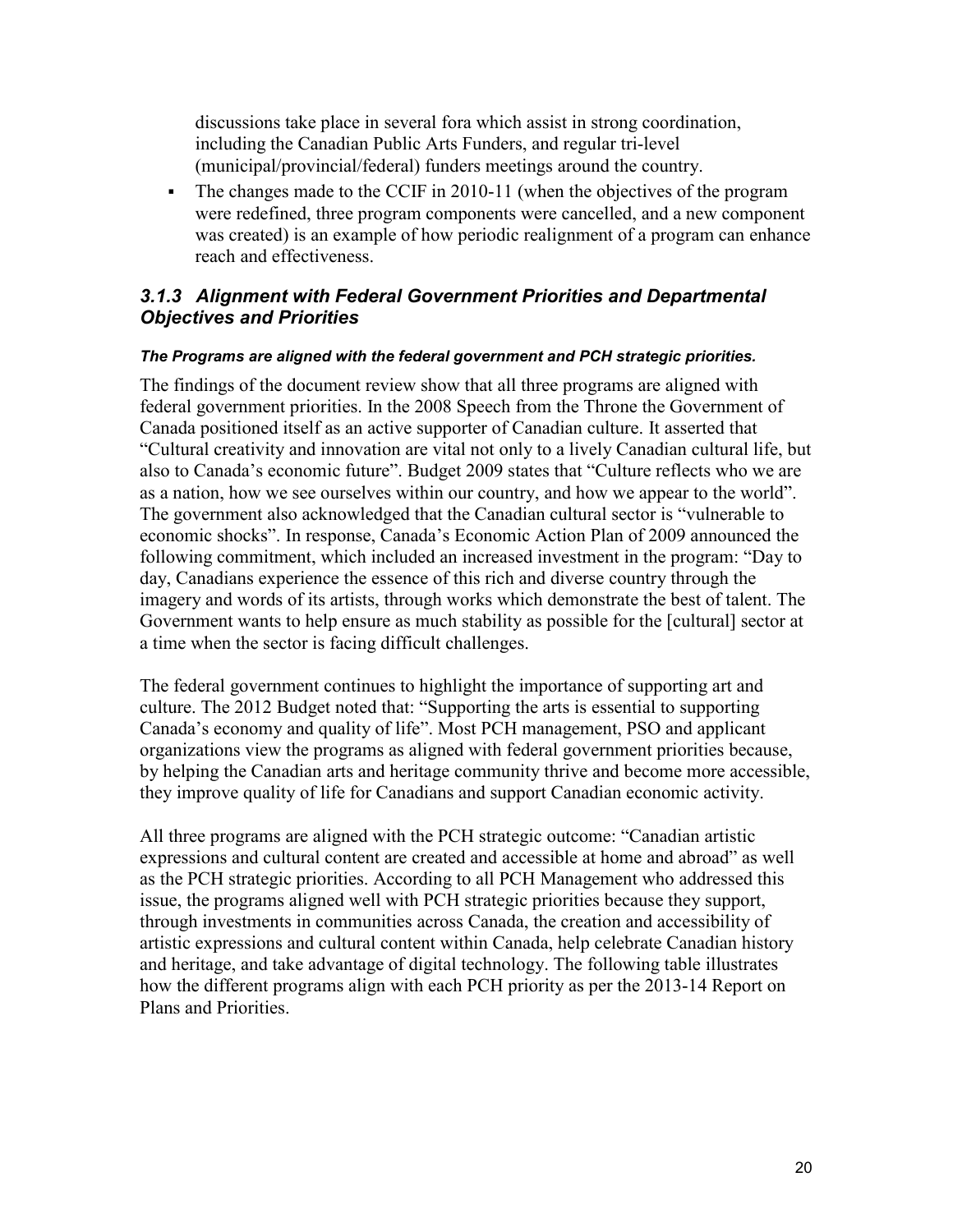| <b>PCH</b> Strategic<br>Priorities as per the<br>2013-14 Report on<br><b>Plans and Priorities</b> | <b>Examples of Program Alignment</b>                                                                                                                                                                                                                                                                                                                                                                                                                                                                                                                                                                                                                                                                         |
|---------------------------------------------------------------------------------------------------|--------------------------------------------------------------------------------------------------------------------------------------------------------------------------------------------------------------------------------------------------------------------------------------------------------------------------------------------------------------------------------------------------------------------------------------------------------------------------------------------------------------------------------------------------------------------------------------------------------------------------------------------------------------------------------------------------------------|
| 1. Adaptation of a<br>digital world                                                               | <b>CAPF</b> enables art presenters and PSO to respond to advances in<br>٠<br>digital technologies on stage and as part of innovative marketing and<br>audience development strategies.<br><b>CCSF</b> funded many facilities which now have improved<br>٠<br>technological features (82 facilities funded in 2007-08 and 2008-09,<br>113 facilities funded in 2009-10, and 49 in 2010-11) and purchased<br>specialized equipment (90 in 2009-10 to 42 in 2010-11).<br>CCIF, particularly the SI component, helps arts and heritage<br>٠<br>organizations make strategic use of new technologies. It is<br>estimated that more than 60% of all projects approved since 2010<br>contained a digital component. |
| 2. Celebration of<br>history and heritage                                                         | <b>CAPF</b> funding ensures that artists from all regions of Canada share<br>٠<br>their stories with Canadians in other parts of the country.<br>CCSF aims to increase and improve access for Canadians to<br>museum collections and heritage, performing arts, the visual and<br>media arts.<br><b>CCIF</b> helps arts and heritage organizations be resilient and make<br>stronger contributions to Canadian society and the economy.                                                                                                                                                                                                                                                                      |
| 3. Community<br>Investments                                                                       | <b>CAPF</b> enables presenters to offer a variety of professional artistic<br>٠<br>experiences that help engage Canadians in their communities<br>through partnerships, volunteerism, etc.<br>CCSF contributes to development and upgrading of physical space<br>П<br>in the communities.<br>The main objective of $CCIF$ is to contribute to the long-term<br>٠<br>organizational, administrative and financial health of arts and<br>heritage organizations which brings stability to arts and heritage<br>organizations and, in turn, to the communities.                                                                                                                                                 |

*Table 4. Examples of Alignment with PCH Strategic Priorities*

### **3.1.4** *Alignment with Federal Government Roles and Responsibilities*

#### *Ensuring that all Canadians have continued access to arts and heritage experiences is an appropriate role and responsibility for the federal government.*

As the Constitution Act, 1867 did not assign jurisdiction over arts and culture, it is a responsibility of the federal and provincial governments. Canada's first federal cultural institution was established in 1872 when the Public Archives of Canada (now part of Library and Archives Canada) was created. The federal government became more involved in the cultural landscape with the development of film industry and development of the Canadian Broadcasting Corporation (CBC) in 1932. The Massey Commission report (1951), which called on federal government to strengthen the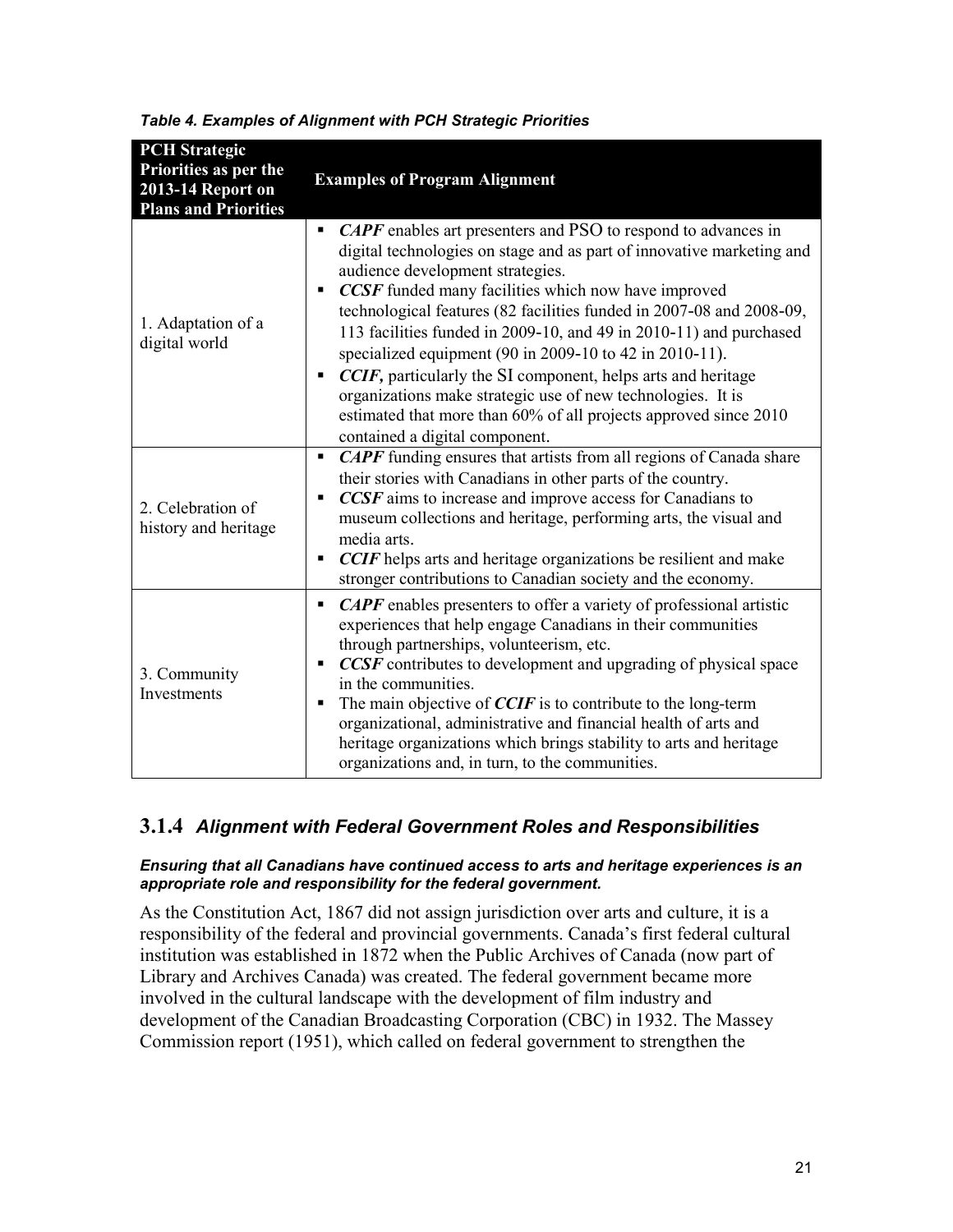institutions which promote common understanding and enrich our lives,  $33$  led to the establishment of the National Library in 1953 and the Canada Council for the Arts in 1957. Since then, the federal government has continued to be involved and further develop its cultural policies. In 1982, with the adoption of the Canadian Charter of Rights and Freedoms, Canada's multicultural nature was formally recognized in the Constitution. Protecting Canadian cultural sovereignty, integrating new Canadians, promoting diversity, and supporting Canadian cultural industries have continued to be important goals of government policies.<sup>34</sup> Canadian cultural policies continued to develop in light of significant economic and technological changes. In June 1993, the responsibility for cultural affairs was assigned to the new Department of PCH. Although the policy and the roles of different departments within federal government continued to evolve, the responsibility for federal cultural policy lies with the Department of PCH.

Literature argues that federal government support for art and culture is crucial to ensuring that all Canadians have access to, and benefit from, art and cultural experiences. In 2004, a group of experts (public and private) in the arts and sport sectors agreed that the federal government should be involved in increasing citizen and community participation in areas such as cultural activity, volunteering and giving, as well as belonging.<sup>35</sup> All expert panelists and key informants agreed that ensuring Canadians have continued access to arts and heritage experiences is an appropriate role and responsibility for the federal government. Key informants and experts emphasized the role the federal government plays in creating a sense of a 'nation' through supporting arts and culture as well as by providing leadership for collaboration and cooperation between the various levels of governments and other actors in the arts and heritage sector. While there may occasionally be overlap (e.g. community development is a provincial responsibility not federal), the roles and responsibilities are perceived to be complementary.

The role and responsibility of the federal government in supporting arts and culture has been reaffirmed in recent decades with the growing understanding of the economic contributions of arts and culture industries and their important role in the creative economy of the country.<sup>36</sup> Canadians also believe that the federal government, as well as other governments, have a responsibility to ensure access to arts and culture. In 2012, 87% of Canadians surveyed felt arts and culture warranted the support of all levels of government, and nine out of ten agreed with governments providing support for the arts and culture and promoting awareness of events and activities. Furthermore, 88% strongly agreed that Canadian governments should work through partnerships to ensure that there are enough arts and cultural facilities to serve the public.

<sup>33</sup> Royal Commission on National Development in the Arts, Letters and Sciences (Retrieved from: [http://www.collectionscanada.gc.ca/2/5/h5-400-e.html\)](http://www.collectionscanada.gc.ca/2/5/h5-400-e.html).

<sup>34</sup> Library of Parliament, Federal Government Policy on Arts and Culture, Michael Dewing, Social Affairs Division, Parliamentary Information and Research Center (Revised, 31 January 2013).

<sup>35</sup> Lopes, Sandra. Citizen and Community Participation: Understanding and Leveraging its Potential. Public Policy Forum. 2004.

<sup>36</sup> Valuing Culture Measuring and Understanding Canada's Creative Economy, Conference Board of Canada, August, 2008.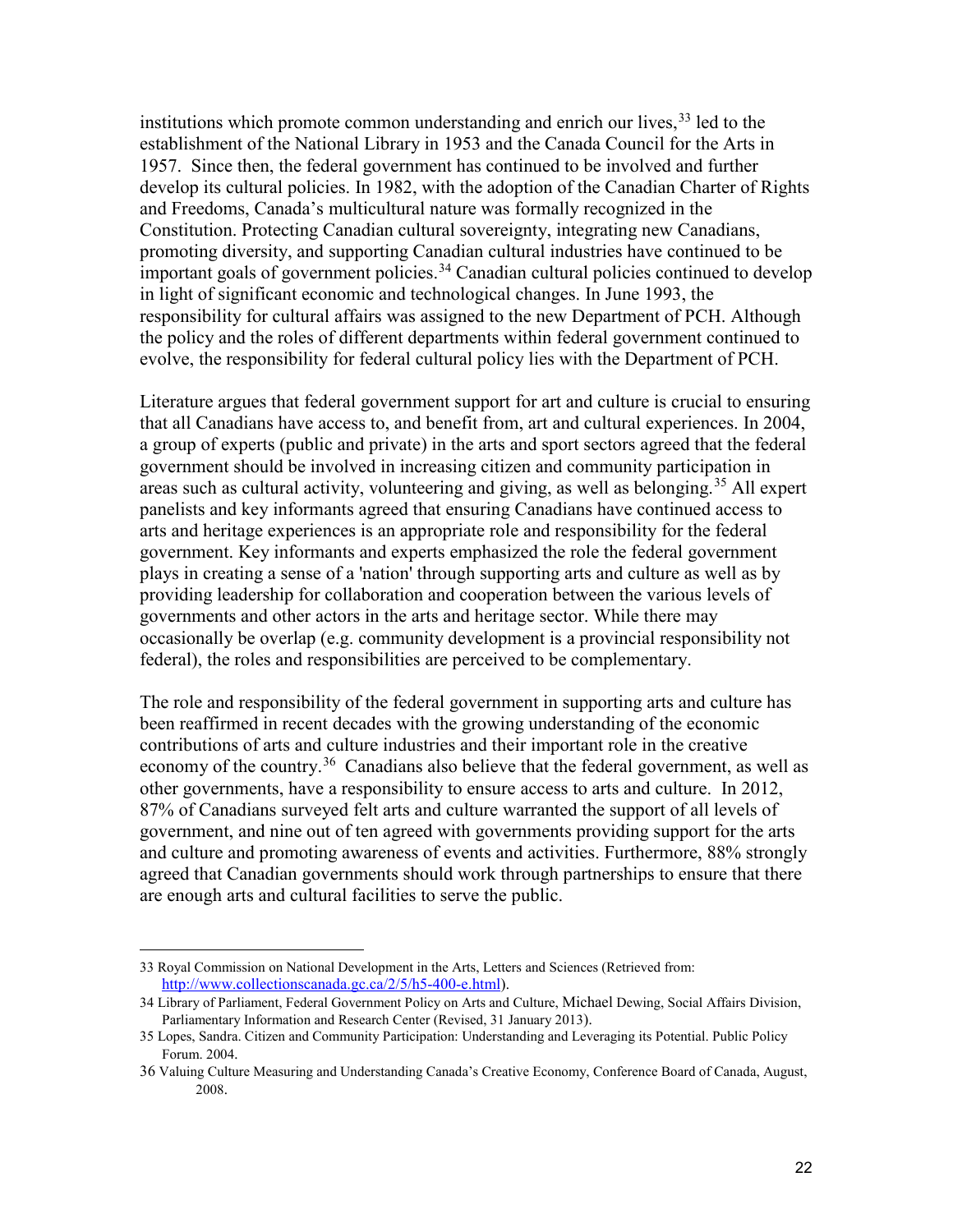## <span id="page-32-0"></span>**3.2 Performance—Effectiveness**

This section summarizes evaluation findings regarding the effectiveness of the individual programs in achieving their intended immediate and intermediate outcomes as well as the effectiveness of all three programs in generating common outcomes for Canadians and their communities. 37

### **3.2.1.** *Achievement of Outcomes by Individual Programs*

### *Canada Arts Presentation Fund*

The evaluation found that the CAPF helps arts presenters to offer a variety of professional artistic experiences and engage Canadians from across the country, including those in underserved communities and segments of population. The program also helps to improve professionalism and create a healthy environment where presenters can thrive and share experiences. The findings of evaluation regarding CAPF's performance are as follows:

#### *The Canada Arts Presentation Fund provides support to arts presenters in all regions of Canada and across a variety of disciplines.*

On average, nearly 600 projects were funded annually from 2007-08 to 2011-12. CAPF consists of two components: approximately 96% of the CAPF projects were funded under the Programming Component and 4% were funded under the Development Component.

The Programming Component provides support for professional arts festivals, performing arts series presenters, and PSO. Approximately 550 festivals and arts series organizations (representing about 95% of the funding under this component) and 20 PSO were funded annually over the five year period. Programming presenters were more commonly located in Ontario (27%), Quebec (27%), and Western Canada (24%), followed by Atlantic Canada (14%) and the Prairies  $(8\%)$ .<sup>38</sup>

The Development Component supports the emergence of arts presenters and PSO for under-served communities or artistic practices. The number of professional arts festivals and performing arts series presenters funded each year ranged from 6 to 16 while the number of PSO ranged from 8 to 12. Organizations supported by the Development Component were located most commonly in Ontario (48%) followed by Western Canada (21%), the Prairies (17%), and Atlantic Canada (about  $14\%$ ).<sup>39</sup>

Organizations supported under CAPF are located in a wide range of communities, and present activities in a variety of disciplines. According to program documents, in 2011- 12, CAPF supported activities reached 257 communities across Canada, 67% of which

<sup>37</sup> Appendix E contains a table which defines the specific data elements included under each program and outcome.

<sup>38</sup> PCH has five regional offices: Atlantic region (which includes New Brunswick, PEI, Nova Scotia and Newfoundland and Labrador), Quebec region, Ontario region, Prairies and Northern Region (which includes Manitoba, Saskatchewan and NWT) and Western Region (Alberta, British Columbia and the Yukon).

<sup>39</sup> Note that Development Component is not used in Quebec. The Quebec region focuses its funding on providing support to the existing volume of arts presentation in the Quebec Region through the Programming Component.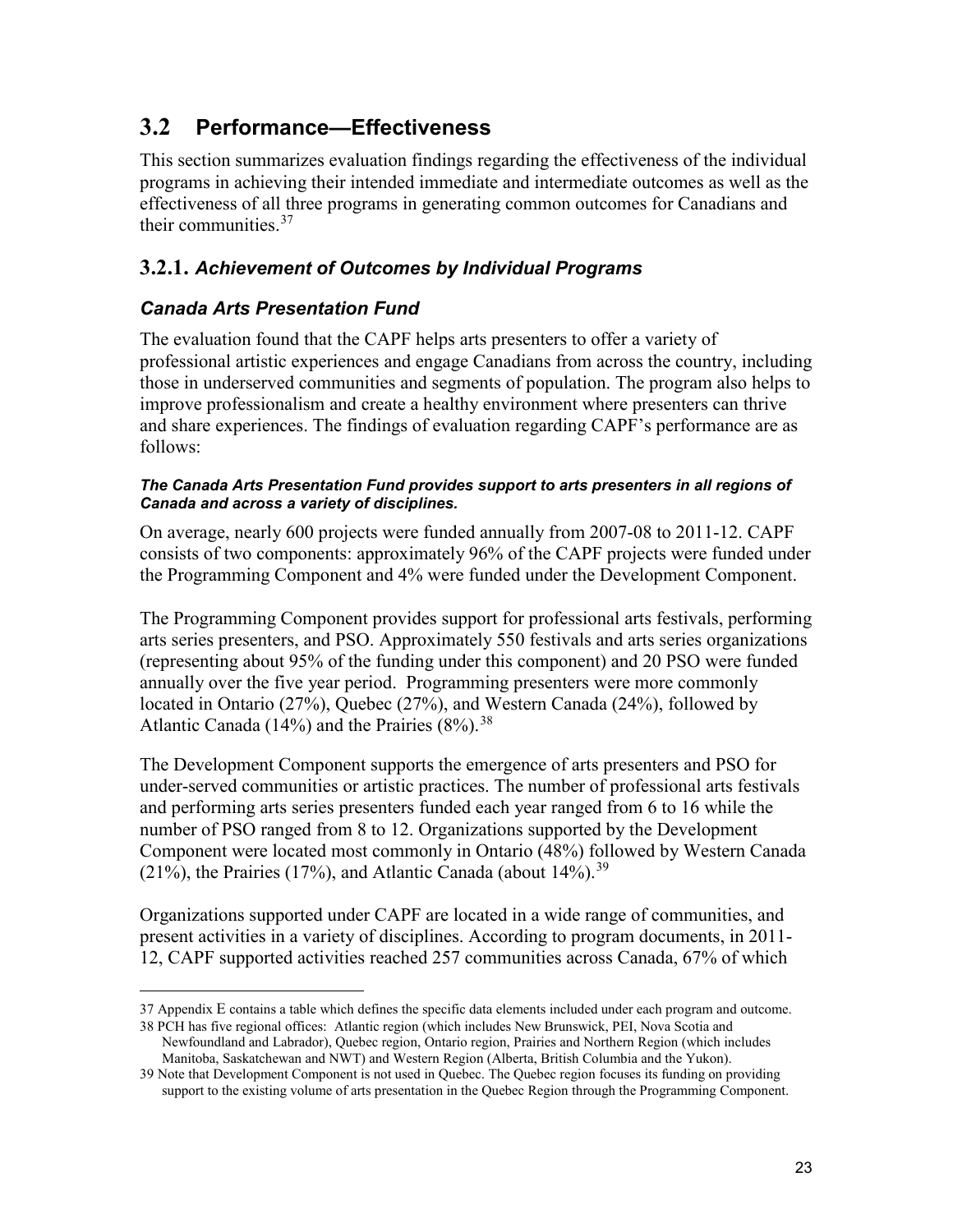are rural or remote. $40,41$  The number of communities from which organizations were funded ranged from six communities in northern Canada including three in the Northwest Territories, two in the Yukon, and one in Nunavut (these communities received 3.5% of CAPF funding) to 74 communities in Quebec (which received 34% of the funding).

The arts discipline most commonly associated with projects funded under both the Programming and Development Components over the evaluation period was music (i.e., 74% of Programming Component and 71% of Development Component funded activities offered a music component), followed by dance (i.e., 46% of Programming Component and 66% of Development Component funded activities) and theatre (i.e., 46% of Programming Component and 54% of Development Component projects). Other disciplines funded regularly over the years included visual arts, literature, and media art.

#### *The funding supported a large number of professional development opportunities*<sup>42</sup>*, which helped strengthen the efficiency and professionalism of the arts presenting community.*

On average, 30 PSO are funded annually to support professional development activities (about 10 are funded the Development Component and 20 are funded under the Programming Component). Collectively, PSOs delivered over 5,000 professional development activities between the years 2007-08 to 2011-12 inclusively.<sup>43</sup> These activities included contact events, tool development, presenter conferences and workshops, block-booking and marketing, and networking.

Over three-quarters (77%) of the 22 arts support organizations that were surveyed indicated that CAPF funding resulted in professional development activities that strengthened arts presentation in Canada, particularly in areas such as governance, strategic planning and volunteer management. In addition, 81% of arts presenters surveyed indicated that the funding they received helped them to improve the quality of presentations and performances.

The case study review of the Golden District Arts Council<sup>44</sup> demonstrated that \$57,200 in CAPF funding provided between 2007 and 2012 increased the efficiency and effectiveness of the planning and delivery of the series, by supporting improvements to human resources management and bookkeeping, the development and implementation of a new audience targeting and communication plan, and their ability to offer ticket sales via credit card.

<sup>40</sup> CAPF2010-11 Performance Story. The size of communities are defined based on Statistics Canada definitions and include: large urban - population of over 200,000, medium urban population between 100,000 to 199,999; small urban: population between 50,000 and 99,999; rural population of less than 50,000 located at least 50 kilometres away from a centre with 100,000 or more residents) and remote communities defined as centres with a population of less than 50,000 located at least 200 kilometres away from an urban centre with 100,000 or more residents or a provincial capital.

<sup>41</sup> Number of CAPF supported projects reaching underserved communities and populations is even higher and will be discussed later in the document.

<sup>42</sup> Not to be confused with the support provided to organizations for the training of artists through Canadian Arts Training Fund (CATF).

<sup>43</sup> It should be noted that not all final reports for 2011-2012 had been received at the time of data extraction.

<sup>44</sup> Golden and District Arts Council (GDAC), now commonly known as Kicking Horse Culture, is an arts and culture non-profit society serving the community of Golden, British Columbia (BC).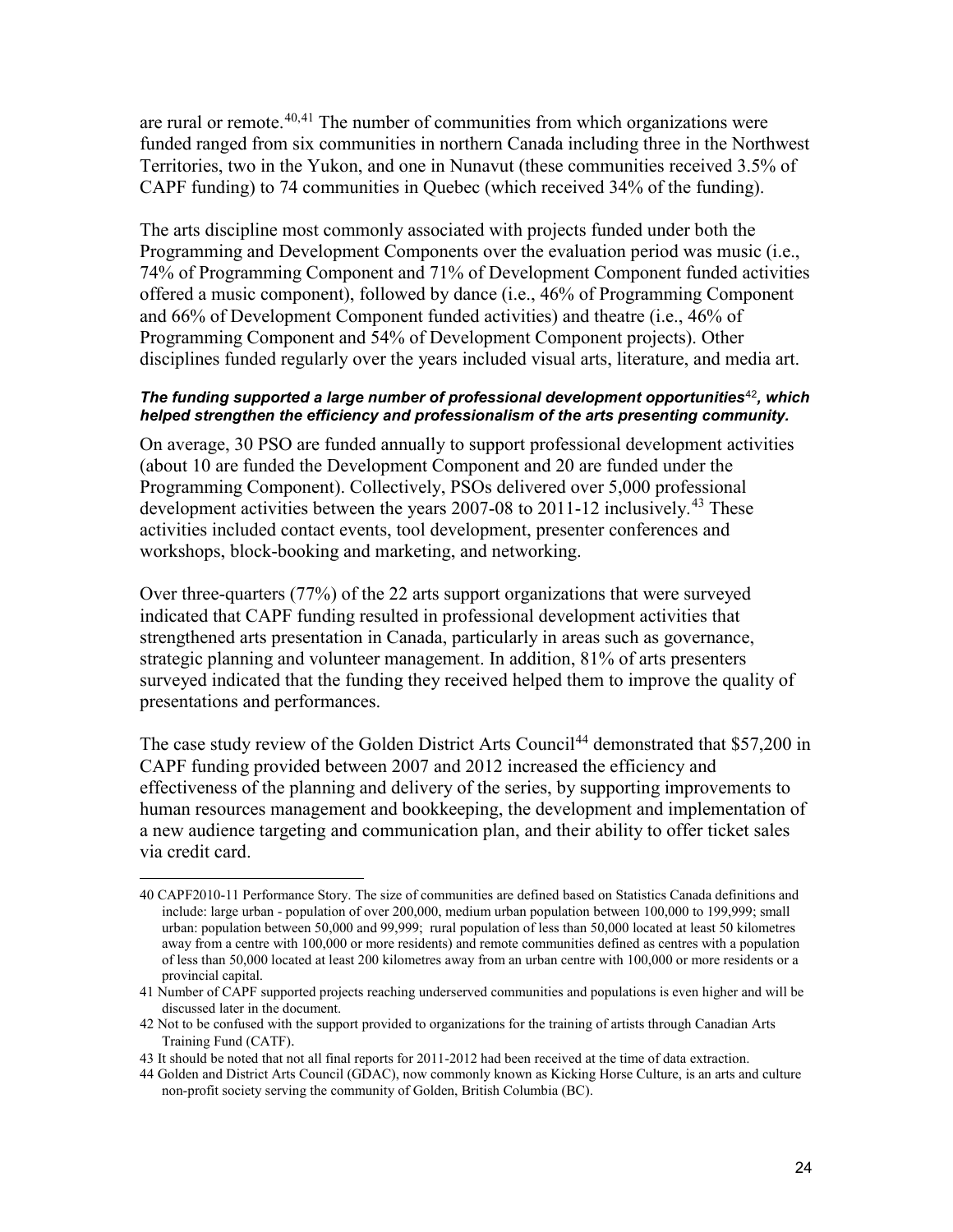#### *CAPF contributed to increased engagement and participation of Canadians in a variety of professional artistic experiences, including those in underserved communities and segments of the population.*

Although it is not possible to measure the full magnitude of the impact, the evaluation findings provide evidence that CAPF has contributed to increased participation of Canadians in art by:

- **Ensuring that underserved communities (remote and rural) and, population segments have access to arts and culture** - Administrative data indicates that, between 2007-08 and 2011-12, 65% of communities reached with CAPF Programming funded projects were rural and remote communities. On average, 28% of projects funded through the Development Component reach rural and remote communities. Across the two components, CAPF projects reached out most frequently to young (70%) and culturally diverse audiences (62%) as well as to Aboriginal audiences (30%) and official language minority communities (34%). Survey results also show that most CAPF funding recipients provided culturally-diverse programming (74%) and involved artists from official language minority communities (52%). About one-third of the arts presenters surveyed noted that CAPF funding resulted in increased Aboriginal artistic expression.
- **Engaging a significant number of volunteers** The administrative data indicates that CAPF beneficiaries engaged large numbers of volunteers. On average, the organizations funded through the CAPF Development Component reported a total of 360 part-time and full-time volunteers annually while the organizations funded through Programming Component engaged 65,000 volunteers annually between 2007-08 and 2011-12. Most funding recipients surveyed (64%) reported that they have been able to attract increased numbers of volunteers over the past five years, a majority of whom (54%) attributed the increase, at least in part, to the CAPF funding.
- **Delivering a large number of outreach, promotional and public engagement activities** - Between 2007-08 and 2011-12, CAPF beneficiaries undertook an average of 14,000 outreach activities annually including public discussions/lectures, pre- or post-show panel discussions, roundtable presentations, workshops open to the public, demonstrations, residencies, seminars, and public rehearsals. In 2011-12 alone, outreach activities reached an estimated 1.8 million Canadians. Approximately 75% of the funding recipients surveyed indicated that CAPF has helped them to increase promotional and marketing strategies and attract a larger audience.

#### *By funding presenter support organizations and encouraging partnerships and alliances between presenters, CAPF is working to create a healthy environment where presenters can thrive and share experiences.*

The activities and services delivered by presenter support organizations help build the foundation of a healthy Canadian presenting environment. CAPF provides strategic and focussed funding to these organizations so that arts presenters (professional arts festivals and performing arts series presenters) are better able to continue to evolve professionally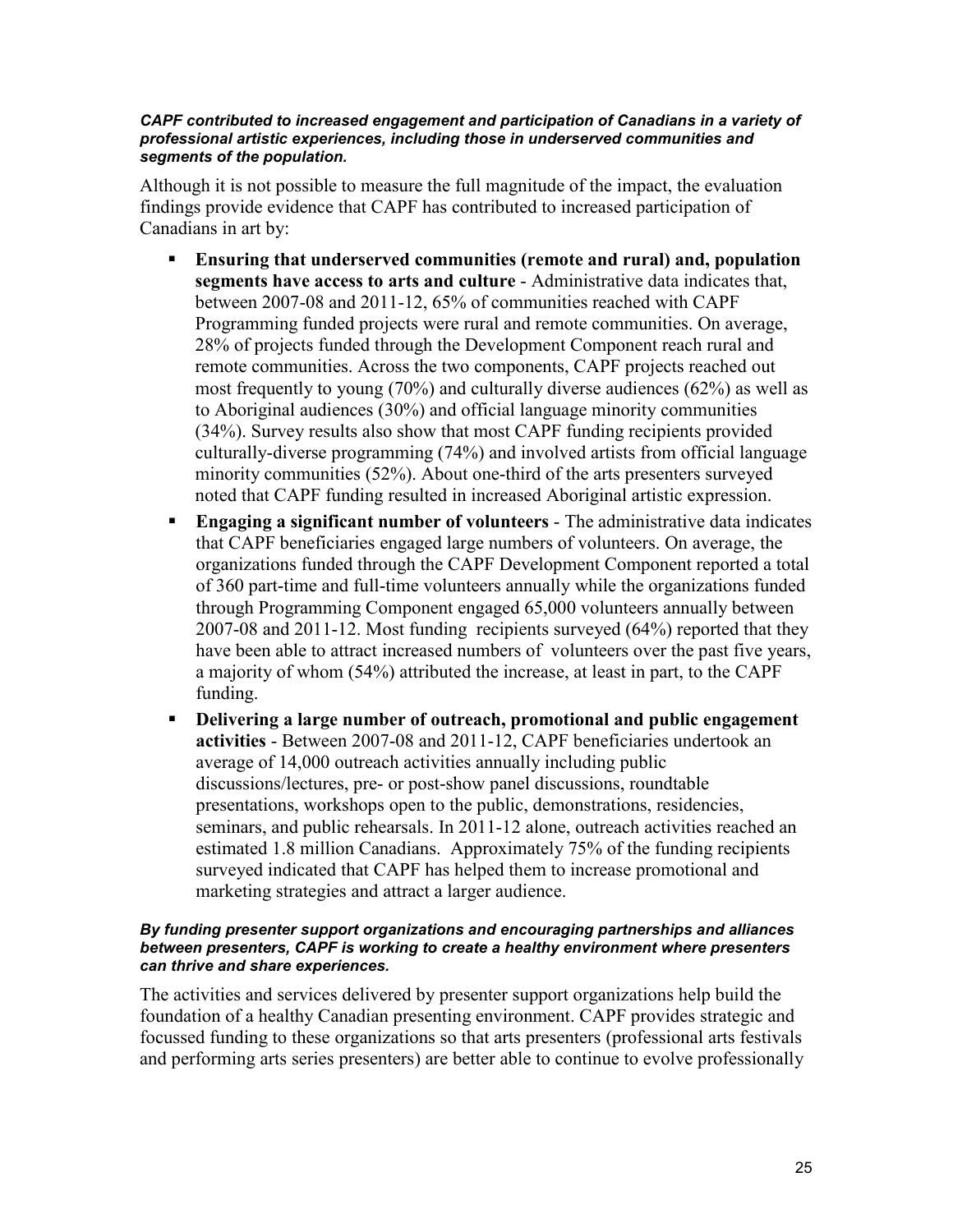in their field.45 CAPF beneficiaries are encouraged to develop partnerships or strategic alliances to share resources, increase and widen audience reach and realize their organizational presenting goals. According to the administrative data, the number of partnerships established totalled 2,174 in 2009-10, 2,126 in 2010-11, and 2,143 in 2011- 12). Partnerships between presenters and peers consistently accounted for the largest proportion of these partnerships established. Surveyed funding recipients indicated that, as a result of CAPF, they were able to engage more artists (76%) and create partnerships with other organizations (63%).

#### *CAPF helps to increase access to diversity of artistic experiences as well as appreciation of arts amongst Canadians.*

In recent years, CAPF funded organizations reported a combined attendance of over 20 million annually<sup>46</sup>. The evaluation findings demonstrate that CAPF contributes to the ability of organizations to increase not only the number of performances but also the diversity of arts and cultural programming for a large number of communities across the country.

CAPF funding helped to increase the number of performances. In the survey, 79% of art presenters indicated that they were able to increase the number of performances and presentations as a result of CAPF funding. In addition, over half of the art presenters reported being able to contribute to artist travel costs (56%) and increase the touring scope and opportunities within Canada for artists (57%), both of which helped to increase access to artists from other regions of Canada. A few key informants emphasized the impact that CAPF has had in enabling organizations to showcase performers from across the country, giving Canadians opportunities to access new performers that they otherwise would not have been able to see. Surveyed funded recipients emphasized the impact of CAPF funding in increasing the accessibility and diversity of performances to youth and socio-economically disadvantaged groups through low-cost or free of cost ticket offers and community outreach programs.

The arts presenter organizations hosted a large number of artists, both domestic and international. On average, the funding recipients reported presenting about 25,000 artists annually. Most of these artists (64%) performed in their province of origin while the rest were from another region of Canada (18%) or from outside of the Canada (18%). Almost 90% of survey participants who described their organization's mandate as arts presenter indicated that there has been an increase in the variety of their programming as a result of CAPF.<sup>47</sup> Approximately 80% of those respondents further indicated that, as a result of CAPF funding, they were able to showcase works by emerging artists, 74% increased the cultural diversity of their programming, 64% were able to offer artistic productions created in other provinces or territories or outside Canada, and 54% were able to showcase new artistic disciplines or new genres within a discipline.

<sup>45</sup> CAPF Programming Component Guidelines (Presenter Support Organizations). Note that 20 million refers to experiences not individuals.

<sup>46</sup> PCH website: CAPF: [http://www.pch.gc.ca/eng/1348687030281/1348687694432.](http://www.pch.gc.ca/eng/1348687030281/1348687694432)

<sup>47</sup> A total of 188 out of 213 who described their organization's mandate as arts presenters.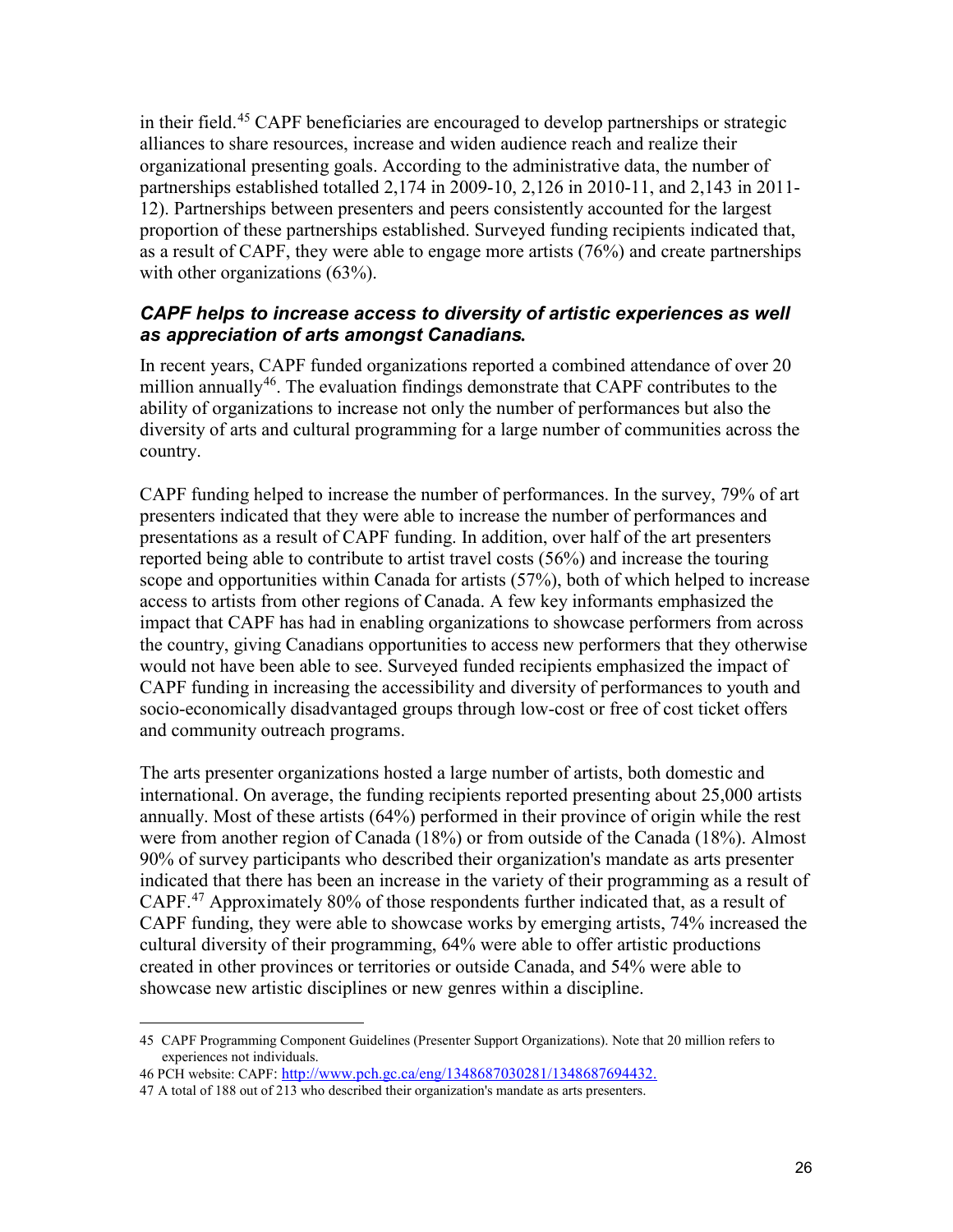The CAPF program strikes a delicate balance between ensuring that a large number of Canadians participate and enjoy professional artistic experiences through CAPF funded organizations (ultimate outcome) and that the program continues to support smaller, less mainstream art forms which do not attract large audiences (diversity argument). Some key informants suggested that, in the future, more emphasis in terms of allocation of funding should be placed on less mainstream presenters than currently exists. Given that a large majority of organizations funded under the CAPF program have been funded on an ongoing basis, it will be important for the program to continue to monitor whether, and to what extent, barriers to access may exist for emerging, non-traditional art organizations and forms with more limited public reach. As noted earlier, allocation of funding awarded across various organizations may become increasingly challenging, particularly if demand for the funding increases. Surveyed organizations were least likely to be satisfied with the amount of funding available. For example, most beneficiaries expressed high satisfaction with the program overall, including the objectives of the program, eligibility criteria and the services received from the staff (over 80% of surveyed recipients in both components were very or somewhat satisfied); just over a third of programming fund recipients and about half of development fund recipients were satisfied with the total amount of funding available.

### *Canada Cultural Spaces Fund*

The evaluation found that the CCSF has contributed to new and improved arts and heritage facilities and infrastructure across a variety of disciplines and communities, thereby improving both access to, and quality of, arts and heritage experiences for Canadians. The regional presence of PCH contributes to the success of the program by facilitating understanding of local needs and demands as well as the development of close collaborations with regional partners. The major findings of the evaluation regarding the CCSF are as follows:

#### *The Canada Cultural Spaces Fund contributed to new and improved arts and heritage facilities and infrastructure.*

Between 2007-08 and 2011-12, 487 cultural infrastructure projects were funded which resulted in new or improved arts facilities (an average of 97 projects per year). The number of projects funded was higher in 2009-10 (134), compared to other years, due to the additional funding received through Canada's Economic Action Plan.

The projects funded under the CCSF consist of construction and renovation projects, and specialized equipment projects and feasibility studies. Specialized equipment and feasibility studies were not coded separately from other projects until late in 2009-10. For 2010-11 and 2011-12, construction and renovation projects accounted for 43% of the projects and 72% of the funding awarded while specialized equipment projects and feasibility studies for prospective construction or renovation projects accounted for 57% of the projects and 28% of the funding awarded.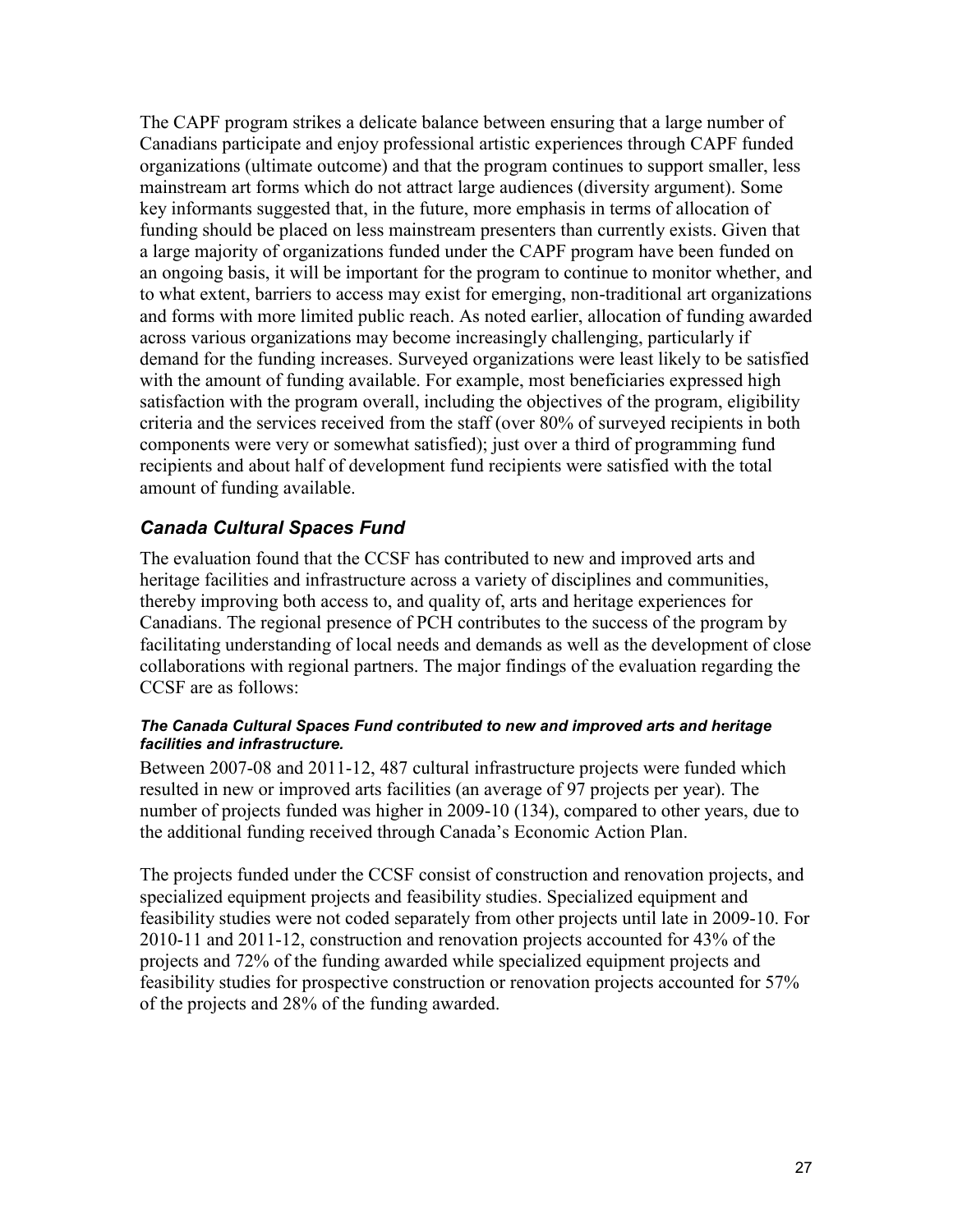The construction and renovation projects<sup>48</sup> received an average of \$459,899 in CCSF funding per project, which represented 17% of the total project costs. Projects involving special equipment purchases and feasibility studies received an average of \$132,472 in funding from 2009-10 to 2011-12, which represents 42% of the total project costs (most of this funding went towards the purchase of specialized equipment and for the improvement of technological and safety features; only 7 of the 108 projects funded over the past two years were feasibility studies).

The CCSF is highly competitive, with only about 50% of project applications approved in any given year. This strong level of competition enables the program to be very selective with respect to which projects are funded although, according to some key informants, can also make it difficult for innovative, non-traditional and risky projects to receive funding (particularly those that have greater difficulties in securing funding from other partners). Some experts indicated that criteria used to define "cultural space" and "professional arts and heritage organization" may also discourage or eliminate those with innovative ideas. For example, the definition of what constitutes a cultural space or dedicated facilities may create barriers for some organizations to access funding. It was suggested that the program further investigate if, and to what extent, the limited funding available or the assessment criteria impact access to funding from certain types of organizations.

#### *CCSF provided support to arts and heritage organizations across a variety of disciplines and range of communities.*

Over the five year period from 2007-08 and 2011-12, CCSF supported projects most commonly involved multidisciplinary facilities (36% of projects) followed by museums (23%), and theatre (17%), dance (5%), heritage centres and sites (4%), media arts (4%), music  $(4\%)$ , and others  $(7\%)$ .

Over this time period, an average of 63 communities benefited each year from the CCSF of which 25% were large urban centres, 24% were small and medium sized urban centres, 32% were rural communities and 19% were remote communities.

Larger centres were, on average, the location of more projects per community than were smaller centres. As a result, large urban centres were the location for 47% of the CCSF projects over the five year period while 19% were located in small and medium sized urban centres, 22% were located in rural communities, and 12% were located in remote communities. The proportion of the projects which funded in remote communities was much higher in 2011-12 (22%), than in the previous years.

A majority of the CCSF projects reported serving one or more underserved communities. Thirty-eight percent of the projects reporting serving rural and remote regions (including 47% in 2011-12), 29% reported serving young audiences, 18% reported serving culturally

<sup>48</sup> Note that specialized equipment and feasibility studies are included in this analysis for year 2007-08 to 2009-10 because these projects were not tracked separately.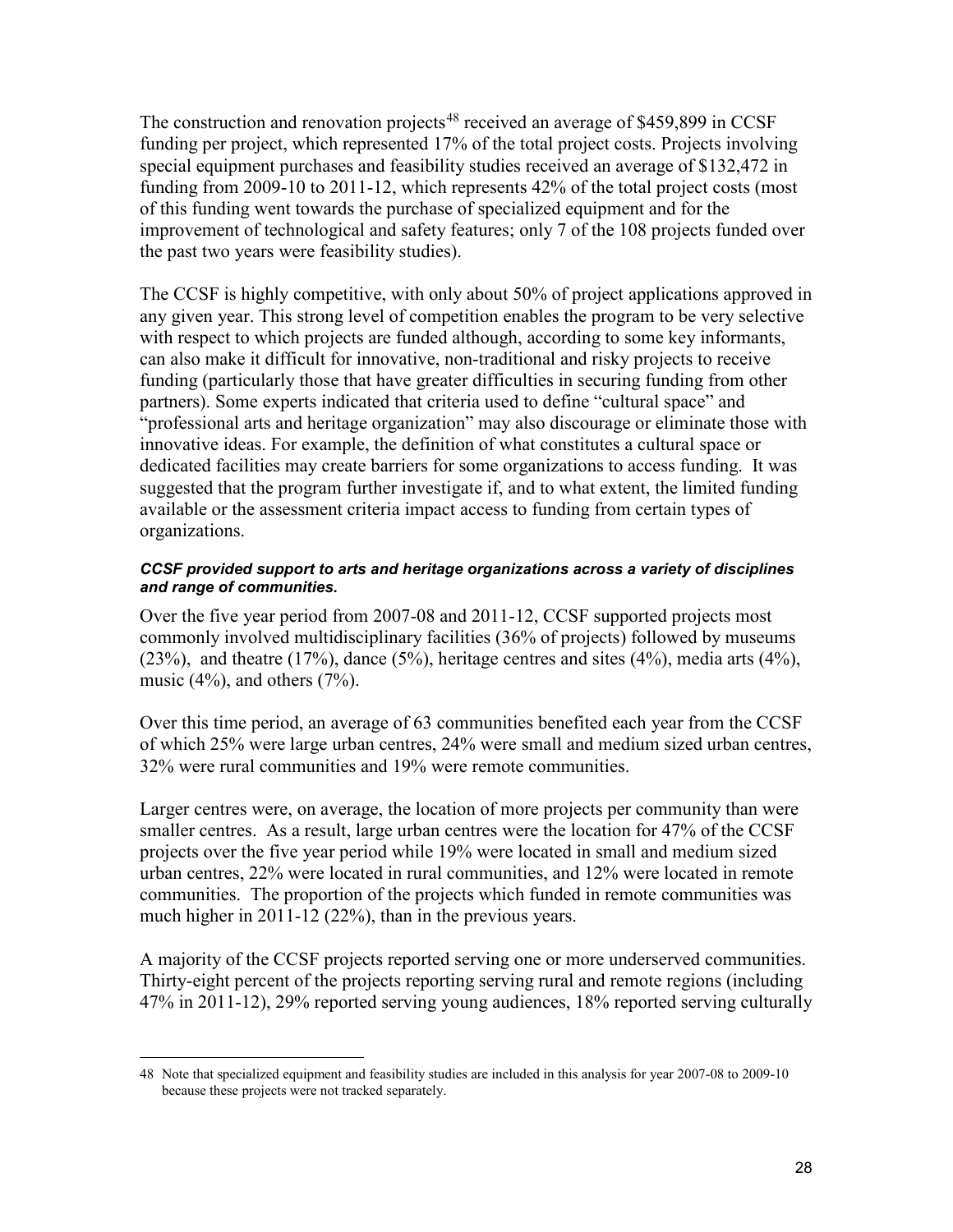diverse communities, 14% reported serving Aboriginal communities, and 13% reported serving official language minorities.

#### *The developments and improvements have provided better access to and quality of arts and heritage experiences for Canadians.*

The results of the survey indicate that the CCSF has impacted organizations in different ways depending on the type of projects funded. For example, surveyed CCSF beneficiaries reported that the funding helped them improve space for their activities (71%) and improve technical equipment (66%). About half of survey respondents indicated that CCSF funding resulted in improved facility design, architecture or layout (55%), increased visitor capacity and accommodation (54%), and improved safety and security systems (51%). As a result of improved or new space, capacity and equipment, surveyed organizations were able to:

- Increase the number and variety of arts and cultural activities presented. Amongst the arts organizations representatives surveyed who indicated that CCSF funding enabled them to increase the variety of their programming, almost two-thirds indicated that CCSF helped them showcase new artistic disciplines or new genres within a discipline (64%) and present works by emerging artists (62%). Others indicated that they were able to present culturally diverse programming (42%), artistic productions created in other provinces or territories or outside of Canada (42%), and Aboriginal artistic expression (24%). Over half of respondents also noted that CCSF funding enabled them to put on a greater number of productions, attract more artists, and improve the comfort and attraction for the audiences.
- Improve the quality of performances. The survey of funded arts organizations shows that CCSF funding enabled a large majority of recipients to improve the quality of productions and performances (81%), and put on productions and performances that are of greater technical quality (77%).
- Increase access to heritage exhibitions. A majority of heritage organizations that were surveyed indicated that CCSF funding enabled them to attract more visitors (82%), host and organize more exhibits (68%), and increase visitor capacity (65%). About half of the organizations were able to collect and preserve more records and artefacts as well as improve the quality of record or artefacts preservation features.

#### *The level of PCH regional involvement contributes to the success of the program by facilitating understanding of local needs and demands and building close collaborations with regional partners.*

The Regional Investment Strategies (RIS) and continuous intake process were identified by key informants as key factors contributing to the success of the CCSF. The RIS ensure that funding decisions are based on knowledge of the local context, while the continuous intake process allows for organizations to apply when they are ready and all the funding and operational pieces are in place. Most CCSF funding recipients were satisfied with the program overall (93% were very or somewhat satisfied). Recipients were more likely to be satisfied with the objectives of the program, the eligibility criteria and the service received from staff (over 91% were very or somewhat satisfied) than with the total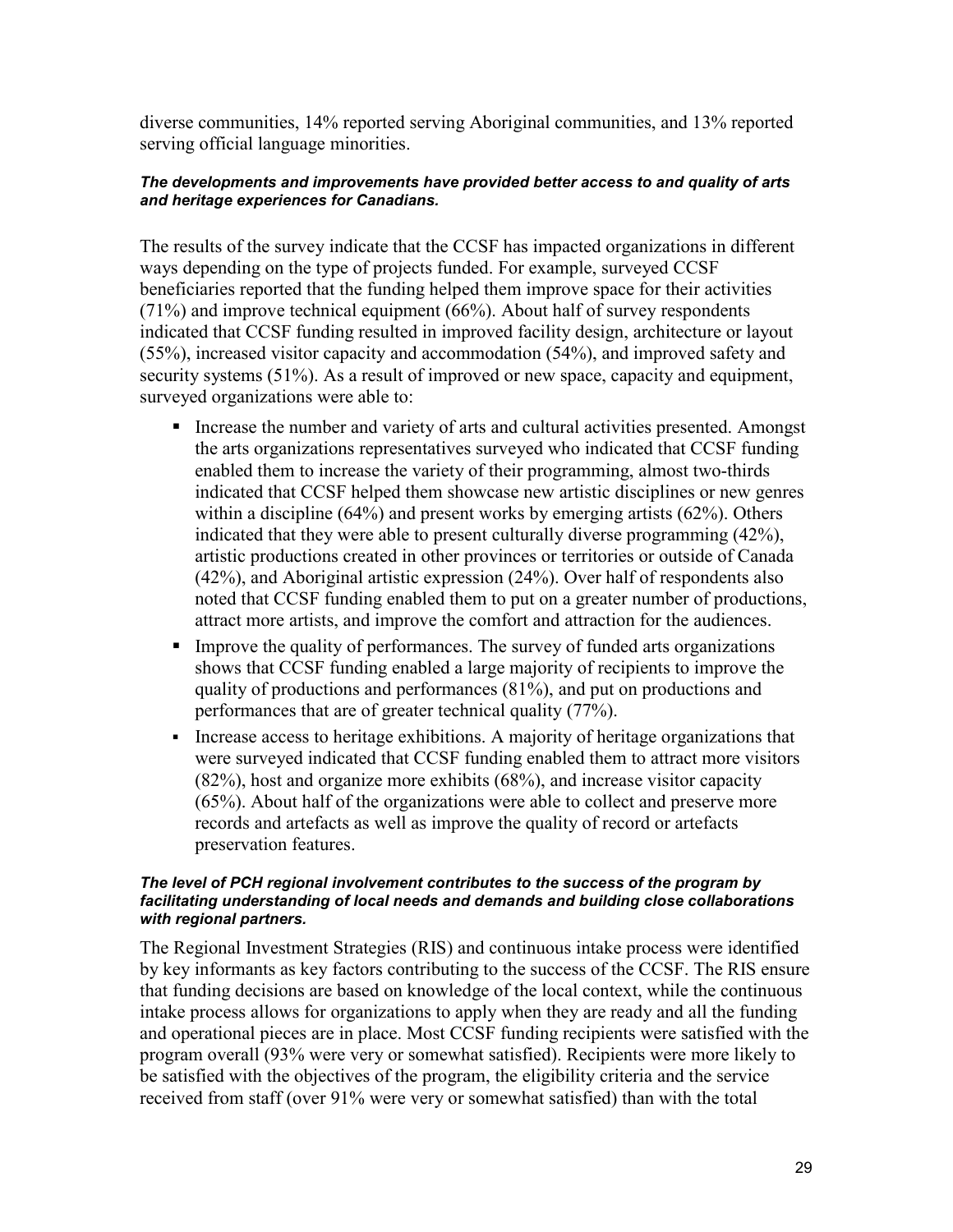amount of funding available (54% were very or somewhat satisfied) or the predictability of funding amounts (51% were very or somewhat satisfied).

### *Canada Cultural Investment Fund*

The CCIF experienced significant change during the period covered by the evaluation. The program was restructured in 2010-11 and three of its components which shared similar objectives were merged into one (Strategic Initiatives component) with a somewhat different focus. The new Strategic Initiatives component has supported a collective approach that assists arts and heritage organizations improve their business operations, make strategic use of new technologies, and diversify revenues.

By leveraging \$1.50 in donations from the private sector for every dollar contributed by the federal government, the Endowment Incentives component has had a significant impact on the financial stability of the arts sector. Other components have helped to sustain cultural activities at the local level.

The major findings of the evaluation regarding the CCIF are as follows:

#### *The Strategic Initiatives component of CCIF has broadened the impact of the program by supporting a collective approach to projects which are intended to improve the business operations of arts and heritage organizations and help them make strategic use of new technologies and diversify revenues.*

The Strategic Initiatives component, which replaced the three former components of CCIF (Networking Initiatives, Stabilization Projects, and Capacity Building), was designed to support projects that are fewer in number but which have a broader impact on the sector. This is achieved by encouraging arts and heritage organizations to form partnerships and develop strategies, which foster an environment of collective resilience for their cultural communities. Administrative data shows that, in the final years of the Capacity Building component, approximately 150 projects were funded per year with each project benefiting only the individual organization which received funding. The Strategic Initiatives component funded only 25 projects in its first two years of existence (2010-11 and 2011-12) yet those projects resulted in over 170 partnerships and shared resources and benefited over 5,000 organizations working in the arts and heritage sector in Canada. As Strategic Initiatives is a relatively new component, there are indications that suggest that it may not yet be well understood amongst stakeholders.

After only two years in operation, it is too early to determine the longer term impact of the Strategic Initiatives component with regards to improving the sustainability and resilience of arts and heritage organizations. Some initial examples of success were illustrated in the information obtained through the survey and case studies. Five out of seven organizations surveyed which received funding through this component of CCIF noted that the funds helped them to improve their organizational capacity and governance, improve marketing and business practices, and increase the strategic use of new technologies to support business practices. In addition, a few survey respondents reported increased financial self-sufficiency and stability as well as increased revenue diversification through partnerships. The case study of the 'artsVest' program, delivered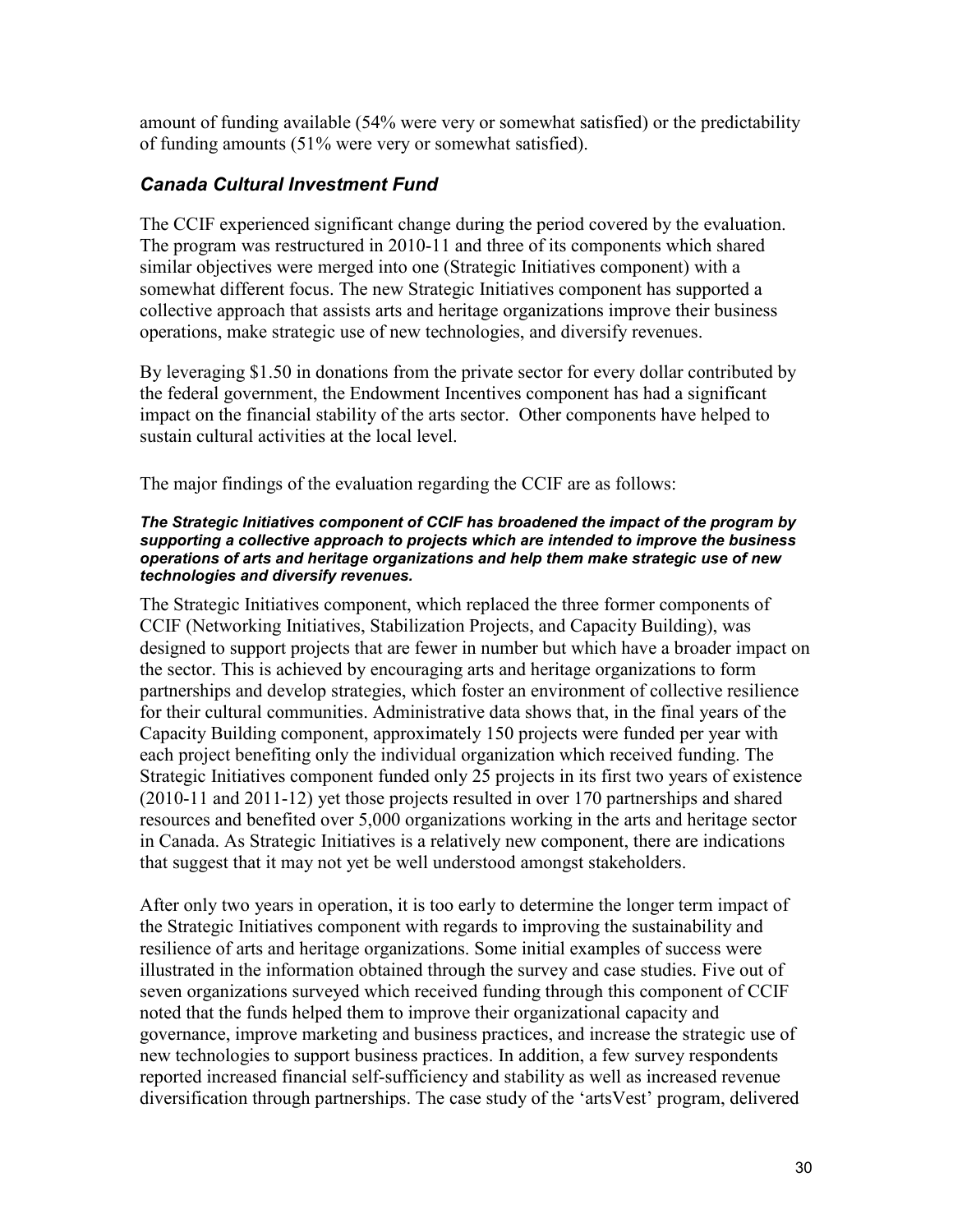by the Council for Business and Arts in Canada, found that the multi-year CCIF funding generated positive economic impacts for over 123 arts and heritage organizations across Canada. From April 2011 to September 2012 artsVest provided 123 cultural organizations with matching funding, and partnered cultural organizations with 461 businesses, of which 320 were first-time business partners and 141 were long-term sponsorships. This is a 140% increase in the average number of organizations that artsVest had given matching funding to per year prior to 2011. Over the year and a half of expansion, the program generated \$1.9M in new private sector investment from \$840K in matching funds, thus increasing their capacity to leverage private donations into the future. $49$ 

#### *As a result of the Endowment Incentives component, private sector donors invested \$1.50 for every dollar invested by the federal government, creating more than \$207 million in endowment funds across Canada. In the five years covered by the evaluation, 57 grants were provided to establish new endowments and 366 grants were provided to expand existing endowments.*

To encourage greater involvement of the private sector in the cultural affairs of the community, the Endowment Incentives component provides matching funds of up to one dollar for every dollar raised from private donors to create new endowment funds or to expand existing endowment. This component incented more than \$125 million in donations from the private sector between 2007-08 to 2011-12, which when matched with more than \$82 million in federal grants, added \$207 million dollars to endowment funds across Canada. On average, the private sector invested \$1.50 dollar for every dollar invested by the federal government. On a per private sector dollar basis, the level of the matching funding provided by PCH varies from year to year depending upon the availability of funds and the number of successful applicants. The level of matching funding provided by the federal government dollars ranged from a low of \$0.52 for every dollar in private sector funding to a high of \$0.82 over the five year period of the evaluation. 50

Of the funding that was raised from the private sector, 46% was contributed by individuals, 18% by private corporations, 18% by foundations, 9% by beneficiary arts organizations, 6% from public corporations, and 2% by other sources.

In the five years covered by the evaluation, 423 grants were awarded including 57 grants which were awarded to organizations participating for the first time and 366 grants provided to organizations which were previously funded for an existing endowment.

In 2008-09, the Stratford Festival was the first organization to reach the lifetime maximum amount of \$10 million and, in 2011-12, the National Ballet of Canada also

<sup>49</sup> According to the Program representatives it is estimated that from 2011 to 2013 artsVest National Phase I will have generated approximately \$3.9M in private sector sponsorship and result in an influx of approximately \$6M to the cultural economy. It will have provided 42 full-day and half-day sponsorship training workshops to local arts and heritage organizations and have created partnerships between approximately 754 local businesses and 286 arts and heritage groups across the country.

<sup>50</sup> Note that the ratio reached 100% in 2012-13.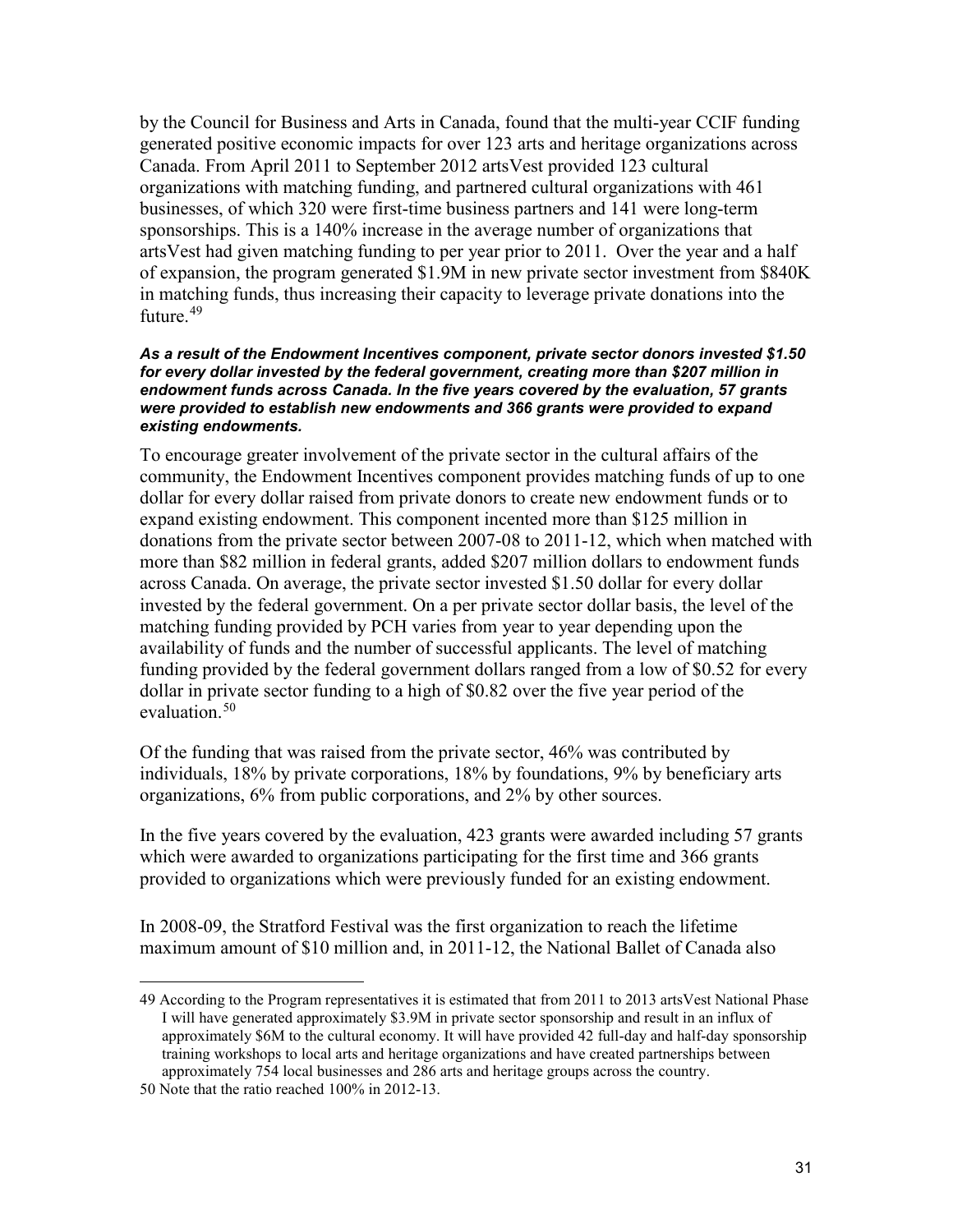reached its lifetime maximum amount.<sup>51</sup> In the Budget 2013, the federal government announced that the amount of funding an arts organization can benefit from, over the life of the program, will increase by 50% from a maximum of \$10 million to \$15 million. According to Economic Action Plan 2013, this will help "ensure that large arts organizations such as the National Ballet of Canada, the Orchestre symphonique de Montreal, the Banff Centre and the Stratford Festival can continue to demonstrate leadership in building private sector support."<sup>52</sup> Funding to the program itself has not been increased, which means that the matching ratio may decrease somewhat as organizations with larger capacity to raise funds return to the pool of recipients. To address this challenge, the program reduced the annual maximum amount eligible for matching that can be requested by the organizations that have reached \$10 million from \$2 million to \$1 million.

#### *The Endowment Incentives component has had a significant incremental impact on the capital held by the arts sector and, therefore, its stability.*

A total of 163 arts organizations participated in the Endowment Incentives component since its inception in 2001-02 to 2011-12. Over this 11 year period, the matching contributions of \$140 million from the federal government leveraged \$199 million in donations from the private sector to expand the value of endowment funds held in arts organizations across the country by \$339 million. A return of 4% on this funding would provide \$13.5 million in investment income annually to the arts organizations (an average of \$85,000 per organization), which could be used to offset the cost of operations or be recapitalized for the future<sup>53</sup>.

Of 13 organizations in the survey who were recipients of the component, most (85%) indicated that participating in the component had increased their organization's selfsufficiency and stability. About two-thirds noted that the federal Endowment Incentives increased the value contributed by individual Canadians and the business sector. A few organizations noted that the endowment fund has become a significant revenue source for their organization over time and that government incentives are a valuable tool when seeking to raise money from other donors.

The positive impact of the component was demonstrated in the case study of the Winnipeg Foundation, a community foundation that manages over 2,500 endowment funds. For example, over the 2007-08 to 2011-12 periods, the Foundation received \$762,000 in CCIF Endowment Incentives grants for the Winnipeg Centennial Folk Festival, the Winnipeg Symphony Orchestra, and Plug In Inc. These matching funds increased the endowment value of these organizations by more than \$1.8 million, which is 70% greater than would have been possible without the CCIF.

<sup>51</sup> CCIF: Presentation Arts Policy Branch - Cultural Affairs, July 2012 (slide 5)

<sup>52</sup> Canada's Economic Action Plan: Canada Cultural Investment Fund: Endowment Incentive: [http://actionplan.gc.ca/en/initiative/canada-cultural-investment-fund-endowment.](http://actionplan.gc.ca/en/initiative/canada-cultural-investment-fund-endowment)

<sup>53</sup> Ontario Arts Foundation estimated that in any one year the annual real rate of return may vary above or below 5% (Ontario Arts Foundation Investment Policy Statement, Building a Foundation for Arts, October, 2013). Other estimates range from 2 to 4%.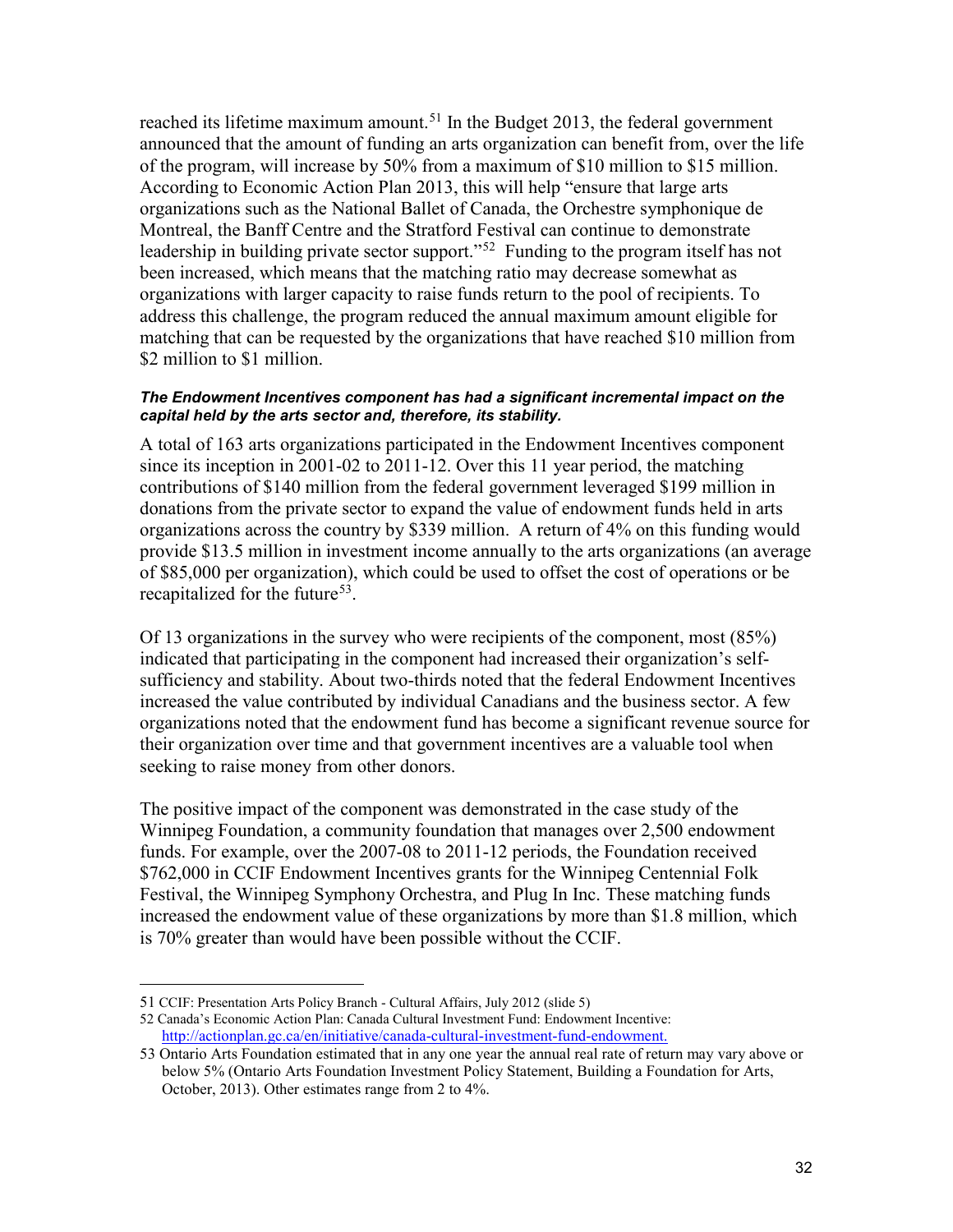#### *Other components of CCIF have helped to sustain cultural activities at the local level and assisted a few organizations to avoid bankruptcy.*

As part of Budget 2012, the Cultural Capitals of Canada component of the CCIF was cancelled. The Cultural Capitals of Canada designations of 2012 were the final communities to receive awards and this component was closed on March 31, 2013. The Cultural Capitals of Canada component recognized and supported Canadian communities that had a record of fostering arts and culture in community life. Each year, communities could apply to become one of up to five communities designated as a Cultural Capitals of Canada. Over the final five years of the program, 17 designations were awarded to Canadian communities. In addition to the designation, the 17 communities received \$19.2 million in funding under the Cultural Capitals of Canada component to support local activities which was combined with \$5.4 million in funding contributed by the communities. Over the five year period, the 17 communities reported 276 cultural activities, of which performing arts productions (57 activities), culinary arts programs (37), cultural planning tools (32) and festivals (31) were most commonly reported.

Only two arts organizations received funding through the Limited Support to Endangered Arts Organization Component in the five years covered by the evaluation. The total amount of funding approved was \$225,000. Since its inception, the component has funded five recipients. Four of the five organizations funded developed a viable business plan, received financial support, avoided bankruptcy and continue to operate today.

#### *The CCIF current components are meeting the needs of clients and contributing to greater economic resilience and sustainability in the sector.*

Funding recipients under both components of CCIF expressed satisfaction with the programming overall (67% of CCIF Endowment Incentives recipients and 87% of Strategic Initiatives recipients were very or somewhat satisfied) as well as with the objectives (84% of Endowment Incentives recipients and 76% of Strategic Initiatives recipients were very or somewhat satisfied) and the eligibility criteria (75% of Endowment Incentives recipients and 63% of Strategic Initiatives recipients were very or somewhat satisfied).

Organizations that received funding under the Endowment Incentives and the Strategic Initiatives components reported that the programs are each contributing to selfsufficiency, resiliency, and stability through facilitating further diversification in the revenue streams. Key informants further highlighted the impact of the CCIF, particularly the matching funding requirements, in fostering long-term partnerships between foundations and arts organizations, encouraging donor investment and the growth of arts organizations, and diversifying revenue streams.

The Administrative Data indicates that the organizations which received endowment funding have made significant progress in diversifying their revenue streams. On average, the organizations that received funding under the Endowment Incentives component from 2007-08 to 2011-12 reported that 46% of their revenues consisted of earned revenues, 24% came from the public sector, 22% from the private sector, 2% from investment revenues (an average of \$115,000 per organization) and 6% from other sources.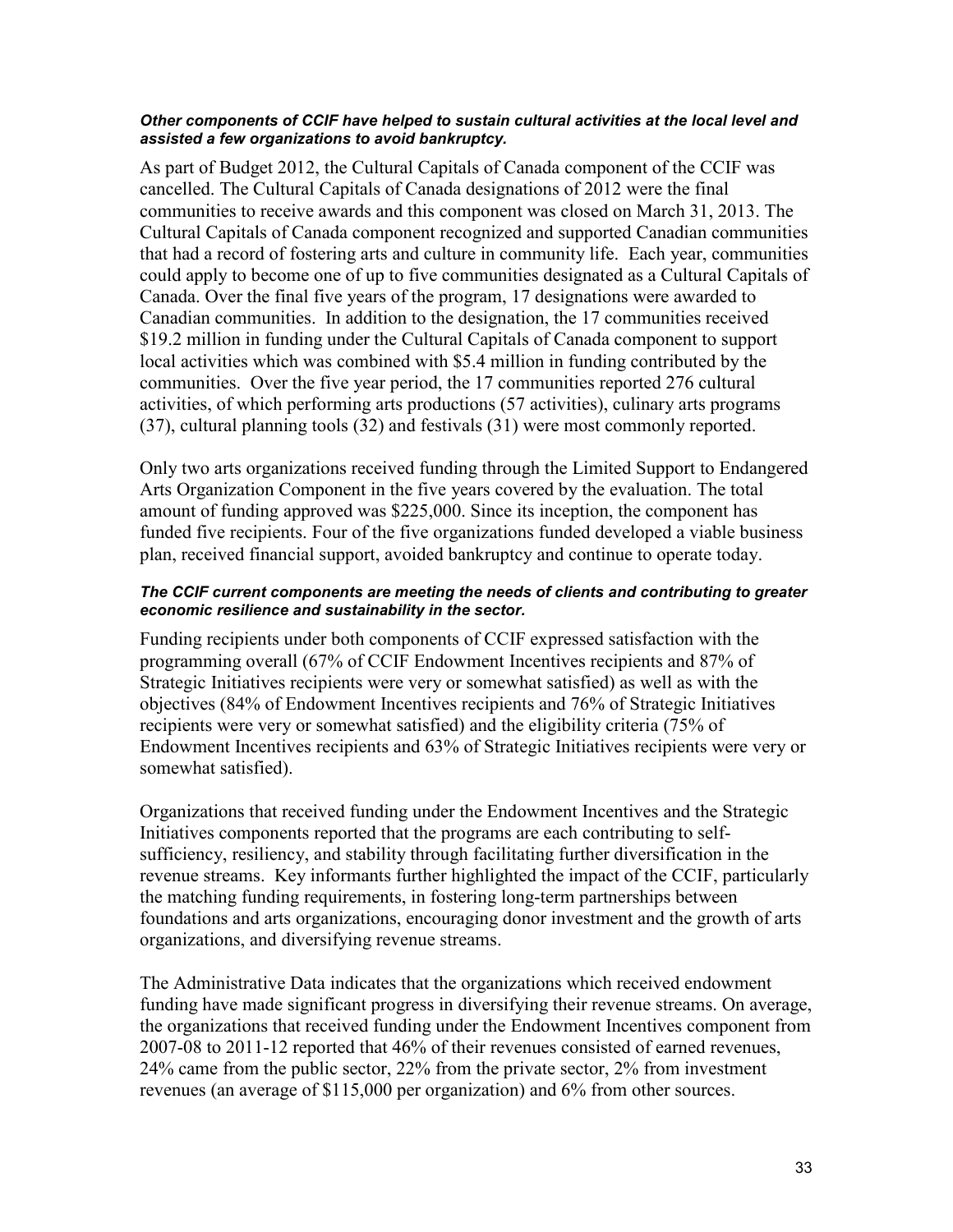### *3.2.2 Achievement of Common Long Term Outcomes*

The suite of programs under review has generated significant impacts on the organizations supported, the communities and people involved, and the economy overall. Many key informants and experts agreed that the programs work well together to achieve the long term outcomes for organizations, communities, the economy and all Canadians. A particularly strong link was noted between CAPF and CCSF with respect to increasing the access of Canadians to arts and heritage experiences. Key informants noted that the programs provide a healthy mix of diverse supports, with the individual programs complementing each other by focusing on different aspects of support for arts and heritage organizations. Many clients benefit from more than one program. For example, of the 342 organizations that have received CCSF funding during the five years cover the evaluation, 25% also received CAPF funding.

#### *The evaluation findings demonstrate the collective impact of the programs on the resiliency and sustainability of arts and heritage organizations, community engagement, and the economy.*

Although it is difficult to assess the extent to which the achievement of the long term outcomes can be attributed to any one PCH program, the evaluation findings clearly illustrate the impact of the federal support provided through these three programs in terms of increasing the resiliency and sustainability of arts and heritage organizations, increasing community engagement, and contributing to a stronger and more innovative Canadian economy.

The three programs evaluated have, through their various components, contributed to the resiliency and sustainability of the arts and heritage organizations by:

• *Increasing organizational capacity to run facilities and generate revenues.* Key informants and panelists noted that all three programs have contributed to this outcome. CAPF was identified as contributing to the core funding of organizations and helping them to increase the number and diversity of shows, which in turn increased their revenues. CCSF helped build and improve facilities, and increase revenues. Finally, CCIF contributed to diversification of the revenues and more effective use of management tools and technologies. Onethird of all recipients surveyed reported that they were able to achieve more than they expected as a result of funding from this suite of programs. Most of CCSF funding recipients (91%) indicated that funding significantly or somewhat assisted their capacity to generate revenues, and 17% reported that CCSF funding resulted in reduced operating costs (e.g. supported renovations which contributed to energy savings). In the case study of the three organizations located in Quartier des Spectacles, in Montreal, funding provided by CCIF was used to develop a mobile phone application which, in turn, increased online ticket sales by more than 26,000 in 2011. Ninety percent of the organizations surveyed reported that the support provided by PCH increased their capacity to generate revenues (more ticket sales, increased rental income) and improved the overall financial health of the organization.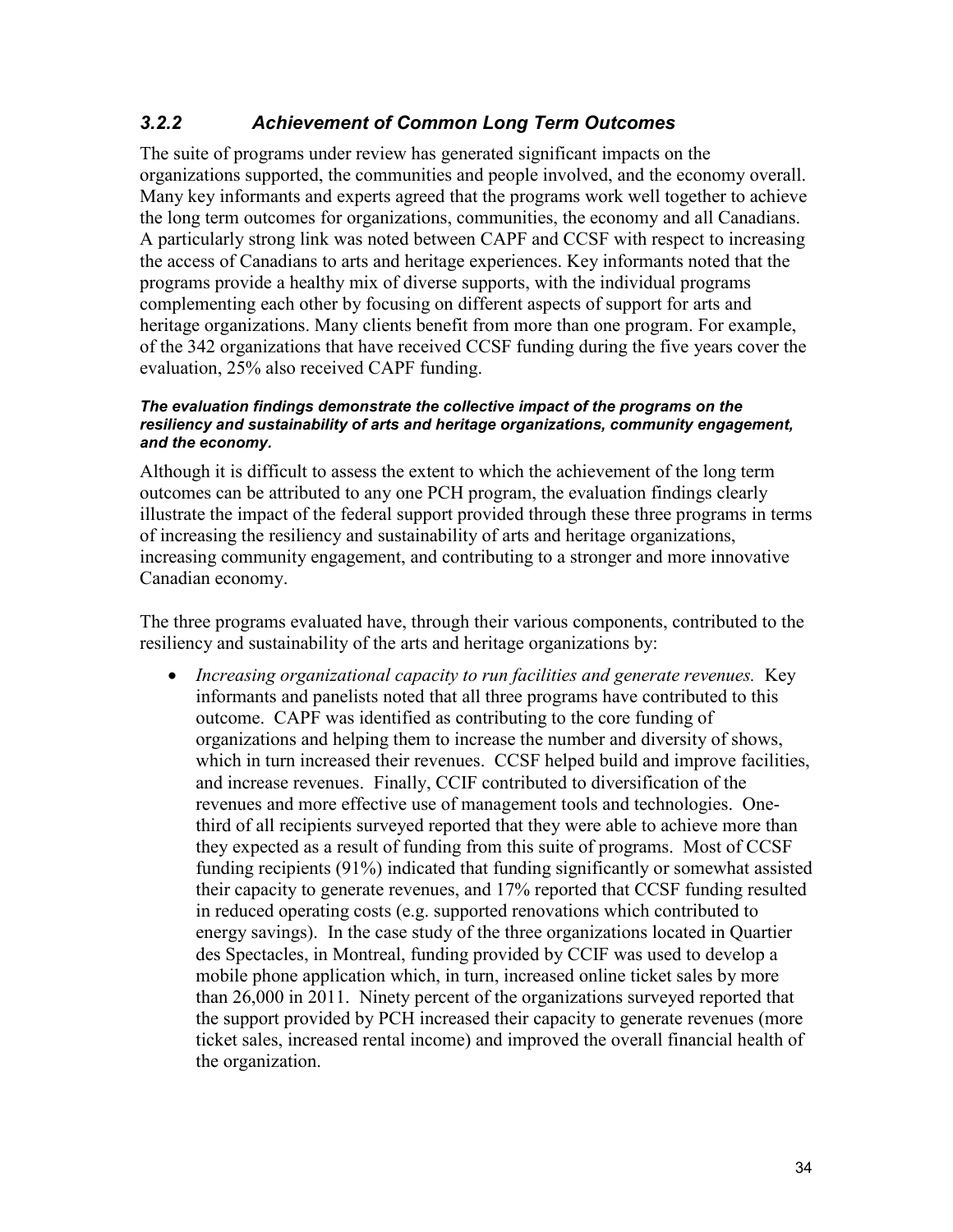- *Contributing to professionalization of the sector –* A large majority of arts support organizations surveyed (77%) indicated that CAPF helped them to increase the number of arts presenters, while 65% of arts presenters indicated that the fund helped to improve presenting conditions for artists. About one-third of CCSF funding recipients surveyed indicated that the funding helped them to improve administrative efficiency. In the case study of the Golden District Arts Council, CAPF funding improved the efficiency and effectiveness of administration, including HR and bookkeeping practices, as well as the planning and delivery of the Council activities including its annual art series.
- *Diversifying revenue base –* Key informants indicated that CCIF has helped organizations to improve their business and management practices and diversify their revenue base while CAPF has supported organizations in providing new and diverse programming and helped them to keep up with technological changes that improve their efficiencies and performances. CCSF, by its design, requires arts and heritage organizations to involve other funding partners in supporting the projects (CCSF commonly funds only up to 50% of a total project costs). Through feasibility studies, organizations are required to show that they have engaged other funders and that their revenues from these other sources are stable and sufficient to support their operational costs. The PCH funding was instrumental to organizations in being able to access funding from other sources; of the 90% of surveyed organizations that requested and received funding from other sources, most (between 60% and 80% depending of the source of funding) indicated that the funding from the PCH program somewhat or greatly impacted their ability to obtain the funding from other sources.

The programs have contributed to community engagement across Canada. According to the Phoenix Survey (2012), Canadians engage in arts and cultural events not only by attending them, but also by being personally involved (57% of respondents said they made donations or were otherwise engaged in the creation of arts). Projects funded through the three programs have had a direct impact on community identity, vitality and engagement across Canada. Expert panelists talked about the important contribution of the programs in ensuring access to professional art and heritage experiences to Canadians outside of large urban centres. All of the arts support organizations surveyed (22) indicated that CAPF helped them broaden their reach to include arts presenters in rural or remote areas, volunteer-run presenters, emerging or established presenters, or specialized or multi-disciplinary presenters.

Key informants also noted that community stakeholders are encouraged through the programs to form partnerships, engage and donate to art and culture. In addition to participating in arts and culture activities, funded projects engage private citizens through volunteering. Of 340 funded arts organizations surveyed, all but one organization reported having volunteer employees. About two-thirds of CAPF recipients surveyed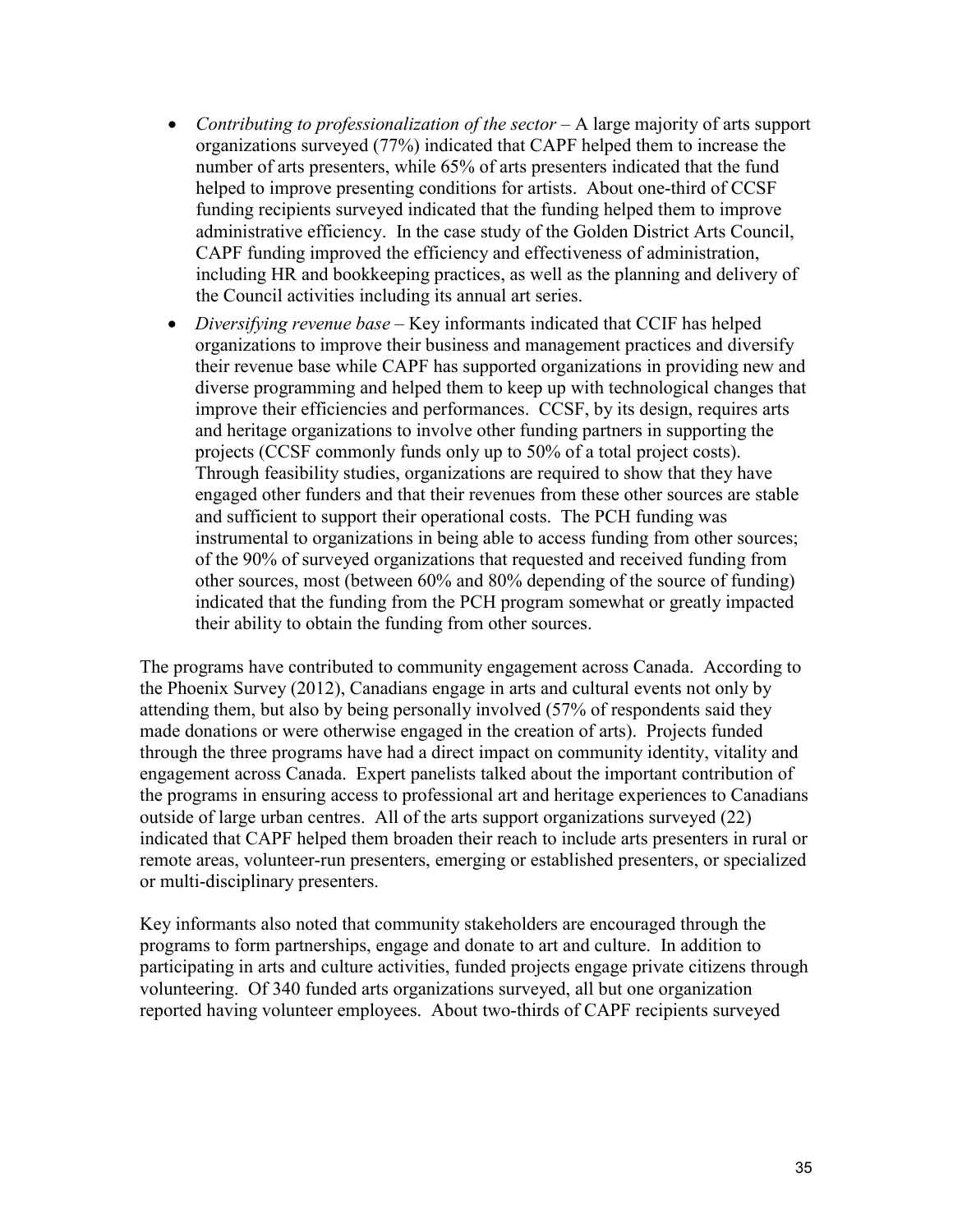reported that they were able to attract more volunteers over the past five years, of which 54% attributed this increase, at least in part, to the funding received through CAPF.<sup>54</sup>

The programs have contributed to a stronger and more innovative Canadian economy. The arts and heritage sector is a significant contributor to Canadian economy. The Culture Satellite Account (CSA) estimated that live performances and heritage alone contributed \$3.1 billion in GDP to the Canadian economy in 2009.<sup>55</sup> The Arts Policy suite of programs has contributed to economic growth by:

- *Supporting organizations which create jobs for thousands of Canadians*. According to the Administrative Data Review, the CAPF recipients reported paying about \$265 million in fees to Canadian artists between 2007-08 and 2011- 12. The survey of CAPF recipients shows that 42% of the organizations increased their number of staff over the past five years, and almost half (48%) attributed that increase, at least in part, to the funding provided through CAPF. About one-third of recipients of CCSF funding reported having hired more staff as a result of the funding, and a large majority (83%) indicated that increased staffing had a positive impact on the facility.
- *Stimulating innovative and diverse local economies.* Over half of arts presenters and 70% of arts support organizations surveyed reported that they were able to introduce new artistic disciplines or new genres within a discipline as a result of receiving CAPF. Key informants noted that, as a result of CCIF, organizations have been able to implement innovative strategies to build endowments and ensure that the sector is strong economically. The case study of the Golden District Arts Council determined that PCH support for their annual art series generated significant economic impacts through increased tourism, thereby diversifying the local economy and reducing their reliance on natural resources.

#### *The assistance provided by CAPF, CCSF and CCIF funding has also increased the capacity of arts and heritage organizations to offer arts and heritage experiences to underserved groups.*

The participation of Canadians in arts, culture and heritage activities reached record levels in 2010, when virtually all Canadians aged 15 or older (99.7%, or 28.0 million people) participated in at least one of the 18 arts, culture or heritage activities. According to the 36th report in the Statistical Insights on the Arts series from Hill Strategies Research, there was a substantial increase in the percentage of Canadians participating in most of the 18 activities between 2005 and 2010. The Value of Presenting (2012) suggests that three out of every four Canadians attended a performance in the past year. Yet, a small minority of Canadians reported that they have never attended a professional performing arts event; in comparison to those who participate, these Canadians are much more likely to live in rural areas or Atlantic Canada and earn less than \$40,000 annually. This suggests that issues of availability and affordability continue to be a barrier for a

<sup>54</sup> 17% of respondents attributed the increase in number of volunteers to a great extent to CAPF and 37% attributed the increase to some extent to CAPF.

<sup>55</sup> Culture Satellite Account – Official Figure and Guidelines (Ver. 2, 31 July, 2013), pg.3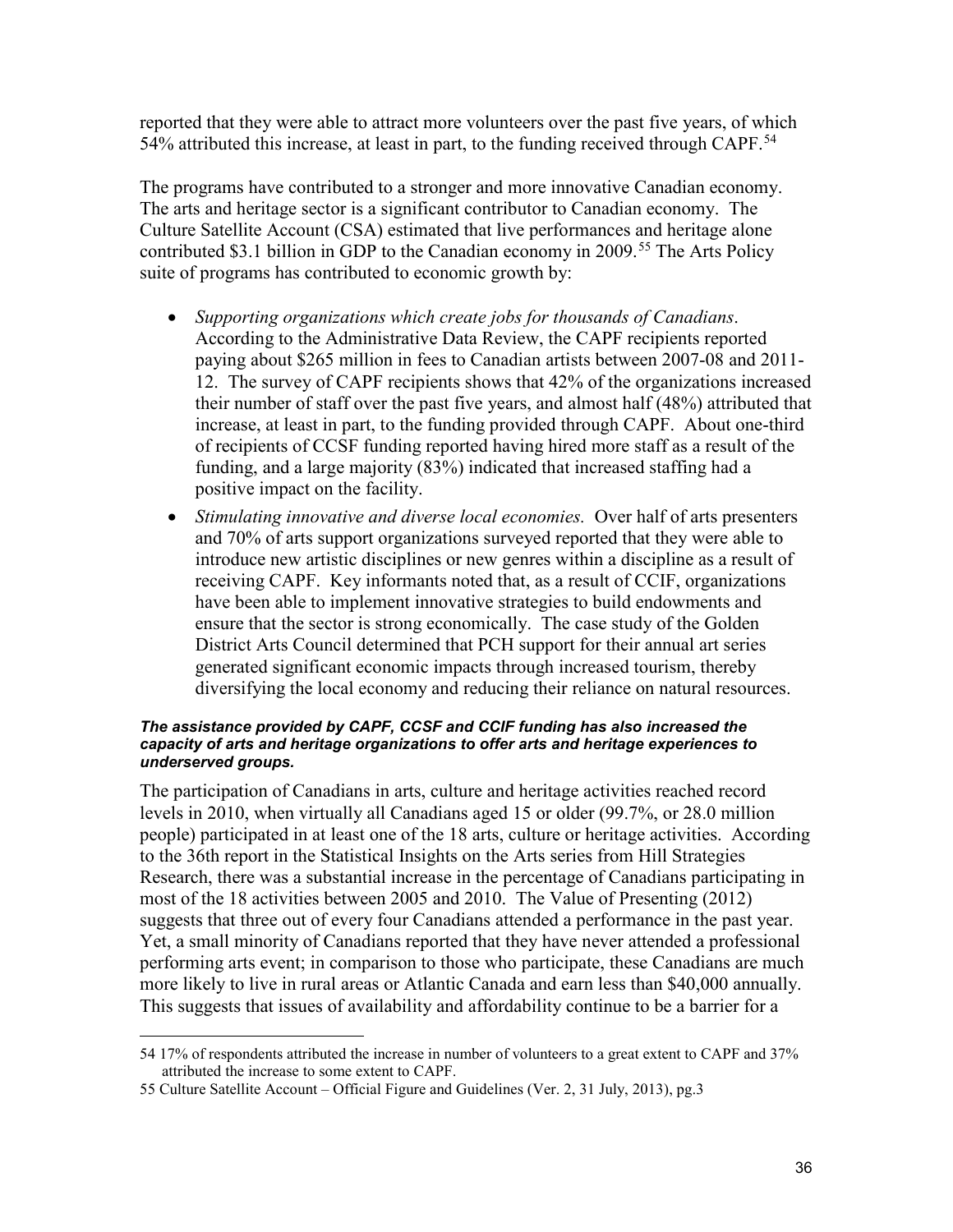small number of Canadians. Without federal government support for programs such as CAPF, CCSF and CCIF these issues are likely to become more prevalent.

The programs contribute to the ability of organizations to offer programming to official language minority groups. The available data understates the extent to which projects funded under the three programs benefit official language minorities. For example, 13% of the CCSF funded projects reported benefitting official language minorities; yet, the program representatives indicate the impact is much greater in that many of the CCSF funded projects were not intended specifically to serve official language minorities but have made spaces available for programming that serve these minorities on an intermittent, part-time or as needed basis.

In addition, one-third of CAPF recipients reported reaching out to official language minorities (28% of CAPF development component projects and 35% of programming component identified an official language minority audience as an underserved audience they would reach) and 2% of all CCIF funds were dedicated to official language minorities. About half of recipients of CAPF funding that were surveyed, including both arts presenters and arts support organizations, indicated that the funding helped them to increase the number of artists presenting from official language minority communities.

#### *The funding provided by the programs is incremental in that most funded projects would not have proceeded, at least with the same scope and timing, without the support provided by PCH.*

Thirty-four percent of survey respondents from funded organizations reported that, without CAPF, CCSF or CCIF funding, their projects or activities would not have taken place, 43% said that the projects would have gone ahead but on a reduced scale, and 12% reported that the projects would have been delayed. Key informants also indicated that, without the funding provided by these programs, arts and cultural programming in Canada would become less accessible, diverse, and sustainable.

# <span id="page-46-0"></span>**3.3 Performance—Efficiency and Economy**

Under the Treasury Board Policy on Evaluation (2009), efficiency is defined as the relationship between the resources used and the outputs produced.<sup>56</sup> According to the logic models, the activities of all three programs include the review and assessment of applications (which can be measured by the number and type of applications reviewed and the costs of delivering the programs) while the primary output of each program is the allocation of funding (which can be measured by the number of projects funded and value of grants and contributions awarded). Economy reflects the relationship between resources used and the outcomes generated.<sup>57</sup> The nature of the outcomes generated varies by programs.

<sup>&</sup>lt;sup>56</sup> The extent to which resources are used such that a greater level of output is produced with the same level of input or, a lower level of input is used to produce the same level of output

<sup>&</sup>lt;sup>57</sup> Economy is achieved when the cost of resources used approximates the minimum amount of resources needed to achieve expected outcomes)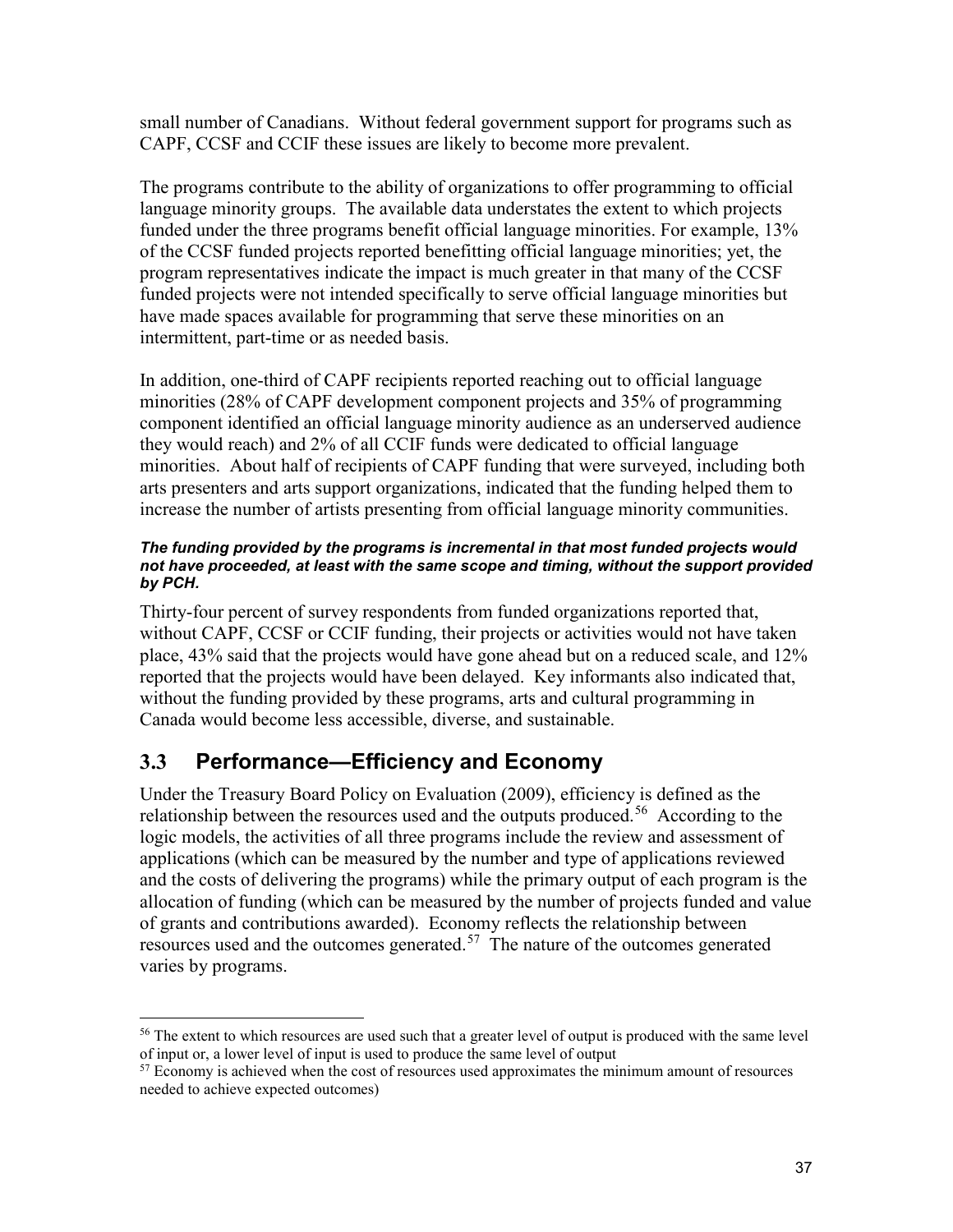The following section summarizes evaluation findings related to the efficiency and economy of programs.

#### *Since the time of the previous evaluation, the Arts Policy Branch has implemented a variety of strategies which improved the efficiency of these programs.*

The actual administrative cost incurred by PCH for management and delivery of the three programs totalled approximately \$48 million from 2007-08 to 2012-13, which represents 9% of the combined expenditures for the three programs. The administrative costs varied by program from \$13.6 million for CCIF (representing 9% of the total CCIF expenditures) to \$14.6 million for CCSF (representing 7% of the program expenditures) and \$19.9 million for CAPF (representing 11% of the program expenditures). The administrative costs of the three programs compare favourably with the administrative ratios of similar programs such as Building Communities through Arts and Heritage  $(16%)$  and Celebration and Commemoration Canada  $(19%)$ .<sup>58</sup>

As a percentage of the total program expenditures, the overall administrative cost of the three programs was reduced from 16% during the term of the previous evaluation (from 2001 to 2007) to 9% over the last six years. As illustrated in the following table, the administrative cost was reduced for CAPF (from 23% to 11%) and CCIF (from 16% to 9%).

| <b>Programs</b> | Administrative<br>Cost | <b>Total Program</b><br><b>Expenditures</b> | % of Program<br><b>Expenditures</b> | <b>Previous</b><br>Evaluation <sup>59</sup> |
|-----------------|------------------------|---------------------------------------------|-------------------------------------|---------------------------------------------|
| <b>CAPF</b>     | \$19,894,353           | \$187,138,422                               | 11%                                 | 23%                                         |
| <b>CCSF</b>     | \$14,364,918           | \$204,519,922                               | $7\%$                               | 8%                                          |
| <b>CCIF</b>     | \$13,642,834           | \$156,535,448                               | 9%                                  | 16%                                         |
| Total           | \$47,902,105           | \$548,193,792                               | 9%                                  | 16%                                         |

*Table 5: Administrative Cost of the Three Programs, 2007-08 to 2012-13* 

The program staff implemented a variety of strategies to reduce the administrative costs of the programs, including:

- **Implementation of the Grants and Contributions Modernization Initiative (GCMI).** Canadian Heritage is implementing innovative measures to simplify, standardize and streamline its grants and contributions business processes, particularly for programs with high application volumes. CAPF was one of four programs participating in the piloting of the initiative. CCIF Endowment Incentives and CCSF will be part of GCMI for its 2013 applications.
- The introduction of multi-year funding cycles, which has reduced the number of CAPF applications processed annually. As a result, the number of applications for CAPF decreased from a high of 701 in 2009-10 to 508 in 2011-12 which reduced the time needed to process applications, while the number of organizations or projects funded remained relatively stable over the years.

<sup>58</sup> Administrative ratios of those 2 programs are based on fiscal year 2010-11.

<sup>59</sup> Previous evaluation of CAPF includes period from 2001-02 until 2006-07, and CCSF and CCIF includes period of 2001-02 to 2007-08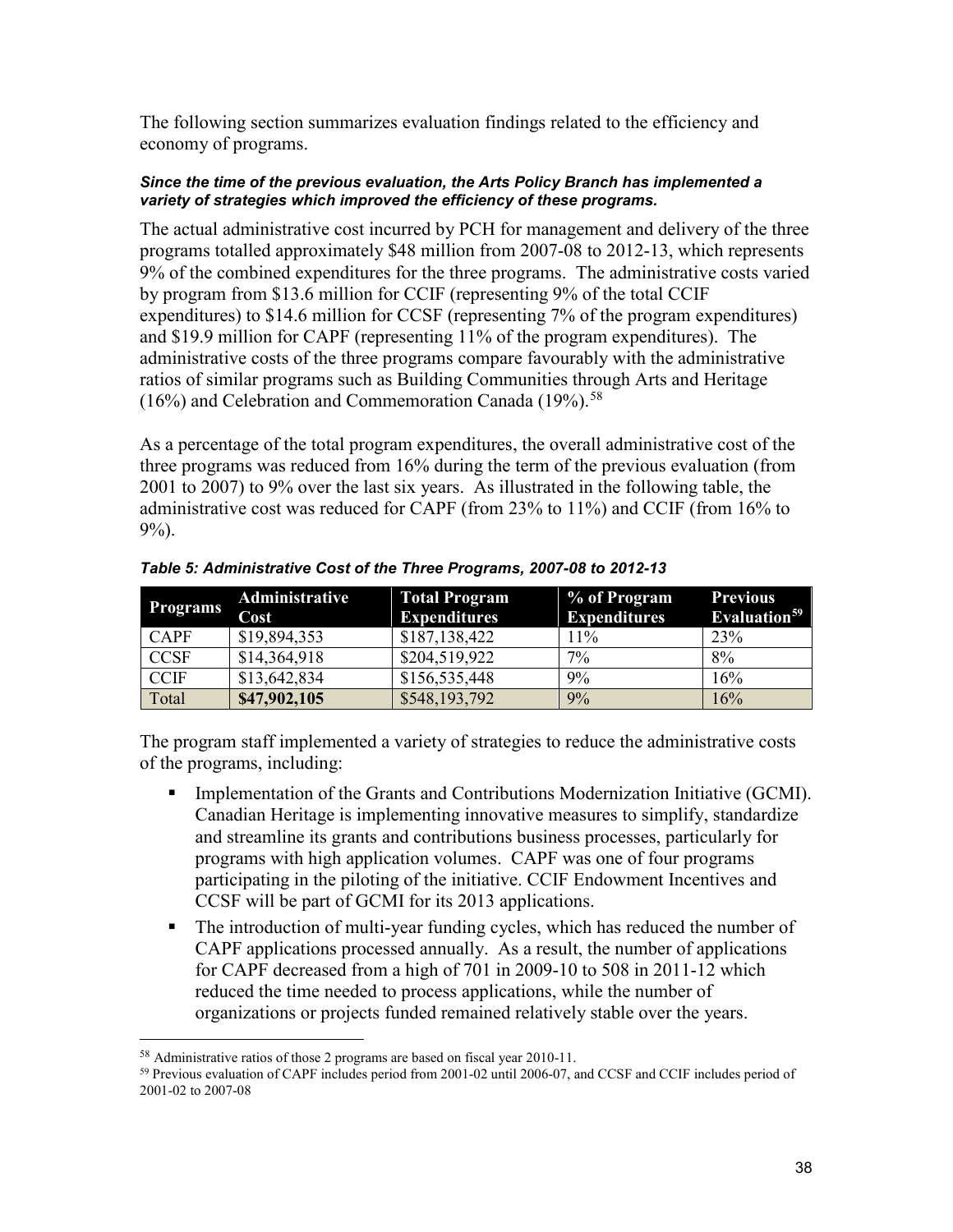- Implementing changes to the CCSF to improve program data tracking and understanding of regional priorities and funding environment.
- Restructuring CAHSP resulting in a newly design CCIF. Fewer applications with larger impacts are now funded, which contributes to the economy of the program. The central delivery of CCIF program is perceived as effective and appropriate. The newly configured program resulted in an adjustment to the budgets of regional offices as one of the discontinued components had been delivered regionally. As a result, the administrative ratio of the program decreased from 13% in 2007-08 and 2008-09 to 6% in 2010-11 and 2011-12.
- **Internal deficit reduction exercise at Canadian Heritage was a major driving factor** in the reduction of the programs' administrative costs. In combination with other measures this exercise has helped significantly reduce cost for CAPF and CCIF.
- Sharing staff resources between CCSF and CAPF. Both programs are managed under the same director in most regional offices. Regional staff may work on either CAPF or CCSF applications, depending on the volume of applications. Of total 57.65 regional FTEs, 37.5 are allocated to CAPF and 19.80 to CCSF.<sup>60</sup>

#### *Management and administrative costs per application reviewed and project funded varies across the three programs and over time, reflecting differences in the characteristics of projects funded, the level of demand, and the structure of the application review processes.*

As illustrated in the following table, the total management and administrative cost of the three programs averaged about \$8,400 per application received and \$10,600 per project funded over the six years. It should be noted that these costs are not limited to the costs of reviewing applications but rather include all the costs associated with program management and delivery including various activities undertaken at national level such as policy development and implementation, planning, oversight and reporting as well as activities undertaken at the regional level such as processing applications, monitoring, outreach, and development of Regional Investment Strategies. Data was not available on the distribution of administrative costs by function at the time of the evaluation.

<sup>60</sup> In 2006-07 there were 40 FTE allocated to CAPF and 23 FTEs allocated to CCSF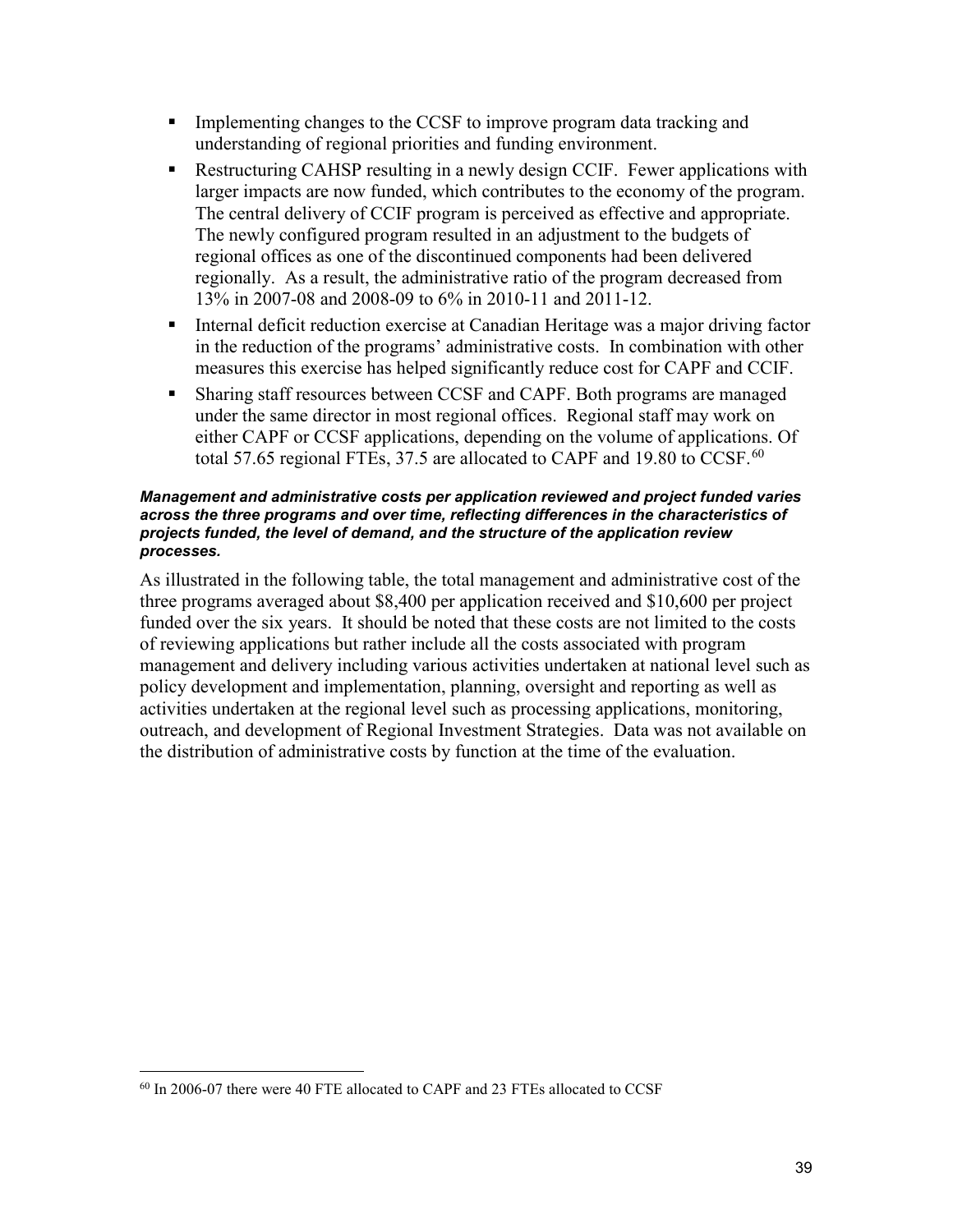| <b>Programs</b> | Number of<br><b>Applications</b> | <b>Number of</b><br><b>Projects</b><br><b>Funded</b> | Administrative<br>Cost<br>(total 6 years) | Cost per<br><b>Application</b> | Cost per<br>Project<br><b>Funded</b> | <b>Average</b><br>funding<br>amount |
|-----------------|----------------------------------|------------------------------------------------------|-------------------------------------------|--------------------------------|--------------------------------------|-------------------------------------|
| <b>CAPF</b>     | 3,570                            | 3,068                                                | \$19,894,353                              | \$5,573                        | \$6,484                              | \$54,512                            |
| <b>CCSF</b>     | 887                              | 540                                                  | \$14,364,918                              | \$16,195                       | \$26,602                             | \$352,139                           |
| $CCIF^{61}$     | 1,276                            | 895                                                  | \$13,642,834                              | \$10,692                       | \$15,243                             | \$159,657                           |
| <b>Total</b>    | 5,733                            | 4,503                                                | \$47,902,105                              | \$8,356                        | \$10,638                             | \$111,102                           |

Table 6: Average Total Administrative Cost Per Output, 2007-08 to 2012-13

The administrative cost per application received varies across the programs, ranging from about \$16,200 for CCSF to \$10,700 and \$5,600 and for CCIF and CAPF respectively while the administrative cost per project funded ranged from \$26,600 for CCSF to about \$15,200 and \$6,500 for CCIF and CAPF respectively. Two factors that influence the average cost are the level of demand relative to the funding available and the type, size and complexity of projects.

With respect to the level of demand, all three programs are influenced by the number of applications received relative to the number of projects approved.<sup> $62$ </sup> An increase in the number of applications received in a year can result in an increase in the resources (e.g. staff time and effort) required to review, assess, prioritize and make recommendations on the applications. Nevertheless, the number of projects funded may not change given that the level of grants and contributions funding available is fixed. As such, all other factors being equal, programs or program years with lower approval rates (e.g. higher refusal rates) tend to have lower costs per application received and somewhat higher costs per project funded. The highly competitive CCSF (particularly the construction and renovation components) tends to have a cost per project funded which is significantly higher than the cost per application because the number of applications and approval rate is low relative to the other programs. For example, from 2007-08 to 2011-12, 58% of the construction and renovation component applications became funded projects (27% of applications were not successful and 15% were deemed 'not proceeding').

The type and size of projects also influences the costs per application and project approved. Larger project applications tend to be more complex (e.g. involve large number of partners), carry a higher level of risk, and require more information, time and resources to administer. For example, construction and renovation projects will require more time and effort not only to be processed and approved on regional and national level, but also require more monitoring and oversight efforts than, for example, a feasibility study. The increased per project cost of larger projects can be offset by the possible economies associated with funding fewer numbers of projects. As such, the CCSF has a higher cost per application and project funded than do the other programs and had low administrative costs as a percent of the program budget.

<sup>&</sup>lt;sup>61</sup> Note that this analysis includes years prior to the changes to the program (CAHSP years). CAHSP included regional delivery, while CCIF is delivered entirely from PCH headquarters in Gatineau.  $62$  The efficiency of Endowment Incentive is least likely to be affected by the number of applications because it is a formula based program.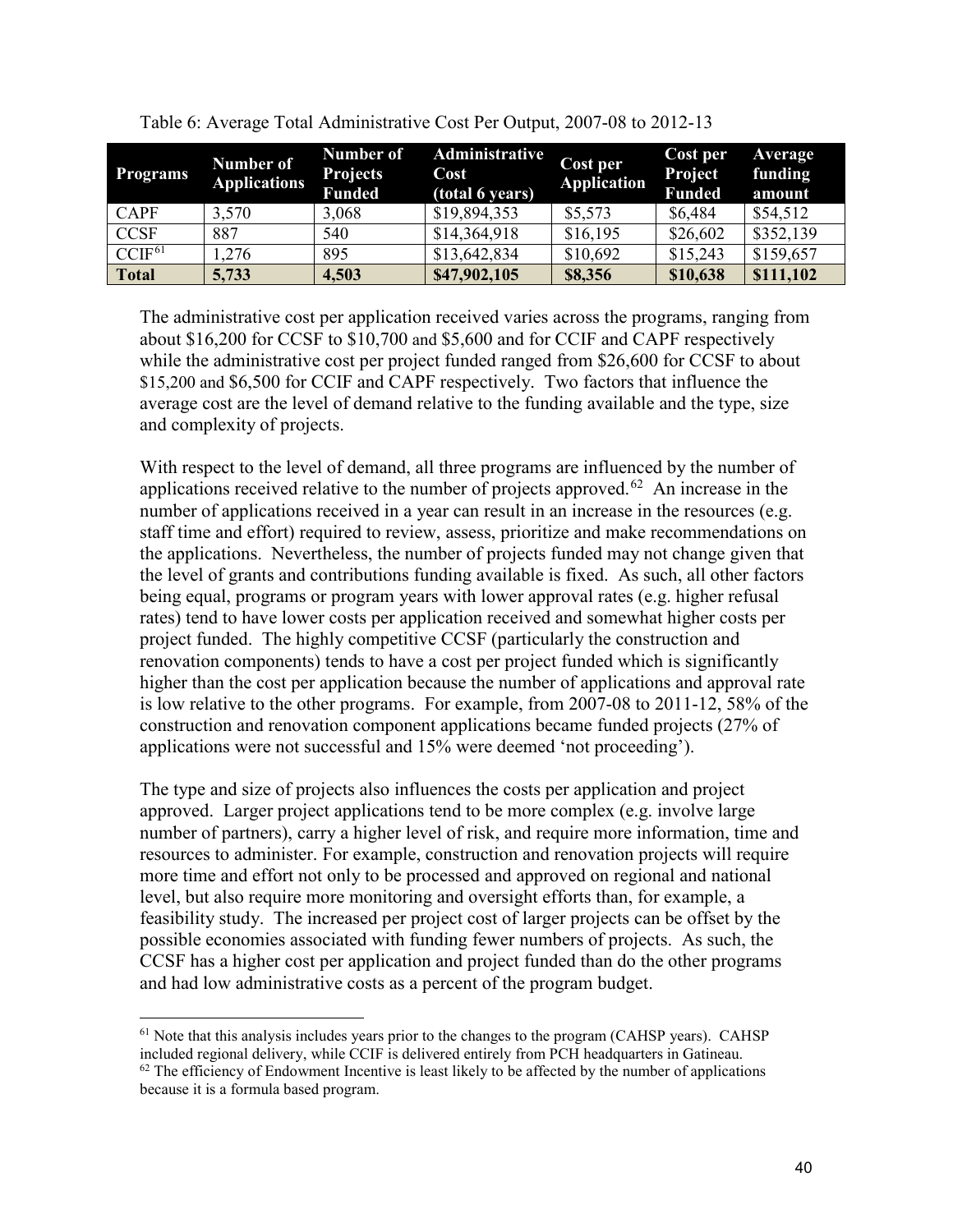#### *Application processes and decision times vary across the programs and are influenced by different factors.*

The application process and decision structure differ across the programs (the application and decision process for each program is described in Appendix E), particularly between CAPF/CCSF and CCIF, although final decisions on all applications are made by the Minister or Delegated Authority. Generally, programs that use multi-layered decision making structure (regional and/or national and Ministerial) tend to have longer application decision times. For example, in 2011-12, decisions were made on 80% of CAPF applications within 236 days from the application deadline date. The overall application processing time for CAPF applications is beyond the service standard timelines of 26 weeks noted in the program's application guidelines. While funding decisions were made within the 12 month established service standard timelines for CCSF construction and/or renovation funding applications, decisions were made on 80% of CCSF specialized equipment and feasibility studies applications within 272 days form the application submission date, which is beyond the 6 months established service standard timelines.

Application decision times for only nationally delivered programs are influenced by different factors. For example, decisions on 80% of applications under the Endowment Incentives (which utilizes a formula based application process) are made within 116 days from application deadline date and respect the established service standard timelines. The smaller Strategic Initiatives component of the CCIF involves a two-step application process (submission of a letter of intent followed by a full application) which contributes to much longer decision timelines. It requires an average of 400 days, for 80% of Strategic Initiatives applications (from the date the program receives the letter of intent), to receive the funding decision on the full application.<sup>63</sup>

Many clients expressed dissatisfaction with the overall decision times. The survey of funded organizations shows that Strategic Initiatives applicants were those least satisfied with the timing of the application process (half of the 8 applicants surveyed were dissatisfied) whereas a third of CAPF and 28% of CCSF applicants were very or somewhat dissatisfied, and only one respondent (out of 12) was somewhat dissatisfied with the Endowment Incentives timelines. Over 20% of surveyed organizations suggested that approval times be shortened and the process more transparent.

#### *There may be opportunities to further improve efficiency by refining the delivery models and continuing to make improvements to reporting requirements in support of the performance measurement results.*

Most key informants argued that regional delivery is appropriate for both CAPF and CCSF, noting that regional delivery enhances effectiveness (e.g. ability to better respond to regional needs) and delivery (better customer service). However, key informants acknowledged that the management structure (i.e. regional and national decision-making

<sup>&</sup>lt;sup>63</sup> Decision timelines are based on GCIMS extract provided by the program area. GCIMS does not capture the data in such a way that would permit us to determine if the CCIF Strategic Initiatives Component meets the established service standard timelines as it is a two-step application process.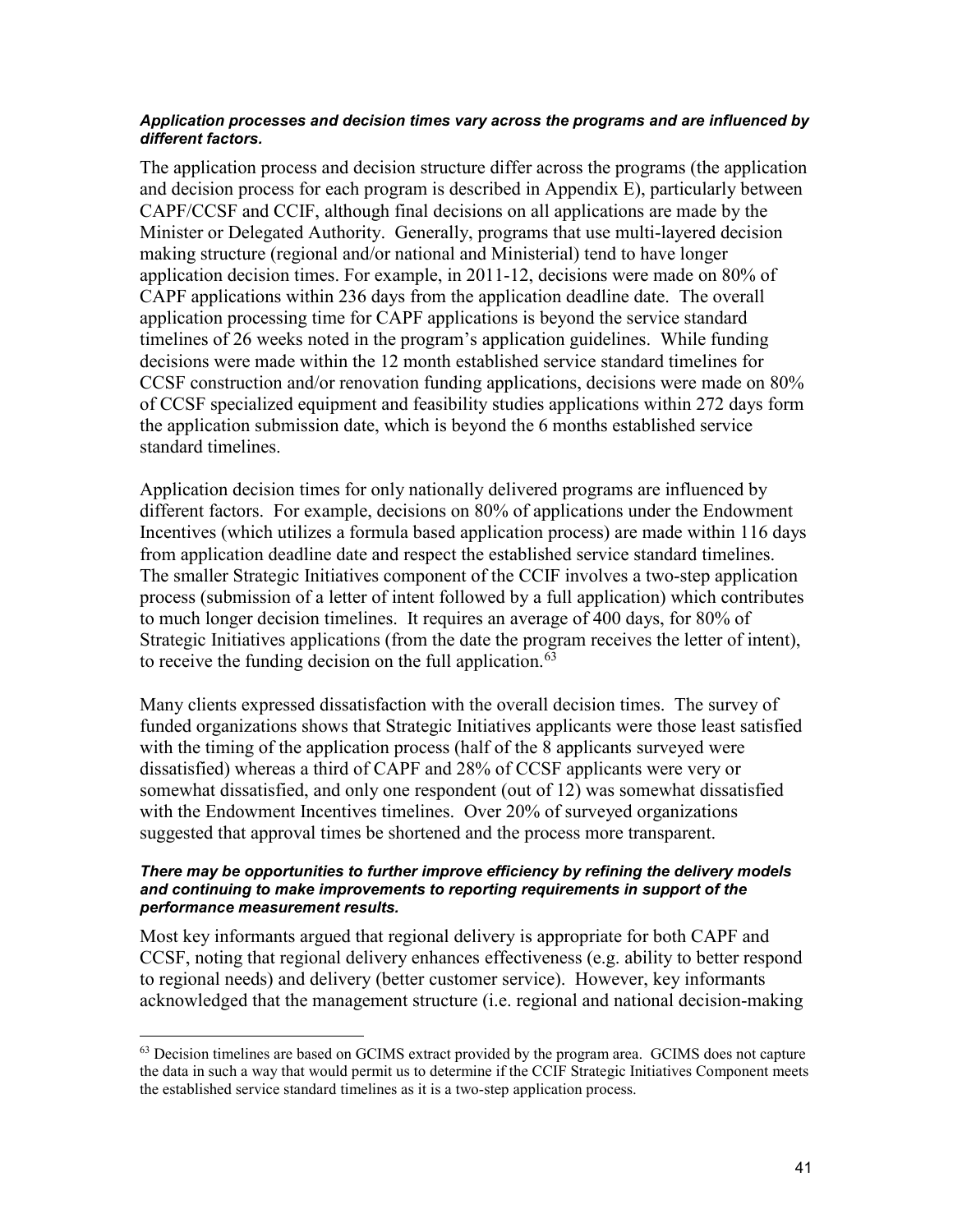process) can impact on efficiency by extending application processing and approval times, raising costs, and creating greater potential for overlap in monitoring and reporting. Key informants suggested that there may be opportunities to reduce resource requirements and timelines while maintaining the benefits of regional delivery by devolving greater responsibility to the regions. For example, CCSF could consider devolving full authority to make recommendation on smaller value, lower-risk applications to the regions where the rejection rate has been very low (e.g. regional recommendations are accepted). The Building Canada Fund, delivered by Infrastructure Canada, is an example of a two-tiered delivery model; large-scale projects are delivered nationally whereas a regional delivery model is used for the smaller community component where knowledge of the regional context is considered instrumental. Decisions on projects, such as CCSF specialized equipment and feasibility studies projects that are low in risk, could be made regionally within nationally established guidelines and funding levels.

The level of reporting and monitoring can add to the administrative costs and negatively affect efficiency of the programs. It can also create a barrier to access for new and emerging organizations not familiar with the process. Key informants interviews and survey findings suggest that CAPF application and reporting requirements are onerous, particularly when only small amounts of funding are provided.<sup>64</sup> About 20% of surveyed beneficiaries, who provided final comments, suggested that reporting requirements are too many, the forms are too long, and the requirements do not reflect the value of the funds received by some organizations. Case study participants also noted that the forms and requirements are the same regardless of the type of activities or the size of the projects (small and very large projects have the same applications and reporting requirements). Some surveyed organizations suggested that applications and reporting forms do not match their activities (it was suggested that forms should vary depending on the type of programming involved such as festivals versus performing arts series) and are not standardized with the information required by other funders (e.g. financial requirements). There is a need to review the information requirements, assess the applications and reporting forms for redundancy in required information, and explore opportunities to share information across PCH programs and, where possible, with other partners.

## <span id="page-51-0"></span>**3.4 Performance Measurement Strategy**

The programs made some improvements to the logic models and performance measurement strategy in response to the recommendations of the previous evaluation. Opportunities for further improvement were identified based on a review of the existing models and strategies, a review of the data available to support the evaluation, and feedback from key informants. The following are the areas related to the PMS that require additional consideration:

<sup>64</sup> *5 of the 18 key informants that offered comments on more economical models suggested reducing the CAPF reporting burden. None of the 18 made similar comments on the other two programs. In the survey, 18% of responses in the final questions were specifically negative about CAPF application and reporting burden. In comparison, less than 2% made a negative comment about CCSF or CCIF.*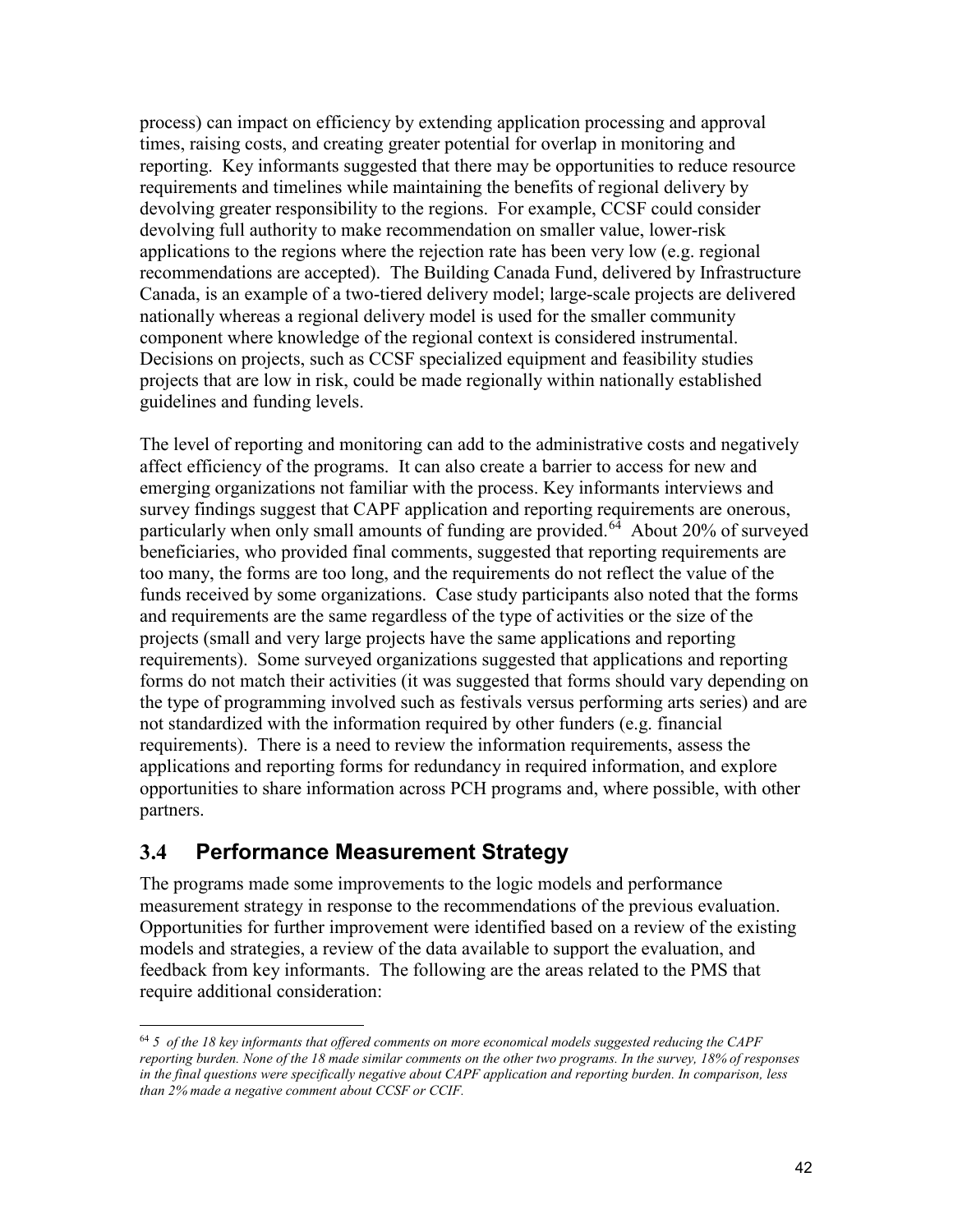- The existing logic models are presented simply with well-defined activities, outputs and outcomes. However, the logic models do not reflect the full range of activities associated with management and delivery of the programs (at present, the only activities included in the logic model relate to the review, assessment and development of recommendations on applications). In addition, while the components of the various programs are listed in the logic models, there is no attempt to show the relationship between each component and the intended immediate and intermediate outcomes.
- The performance indicators defined in the PMS are measureable, relatively few in number, and broadly related to intended outcomes. A few issues were identified regarding the Strategy related to the appropriateness of the intended outcomes which are measured, a tendency to focus more on project counts than on the resulting impacts on organizations or communities, the extent to which some indicators are a sufficient measure for certain outcomes (e.g. using indicators related to partnerships and participating organizations to comment on the outcome, "Presenters undertake their activities within a healthy Canadian presenting environment"), and the absence of well-defined baseline data that could be used to track progress and outcomes over time.
- $\blacksquare$  There are no efficiency measures<sup>65</sup> incorporated into the PMS for the three programs and no data is available on an on-going basis that can be used to track actual administrative expenditures or review of applications/recommendations at the regional or national level or on policy development, partnership development, etc.
- There do not appear to be issues with respect to the quality or reliability of data collected by programs, with the exception of some project reporting data. More specifically, some of the data used to monitor the performance of CAPF is collected through final reports and, in some cases, was not consistently reported across the organizations, not provided at all, or was incomplete or received late. A few key informants also noted inconsistencies in how the data is entered into the system (amount of data entered as well as variations in categorization definitions of different data fields).

# <span id="page-52-0"></span>**4. Conclusions**

The following section summarizes the major conclusions related to relevance, effectiveness, efficiency and economy.

# <span id="page-52-1"></span>**4.1 Relevance**

- There is a continuing need for federal government support to arts and heritage sectors provided through the three programs.
- The Programs are aligned with federal government and PCH objectives and priorities.

<sup>&</sup>lt;sup>65</sup> Note that while this is true for the period covered under the evaluation, the programs began piloting the use of efficiency measures starting in 2013-14.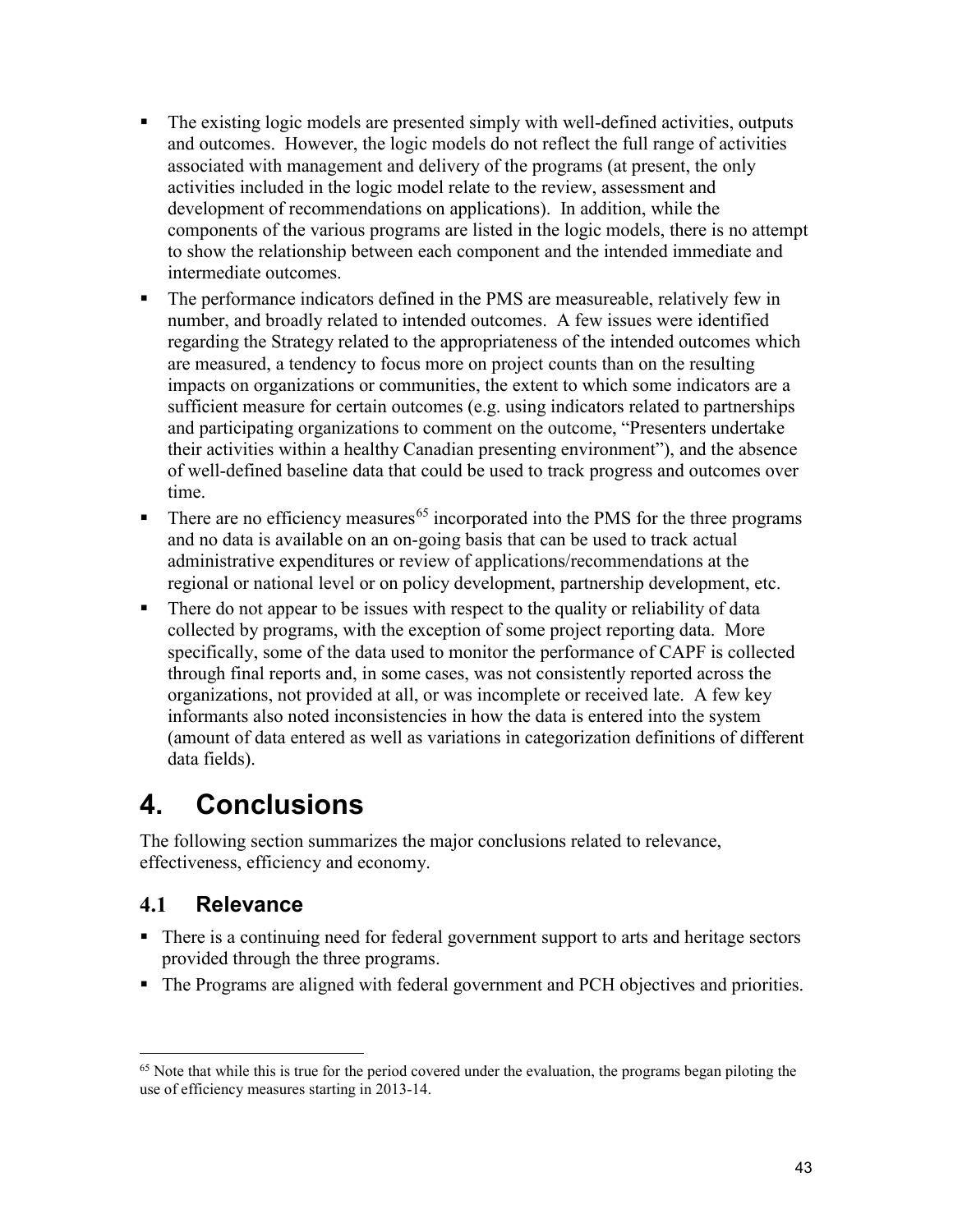- Ensuring that all Canadians have access to varied artistic experiences and contributing to the resilience of the Canadian arts and heritage sectors continues to be an important role and responsibility for the federal government.
- While the three programs are responsive to most needs of arts and cultural organizations, the level of funding available requires the programs to regularly make difficult case-by-case decisions on applications. These decisions are becoming increasingly complex as the arts and culture sector becomes more and more diverse.
- Achieving an appropriate balance between funding organizations which have a good record in reaching audiences and, supporting new, innovative and emerging needs for programming and spaces is an ongoing process.
- The pluralistic funding model in Canada allows organizations to leverage funding and diversify revenues which reduce the potential for duplication of programs.
- While there are some similarities between the three programs evaluated and other PCH and federal government programs (shared clients, support for similar expenses), they complement each other by setting distinct objectives, priorities, and/or employing different delivery models. Numerous steps and strategies have been taken to minimize the potential for overlap or duplication.
- There are opportunities to strengthen collaboration and facilitate greater standardization in application and reporting processes and greater sharing of information, particularly in the area of collecting and sharing common financial and statistical data on organizations that apply for funding from the programs.

# <span id="page-53-0"></span>**4.2 Effectiveness**

The evaluation focused on the period from 2007-08 to 2012-13. During this time period, the three programs have been effective in achieving their intended outcomes.

### *Canada Arts Presentation Fund*

- CAPF helps arts presenters offer a variety of professional artistic experiences to Canadians from across the country, including those in underserved communities and segments of populations, and thereby contributes to increased access, engagement and participation of Canadians in arts and culture.
- The projects supported by CAPF contribute to a healthy environment where presenters can share experiences and continue to evolve professionally.
- CAPF helps to increase access to diversity of artistic experiences as well as appreciation of arts amongst Canadians.
- The program monitors, to an extent, whether an appropriate balance is reached between funding projects that attract large audiences and supporting new and emerging organizations that have limited reach.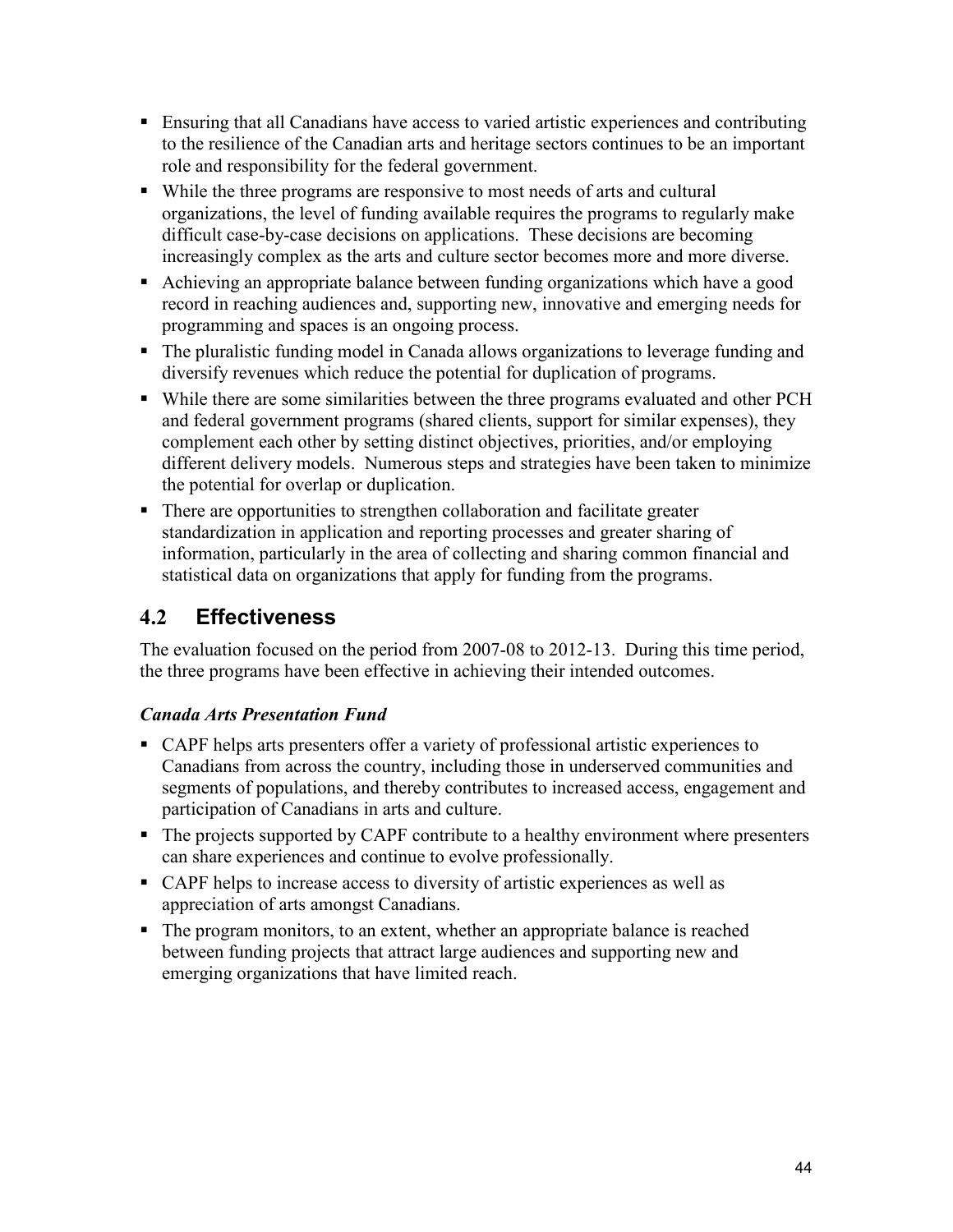### *Canada Cultural Spaces Fund*

- CCSF contributed to new and improved arts and heritage facilities and infrastructure across a variety of disciplines and range of communities, including underserved communities.
- CCSF contributes to increased number and variety of arts and cultural activities and improved access and quality of arts and heritage experiences for Canadians.

### *Canada Cultural Investment Fund*

- The CCIF current major components are meeting the needs of clients and contributing to greater economic resilience and sustainability in the sector.
- The CCIF Endowment Incentives Component resulted in investment by private sector of \$1.50 for every dollar investment by federal government which together added \$207 million dollars to endowment funds across Canada. The EI have had a significant incremental impact on the capital held by the arts sector and, therefore, its stability.
- The CCIF Strategic Initiatives component contributed to more effective management and business practices.
- Other components of CCIF helped to sustain cultural activities at the local level and assisted a few organizations to avoid bankruptcy.

### *Achievement of Common Outcomes (all three programs)*

- Collectively, CAPF, CCSF and CCIF, have a major impact on the increased access to arts and heritage, resiliency and sustainability of the sector and the economy.
- In 2010, virtually all Canadians aged 15 or older participated in at least one of the 18 arts, culture or heritage activities. Yet, issues of availability and affordability continue to be a barrier for a small number of Canadians.
- At least 13% of the CCSF funded projects reported benefitting official language minorities; one-third of CAPF recipients reported reaching out to official language minorities and 2% of all CCIF funds were dedicated to official language minorities.
- The three programs have contributed, to various degrees, to increasing organizational capacity to run facilities and generate revenues, contributing to professionalization of the sector, diversifying revenue base. The funding provided by the programs is incremental in that most funded projects would not have proceeded, at least with the same scope and timing, without the support provided by PCH.

## <span id="page-54-0"></span>**4.3 Efficiency and Economy**

- The efficiency of the programs has improved since last evaluation. As a percentage of the total program budget, the combined administrative cost of the three programs declined from 16% during the term of the previous evaluation (from 2001 to 2007) to 9% from 2007-08 to 2012-13.
- The program staff implemented a variety of strategies to reduce the administrative costs of the programs, including implementation of the GCMI, introduction of multi-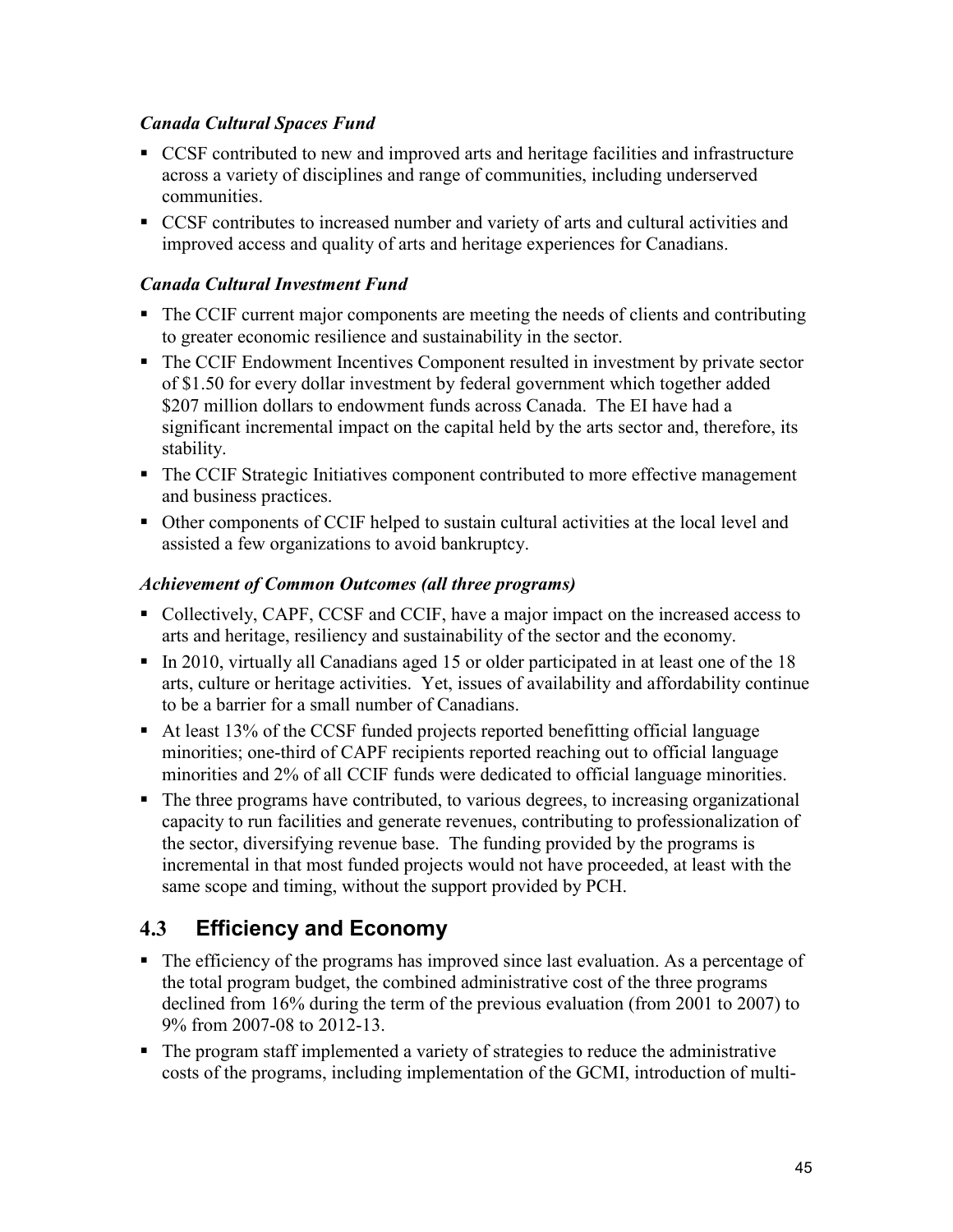year funding cycles, redesigning CAHSP (now CCIF), and improving program data tracking for CCSF and sharing of resources between the program regionally.

- The administrative costs per application reviewed and project funded varies across the three programs and over time. Factors impacting efficiency (demand, type and complexity of the applications, multi layered decision making for CCSF) also contribute to the long application decision times.
- There may be opportunities to further improve efficiency and economy as well as reduce application processing times. Many clients expressed dissatisfaction with the overall decision times and the administrative data review confirmed that the application processing times tend to be long and in the case of CAPF and CCSF specialized equipment and feasibility studies applications, exceed the published service standards for funding decision timelines.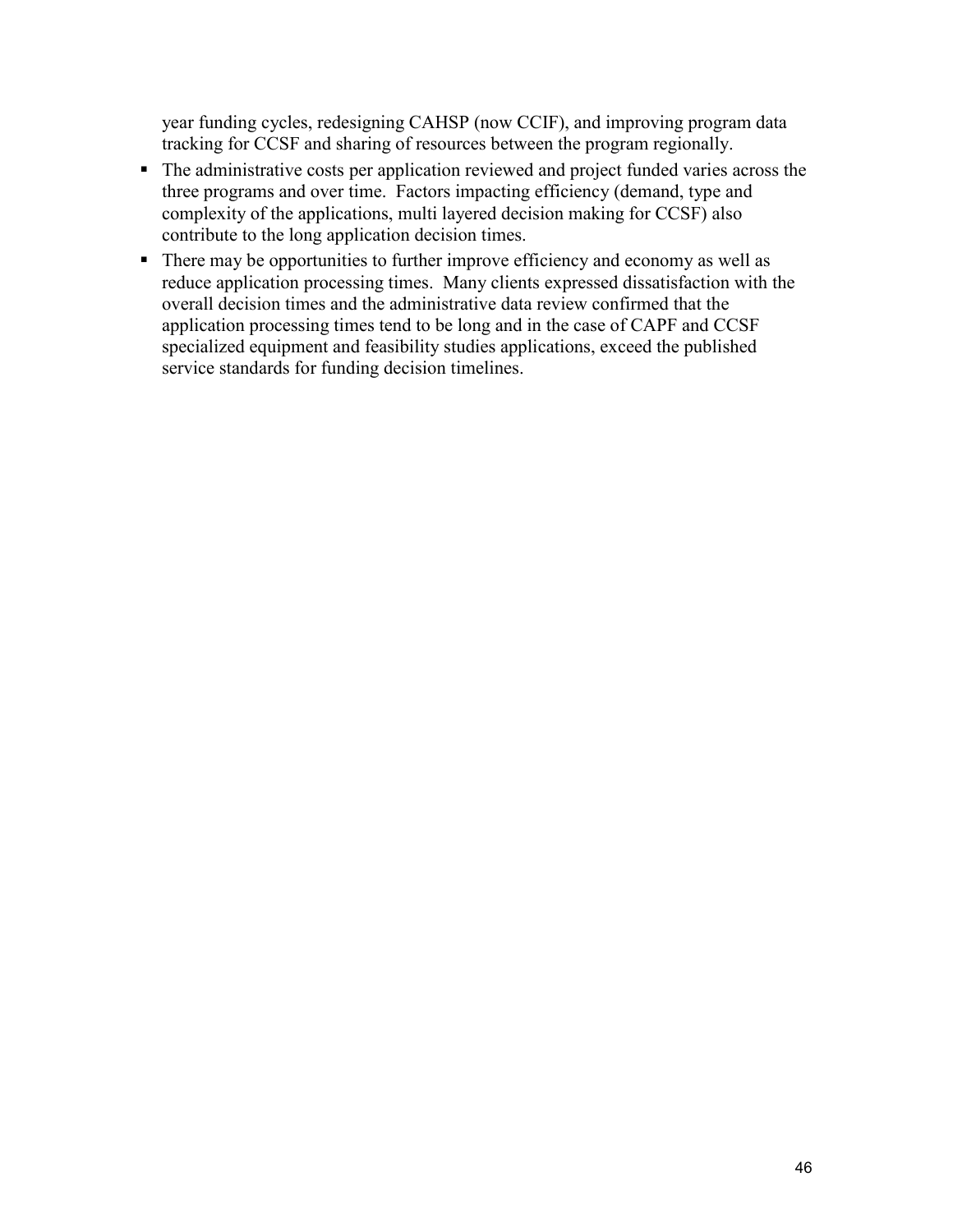# <span id="page-56-0"></span>**5. Recommendations**

While the results of the evaluation indicate that the program funding has generated the intended impacts, the findings also suggest that the level of funding available is not fully meeting the needs of the arts and culture sector (e.g. eligible organizations are unsuccessful in obtaining funding and the competition for funding is increasing.). As a result, the programs must regularly make difficult case-by-case decisions on applications. These decisions are becoming increasingly complex as the arts and culture sector becomes increasingly diverse; difficult decisions must be made:

- Between large or well-established organizations and newer or smaller organizations;
- Between high visibility/highly attended/profitable events and smaller events or commercially riskier ones; etc.
- **1. To respond to emerging needs, CAPF should look for opportunities to reallocate resources to optimize the impact of funding and ensure that new organizations as well as applicants in priority areas have fair access to program funding.**

### **Management Response** Accepted

The CAPF will examine the distribution of funding across different categories of recipients in consultation with the Regional offices.

#### **Implementation Schedule** March 2015

The programs under evaluation support a large, diverse and constantly evolving group of arts and cultural organizations across the country. Some types of organizations, because of their small size or non-traditional nature, may experience greater challenges in preparing applications for funding, meeting existing requirements or may be discouraged from applying based on their interpretation of published program guidelines. This presents an opportunity to consider potential adjustments to program tools to be able to proactively respond to emerging and future needs. Any changes to address barriers will likely only increase the demand for program funding but should nevertheless be considered. Therefore, it is recommended that.

#### **2. CCSF should ensure that the program requirements do not present unintended barriers to access for some organizations. More specifically:**

i. In order to be better prepared to fulfil emerging needs, CCSF should proactively review the criteria used to define "cultural space" and "professional arts and heritage organization" to reflect the evolving nature of the arts and heritage sector.

**Management Response** Accepted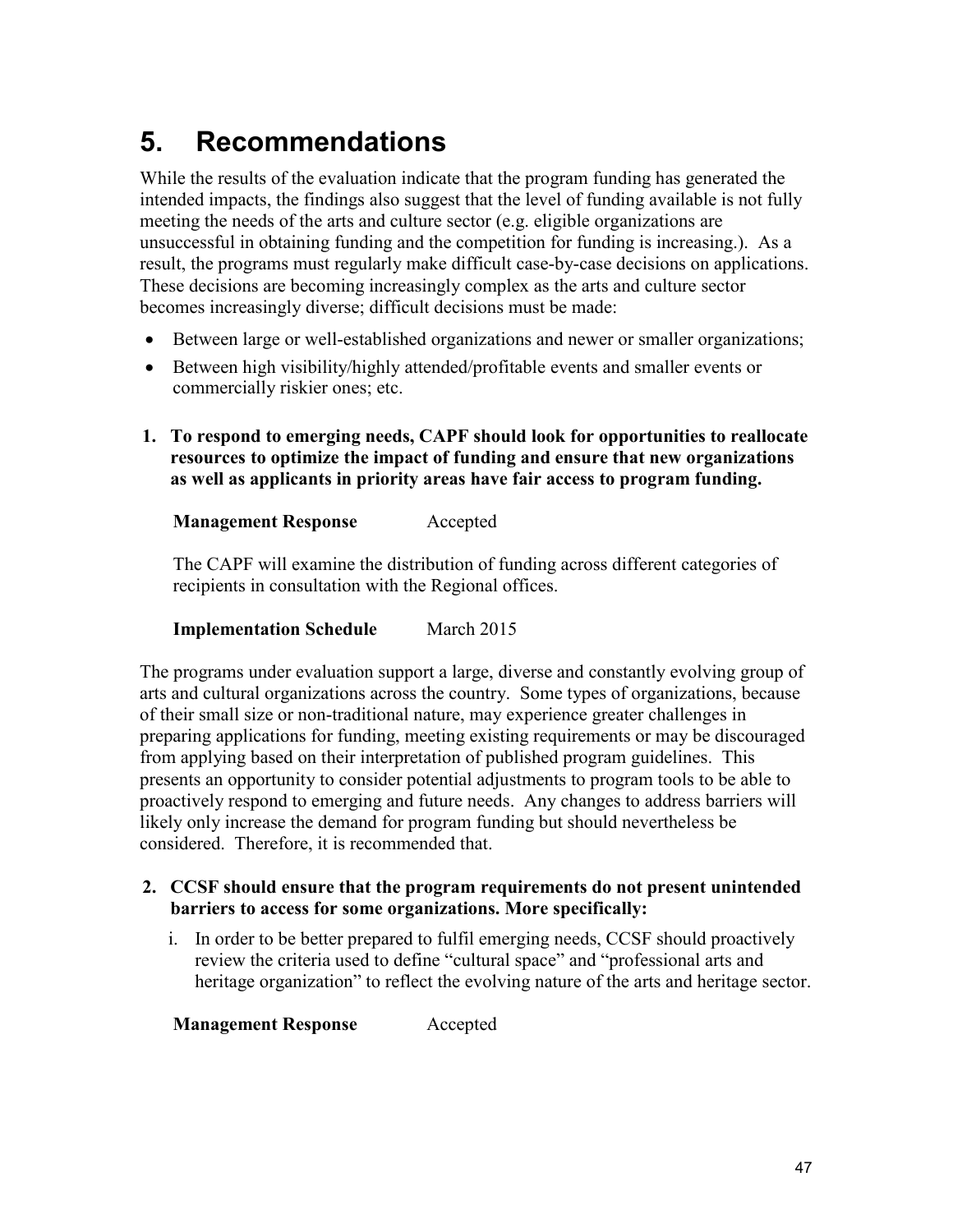The CCSF will review its program definitions in order to identify any unintended barriers to access to the program which may exist.

### **Implementation Schedule** March 2015

There are opportunities for the programs to improve the experience of clients in the service they receive from the department. Decision times on applications tend to be long and are often difficult for applicants to predict. CAPF does not currently meet the established service standards for funding decision timelines. CCSF projects also miss these targets at times. The CCSF and Strategic Initiatives components have application processes that involve two decision-making layers. Applications and reporting requirements may disadvantage organizations with less administrative resources; the programs should explore options to further streamline these processes, particularly for smaller, less risky proposals from organizations that have applied in the past.

- **3. All three programs should explore opportunities to reduce the time required to process files, from the reception of applications to the communication of funding decisions, and to streamline the application process and reporting requirements, particularly for lower risk clients. More specifically:**
	- i. CAPF should ensure that the reporting requirements placed on organizations are proportionate to the amount of funding provided and level of risk. Additionally, CAPF should make efforts to reduce the application processing time in order to meet established service standard timelines.
	- ii. CCSF should make efforts to reduce timelines inherent in the two-step assessment and recommendation process, particularly for lower-risk applications.
	- iii. CCIF should make efforts to reduce the timelines inherent in the two-step application process to the Strategic Initiatives component.

### **Management Response** Accepted

All three programs will review procedures in order to further streamline the application and assessment processes as well as the reporting requirements while maintaining sound program management practices.

**Implementation Schedule** March 2015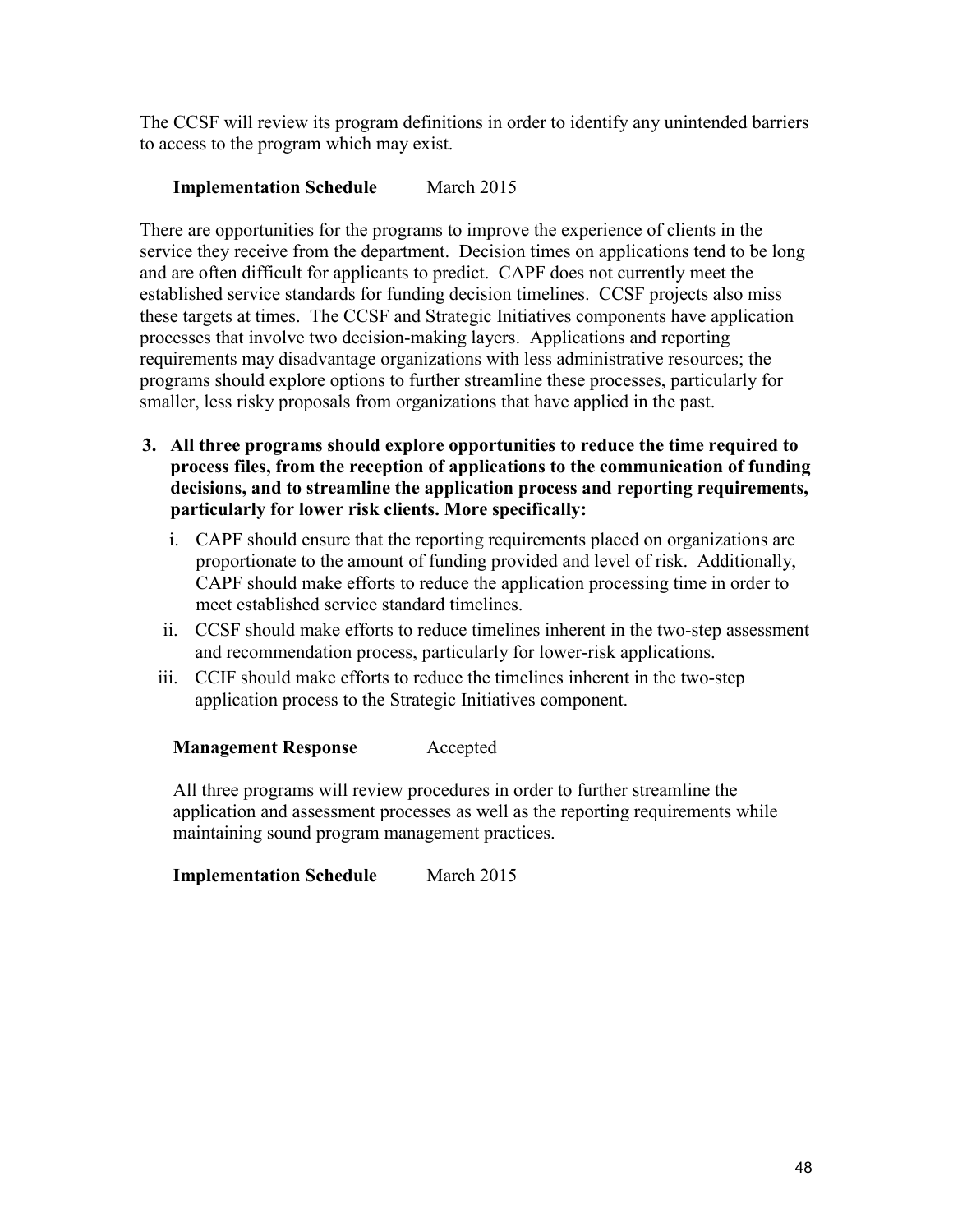# <span id="page-58-0"></span>**Appendix A. Discontinued Components of CAHSP**

| Component                   | <b>Description</b>                                                                                                                                                                                                                                                                                                                                                                                                                                                                                                                                                                                                                                                                                                                                                                                                                                                                                                                                                                                                                                                                                                                                                                |
|-----------------------------|-----------------------------------------------------------------------------------------------------------------------------------------------------------------------------------------------------------------------------------------------------------------------------------------------------------------------------------------------------------------------------------------------------------------------------------------------------------------------------------------------------------------------------------------------------------------------------------------------------------------------------------------------------------------------------------------------------------------------------------------------------------------------------------------------------------------------------------------------------------------------------------------------------------------------------------------------------------------------------------------------------------------------------------------------------------------------------------------------------------------------------------------------------------------------------------|
| Stabilization<br>Projects   | This component provided funding to regionally-based projects that assisted<br>arts and heritage organizations in improving their governance, administration<br>and financial health. The types of assistance provided included technical<br>expertise and funds for the development of working capital reserves and deficit<br>reduction. They all required deficit-free operations over a defined period by a<br>client, in order that clients qualify for funding. Stabilization projects were led<br>by independent, non-profit groups that represented the interests of the larger<br>community through the make-up of their board and through diverse revenue<br>sources. Funding was provided by different levels of government as well as<br>the private sector, thereby achieving a leveraging effect for each partner. The<br>nature of the support was long term and was tailored to individual needs.<br>It was anticipated that arts and heritage organizations which underwent a<br>fundamental review of all aspects of their business stood a better chance of<br>strengthening their operations and becoming more self-reliant and sustainable<br>over the years. |
|                             | In contrast to Stabilization, which were long term projects that spanned many<br>years, Capacity Building was designed to support punctual projects. This<br>component provided financial assistance through grants and contributions to<br>arts and heritage organizations that could not access a stabilization project<br>described above to improve their governance, organizational or financial<br>situation. This component ensured that organizations that could not access a<br>stabilization project could still benefit from the program. By providing<br>support to address key areas, such as governance structure, management<br>practices, financial self-sufficiency, and audience development or<br>diversification, it was anticipated that these professional arts and heritage<br>organizations would become more self-reliant and sustainable over the years.                                                                                                                                                                                                                                                                                                |
| Capacity<br><b>Building</b> | Capacity Building provided funding only under both of the following<br>circumstances:<br>The financial assistance did not exceed \$25,000 for the project.<br>The project was assessed to be of low risk and materiality.<br>Capacity Building provided funding under the following circumstances:<br>The financial assistance was greater than \$25,000 for the project.<br>п<br>Or, the funding request was below \$25,000 but considered to be of<br>moderate to high risk.<br>The maximum amount of the funding was not to exceed the lesser of the<br>following: 75 per cent of the approved project's eligible cost or \$250,000.<br>Only the minimum amount required was offered to help achieve the program's<br>objectives and expected results in keeping with the TB Transfer Payment<br>Policy.<br>It was anticipated that arts and heritage organizations would increase their self-<br>reliance and improve their planning, organization, finance and govern<br>themselves.                                                                                                                                                                                         |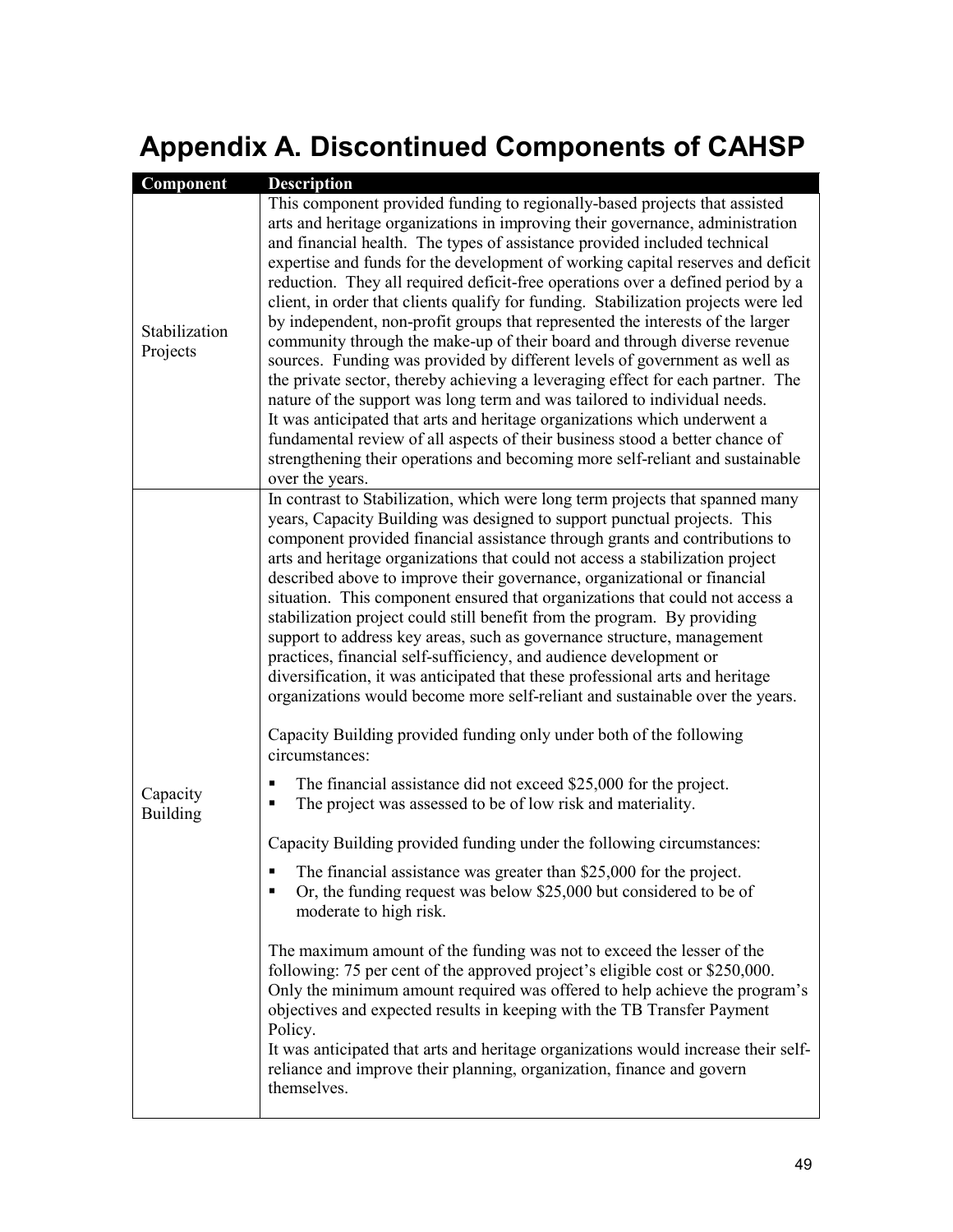| Component                 |
|---------------------------|
| Networking<br>Initiatives |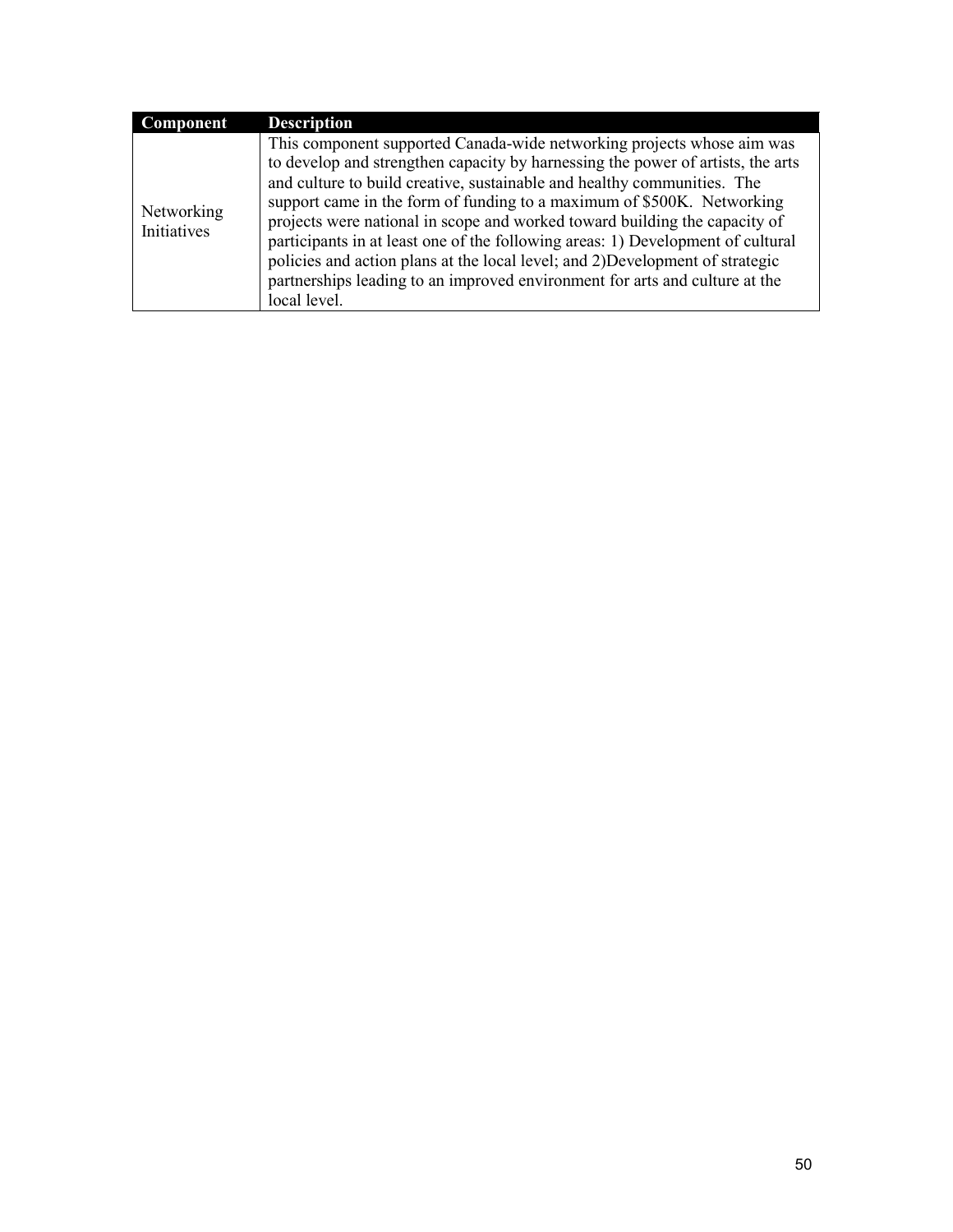# <span id="page-60-0"></span>**Appendix B. Logic Models**

# <span id="page-60-1"></span>**Logic model of the Canada Arts Presentation Fund**

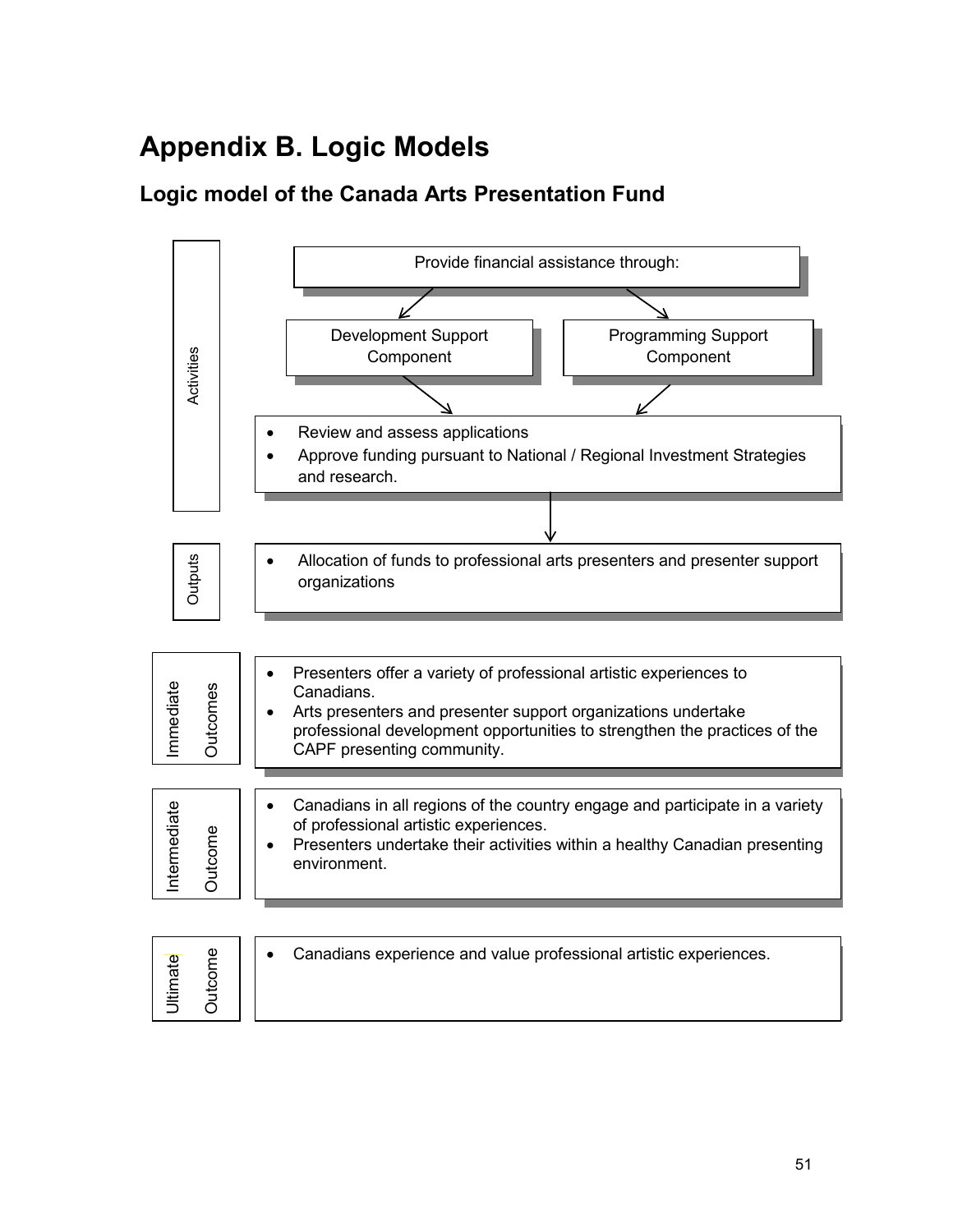

# <span id="page-61-0"></span>**Logic Model of the Canada Cultural Investment Fund (CCIF)**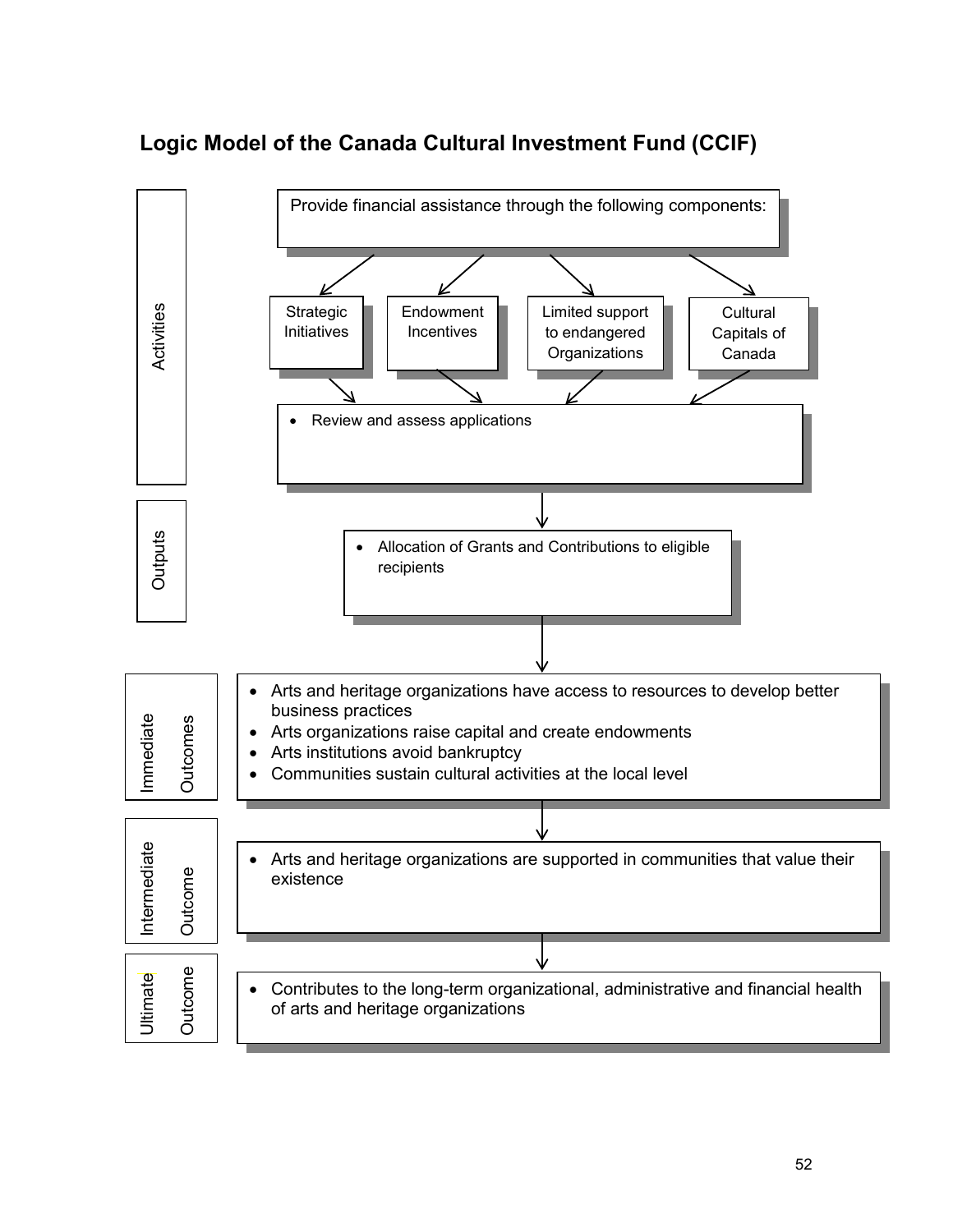# <span id="page-62-0"></span>**Logic Model of the Canada Cultural Spaces Fund**

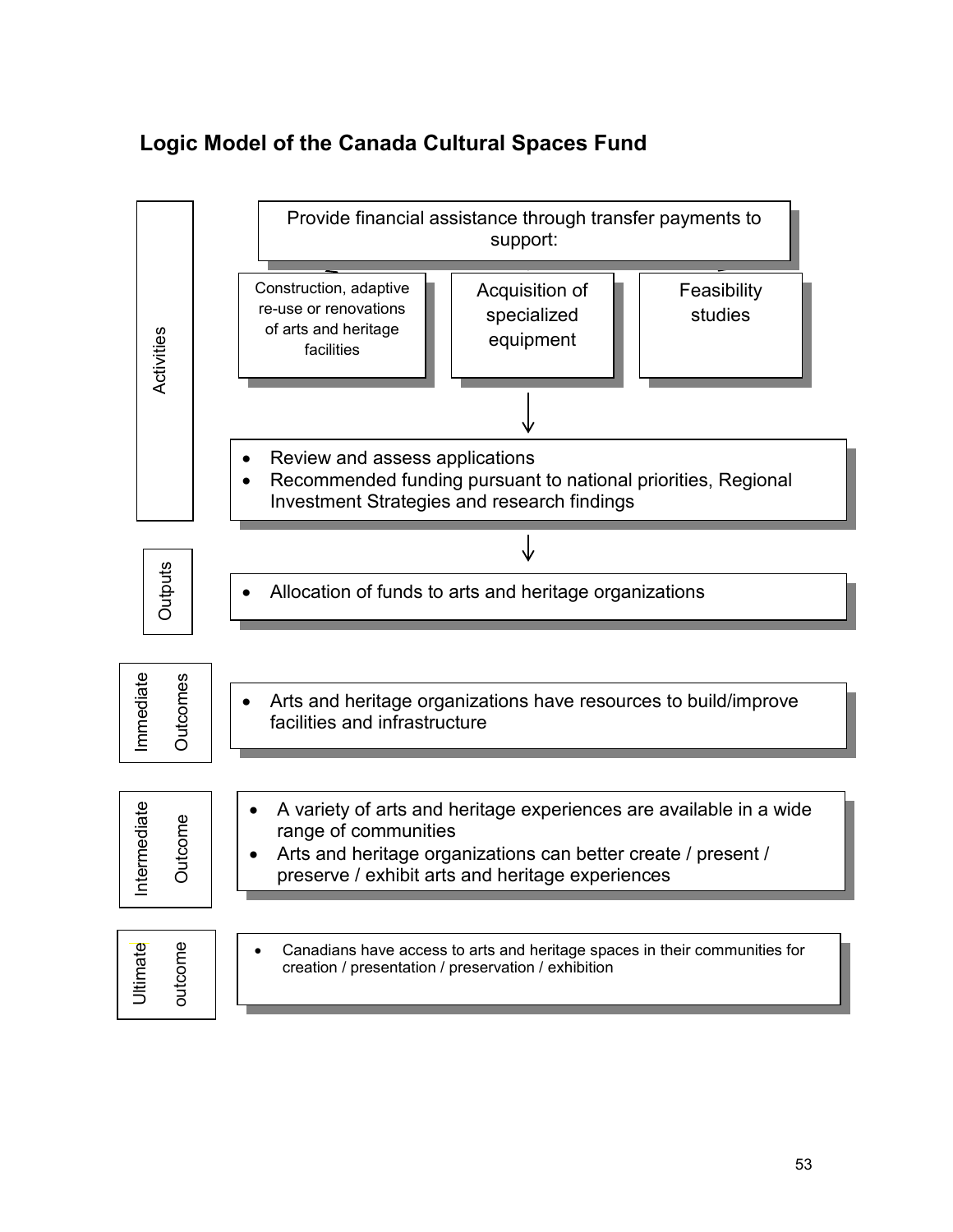# **Appendix C. Evaluation Issues and Questions<sup>66</sup>**

<span id="page-63-0"></span>

| <b>Evaluation Issue</b>                                                                                                                                                                                                                                   | <b>Questions</b>                                                                                                                                                                                                                                                                                                                                |
|-----------------------------------------------------------------------------------------------------------------------------------------------------------------------------------------------------------------------------------------------------------|-------------------------------------------------------------------------------------------------------------------------------------------------------------------------------------------------------------------------------------------------------------------------------------------------------------------------------------------------|
| Relevance - Issue #1: Continued need for program:<br>Assessment of the extent to which the program continues to<br>address a demonstrable need and is responsive to the needs of<br>Canadians.                                                            | To what extent is there a demonstrated need for continued investments to:<br>Provide access for Canadians to a variety of professional arts and heritage<br>a)<br>experiences in their communities?<br>Ensure resilient arts and heritage organizations?<br>b)<br>To what extent is the suite of programs responsive to the demonstrated needs? |
| Relevance - Issue #2: Alignment with government priorities<br>Assessment of the linkages among program objectives and (i)<br>federal priorities and (ii) departmental outcomes                                                                            | How are the programs aligned with PCH strategic priorities and federal government<br>priorities?                                                                                                                                                                                                                                                |
| Relevance - Issue #3: Alignment with the government's<br>roles and responsibilities Assessment of the federal<br>government's role and responsibilities in delivering the<br>program                                                                      | Is ensuring that Canadians have continued access to arts and heritage experiences an<br>appropriate role and responsibility for the federal government?                                                                                                                                                                                         |
| Performance - Issue #4: Achievement of expected                                                                                                                                                                                                           | To what extent have the individual programs achieved their respective expected outcomes?                                                                                                                                                                                                                                                        |
| outcomes: Assessment of progress toward expected outcomes<br>(including immediate, intermediate and ultimate results) with<br>reference to performance targets and program reach, program<br>design, including the linkage and contribution of outputs to | To what extent have the programs had intended or unintended impacts on Canadians,<br>communities and the Canadian arts and heritage sectors (e.g. social, economic, cultural<br>impacts)?                                                                                                                                                       |
| results                                                                                                                                                                                                                                                   | To what extent are the results of the individual programs complementary?                                                                                                                                                                                                                                                                        |
|                                                                                                                                                                                                                                                           | To what extent do program design and delivery help the programs better achieve their<br>expected outcomes?                                                                                                                                                                                                                                      |
| Performance - Issue #5: Demonstration of efficiency and<br>economy Assessment of resource utilization in relation to the                                                                                                                                  | To what extent are the programs delivered efficiently?                                                                                                                                                                                                                                                                                          |
| production of outputs and progress toward expected outcomes                                                                                                                                                                                               | Are there more economical alternatives which would achieve the same results?                                                                                                                                                                                                                                                                    |
| Issue #6: Section 41 of the <i>Official Languages Act</i> /Impact of<br>programs on official language communities                                                                                                                                         | Do the individual programs meet the requirements of section 41 of the Official Languages<br>Act?                                                                                                                                                                                                                                                |
| Issue#7: Validity of the performance measurement strategy                                                                                                                                                                                                 | Does the performance measurement strategy properly support the evaluation?                                                                                                                                                                                                                                                                      |

 $67$  \*Exception: once an arts organization has benefited from grants totaling \$10,000,000, then the maximum amount that can be requested for matching in a fiscal year is the lesser of \$1,000,000 or 50% of the average total revenues for the organization's past three completed fiscal years.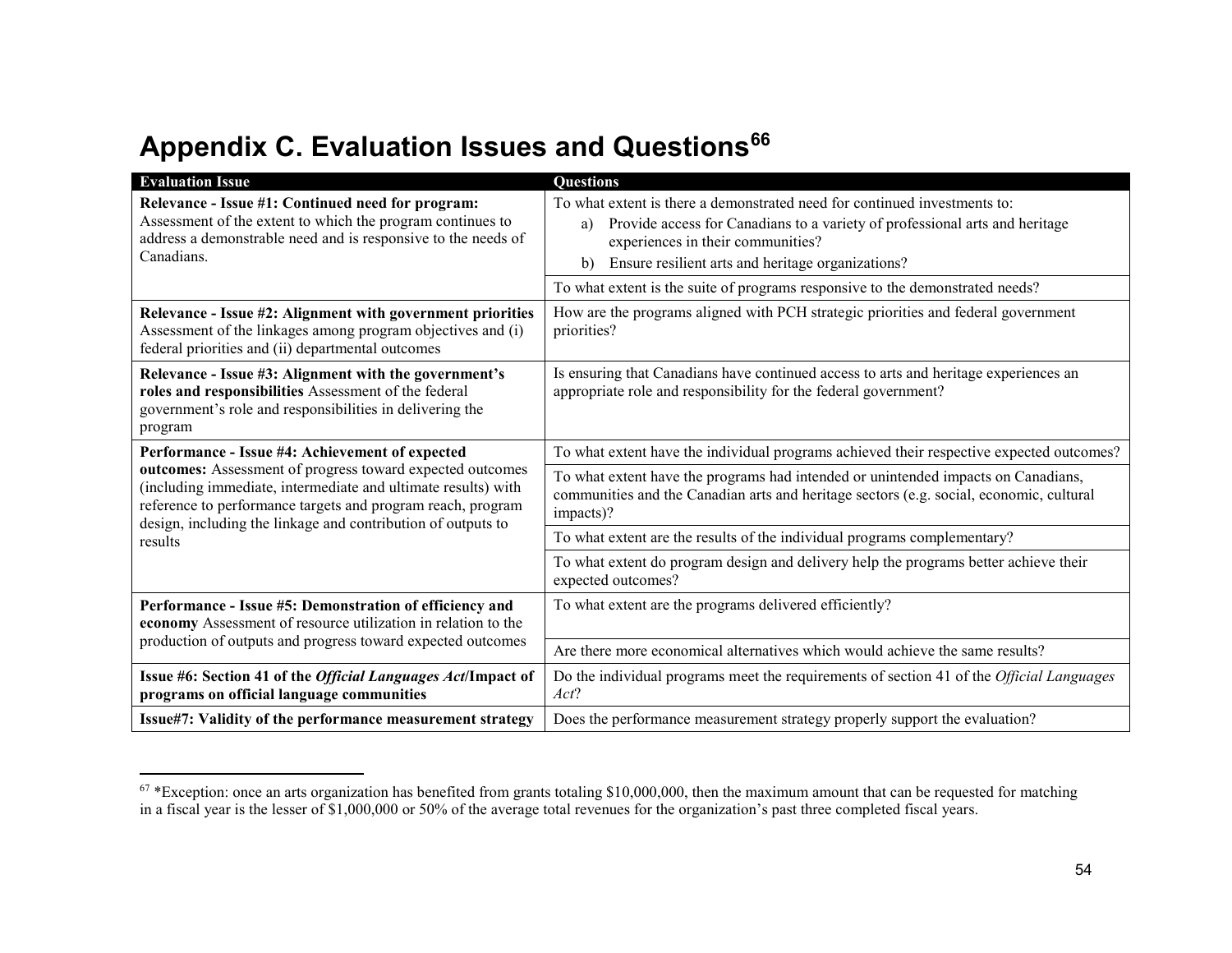# **Appendix D. Performance Measurement Matrix for the Three Programs**

<span id="page-64-0"></span>

| <b>OUTCOMES</b>  | <b>CAPF</b>                                                                                                                                                                                                                                                                                                                                                                                                                                                                                                                                                                                                            | <b>CCSF</b>                                                                                                                                                                                                                                                                                                                                                                                                                                                                                                                                                                                                     | <b>CCIF</b>                                                                                                                                                                                                                                                                                                                                                                                                                                                                                                                                                                                                                                                                                                                                                                                                                                                                                                                                                                                                                 |
|------------------|------------------------------------------------------------------------------------------------------------------------------------------------------------------------------------------------------------------------------------------------------------------------------------------------------------------------------------------------------------------------------------------------------------------------------------------------------------------------------------------------------------------------------------------------------------------------------------------------------------------------|-----------------------------------------------------------------------------------------------------------------------------------------------------------------------------------------------------------------------------------------------------------------------------------------------------------------------------------------------------------------------------------------------------------------------------------------------------------------------------------------------------------------------------------------------------------------------------------------------------------------|-----------------------------------------------------------------------------------------------------------------------------------------------------------------------------------------------------------------------------------------------------------------------------------------------------------------------------------------------------------------------------------------------------------------------------------------------------------------------------------------------------------------------------------------------------------------------------------------------------------------------------------------------------------------------------------------------------------------------------------------------------------------------------------------------------------------------------------------------------------------------------------------------------------------------------------------------------------------------------------------------------------------------------|
| <b>Immediate</b> | 1. Presenters offer a variety of<br>professional artistic experience to<br>Canadians:<br># and % of professional arts presenters<br>٠<br>funded by discipline across regions<br>Number and percentage of out-of province<br>٠<br>artists presented<br><b>Arts Presenters and PSO undertake</b><br>$\overline{2}$ .<br>professional development opportunities<br>to strengthen the practices of the CAPF<br>presenting community<br># and type of organizations funded for<br>٠<br>professional development activities<br># and type of professional development<br>٠<br>activities provided by funded<br>organizations | 1. Arts and heritage organizations have<br>resources to build/improve facilities<br>and infrastructure:<br>Number of facilities build and renovated<br>٠<br>Number of specialized equipment<br>٠<br>purchases<br>Number of feasibility studies conducted<br>$\blacksquare$<br>Number of new facilities and facilities<br>with increased seating or capacity of<br>exhibition halls<br>• Number of facilities with improved<br>technological and safety features<br>Number of facilities with improved<br>disability access<br>Number of facilities with improved<br>٠<br>environmental and conservation control | 1. Arts and heritage organization have access to<br>resources to develop better business practices:<br>Number of organizations with access to activities<br>$\blacksquare$<br>and/or tools leading to improved governance,<br>management practises and/or financial self-<br>sufficiency but not limited to:<br>Number and nature of tools developed<br>٠<br>Level of training provided/made available<br>п<br>Number and type of workshops<br>$\blacksquare$<br>Arts organization raise capital and create<br>2.<br>endowments:<br>Percentage increase in total amounts of endowment<br>$\blacksquare$<br>funds<br>Number of endowments created<br>٠<br>Arts institutions avoid bankruptcy<br>3.<br>Number of support organizations that are operating<br>$\blacksquare$<br>after two years from date of funding<br>Communities sustain cultural activities at the<br>4.<br>local level<br>Number of eligible applications?<br>$\blacksquare$<br>Number and type of cultural activities from eligible<br>٠<br>applications |
| Intermediate     | Canadians in all regions of the country<br>engage and participate in a variety of<br>professional artistic experiences.<br>Number and type of communities reached<br>٠<br>(by population size/urban, rural and<br>remote)<br>Number and percentage of professional<br>arts presenters that reach out to<br>underserved communities<br>Number of volunteers engaged in<br>٠                                                                                                                                                                                                                                             | 2. A variety of arts and heritage<br>experiences are available in a wide<br>range of communities<br>Diversity of supported projects (artistic<br>$\blacksquare$<br>disciplines, heritage function,<br>underserved communities)<br>Funded projects service communities in<br>٠<br>all regional that vary in size<br>3. Arts and Heritage organizations can<br>better create/present/preserve/exhibit                                                                                                                                                                                                             | Arts and heritage organizations are supported in<br>5.<br>communities that value their existence:<br>Number of new partnership and initiatives<br>$\blacksquare$<br>Number of maintained partnerships and initiatives<br>٠<br>Demonstrated community support (for example,<br>$\blacksquare$<br>private sector, foundations, schools)                                                                                                                                                                                                                                                                                                                                                                                                                                                                                                                                                                                                                                                                                       |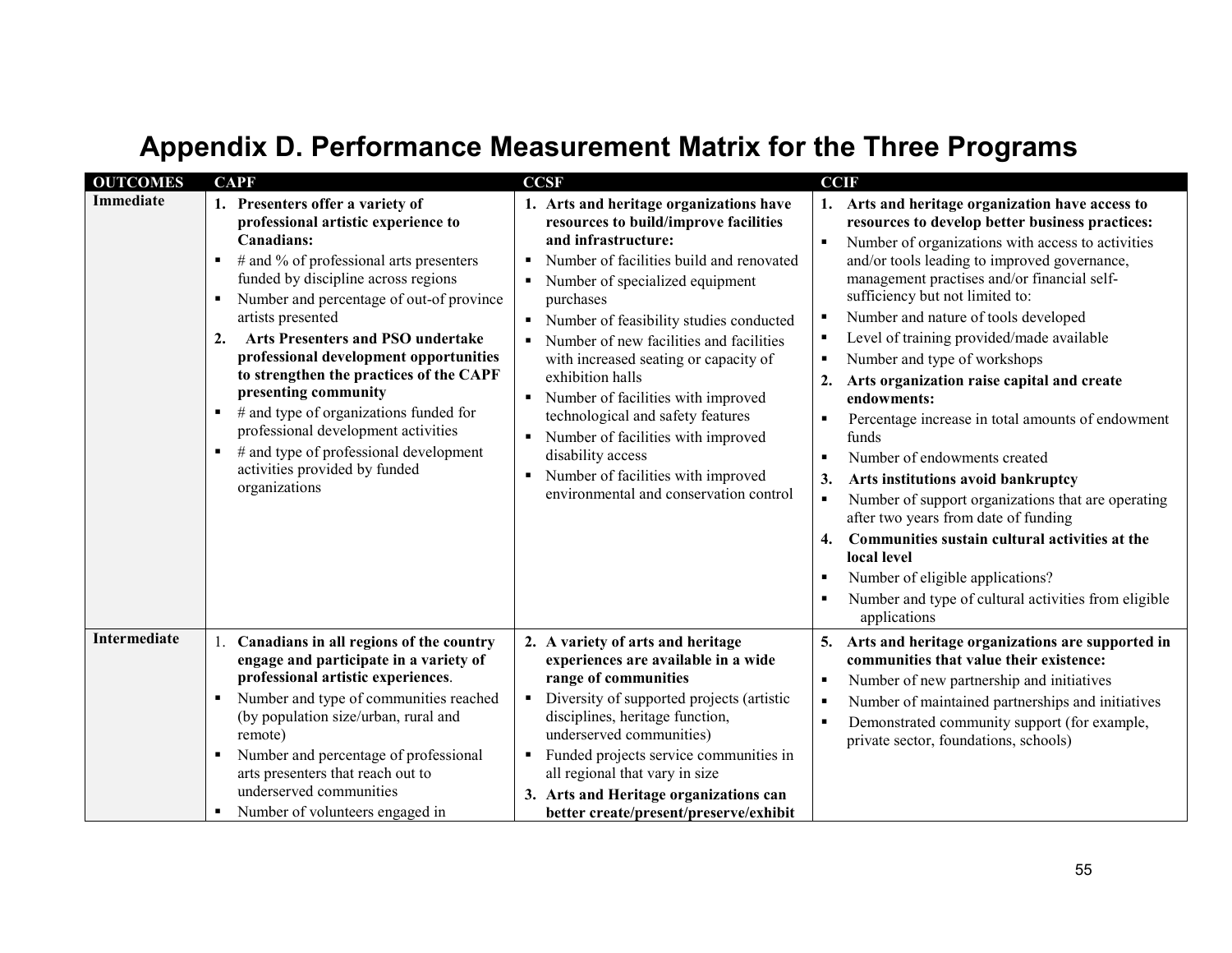| <b>OUTCOMES</b>                    | <b>CAPF</b>                                                                                                                                                                                                                                                                                                                                                       | <b>CCSF</b>                                                                                                                                                                                                                                                                                                | <b>CCIF</b>                                                                                                                                                                                                                                                                                                                                                                                                                                                                                                                                                                                                                                                                                                                      |
|------------------------------------|-------------------------------------------------------------------------------------------------------------------------------------------------------------------------------------------------------------------------------------------------------------------------------------------------------------------------------------------------------------------|------------------------------------------------------------------------------------------------------------------------------------------------------------------------------------------------------------------------------------------------------------------------------------------------------------|----------------------------------------------------------------------------------------------------------------------------------------------------------------------------------------------------------------------------------------------------------------------------------------------------------------------------------------------------------------------------------------------------------------------------------------------------------------------------------------------------------------------------------------------------------------------------------------------------------------------------------------------------------------------------------------------------------------------------------|
|                                    | professional artistic activities<br>Number and type of outreach activities<br>٠<br>Presenters undertake their activities<br>4.<br>within a health Canadian presenting<br>environment<br>Number and type of partnership<br>٠<br>established between presenters<br>Number and type of organizations<br>٠<br>participating in professional development<br>activities | arts and heritage experiences<br>Number/nature of activities have been<br>٠<br>maintained and/or enhanced (number,<br>quality, variety, self-reported)<br>Users satisfaction with working spaces<br>٠<br>and or equipment                                                                                  |                                                                                                                                                                                                                                                                                                                                                                                                                                                                                                                                                                                                                                                                                                                                  |
| <b>Ultimate</b><br><b>Outcomes</b> | Canadians experience and value<br>professional artistic experiences<br>Level of participation of Canadians<br>٠<br>Level of appreciation of Canadian<br>٠                                                                                                                                                                                                         | Canadians have access to arts and<br>heritage spaces in their communities<br>for creation/presentation/preservation<br>and exhibition:<br>Level of access of Canadians to arts and<br>٠<br>heritage spaces in their communities<br>Level of Canadians' satisfaction with<br>their arts and heritage spaces | Contributes to the long term organization<br>administrative and financial health of arts and<br>heritage organizations<br>Strong community support as evidenced by:<br>٠<br>Diverse sources of funding-number of different<br>٠<br>sources and amounts of funding<br>Private sector donations<br>$\blacksquare$<br>Sound governance of arts and heritage organizations<br>$\blacksquare$<br>as evidenced by:<br>Financial stability of organizations<br>Level of HR capacity as evidenced by:<br>Financial stability of organizations<br>Level of HR capacity as measured, for example, by<br>rates of retention/turnover in key positions<br>Planning practices in place: strategic, succession<br>business and financial plans |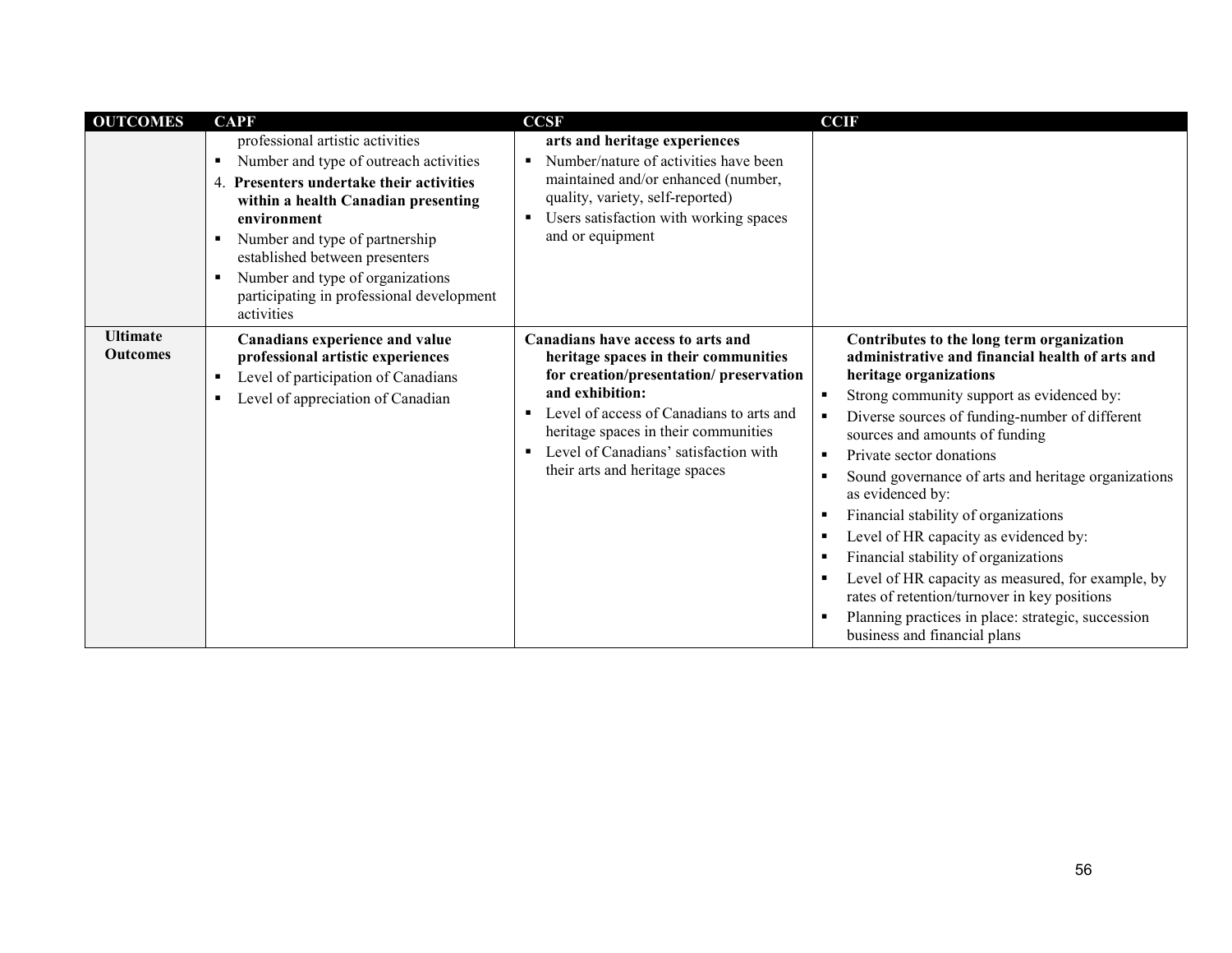# <span id="page-66-0"></span>**Appendix E. Decision Processes**

The following paragraphs describe the decision making process for three programs:

- CAPF applications are received and processed by the regional offices of the Department of Canadian Heritage and analyzed for eligibility. All eligible applications are assessed using national standard criteria which take into account the CAPF objectives and the past performance of the organization. When prioritizing applications and making recommendations, regional offices take into consideration, among other factors, the variety and number of professional artistic activities available within the region, impact of the projects, and organizational capacity. Recommendations are then sent to the Minister's office for final approval. The Headquarters office reviews and recommends national projects to the Minister's office for final approval.
- CCSF applications are processed regionally and recommendations are then reviewed nationally. Regional officers prioritize projects on the basis of the program's assessment criteria and the extent to which projects address the needs and gaps of underserved communities and groups, such as official language minority communities, Aboriginal communities, and culturally diverse communities. Projects are then submitted to a National Review Committee, which considers the distribution of program funds across the country and the national needs or gaps related to underserved communities and groups.
- CCIF is entirely administered and managed nationally. Prior to CCIF, one component of CASHP was delivered regionally (i.e. the Capacity Building component). The two major components of CCIF are assessed differently. The Endowment Incentives component lends itself well to its formula-based administration. For each arts organization, the maximum amount that can be requested for matching in each fiscal year is the lesser of \$2,000,000<sup>67</sup> or 50% of the average total revenues for the organization's three most recent completed fiscal years. As announced in Budget 2013, starting in 2013-14, once an arts organization has benefited from grants totalling \$10,000,000, then the maximum amount that can be requested for matching in a fiscal year is the lesser of \$1,000,000 or 50% of the average total revenues for the organization's past three completed fiscal years to a lifetime maximum of \$15,000,000. The Department matches the funds raised from donations from private sources up to a maximum of one dollar for each dollar raised, depending on the availability of funds and the number of the successful applicants. The Strategic Initiatives component requires applicants to submit a letter of intent which describes the proposed project, and is rated against various evaluation criteria (relevance of the project, impact, partnership, applicants' ability to carry out the project, and funding). Applicants

 $67$  \*Exception: once an arts organization has benefited from grants totaling \$10,000,000, then the maximum amount that can be requested for matching in a fiscal year is the lesser of \$1,000,000 or 50% of the average total revenues for the organization's past three completed fiscal years.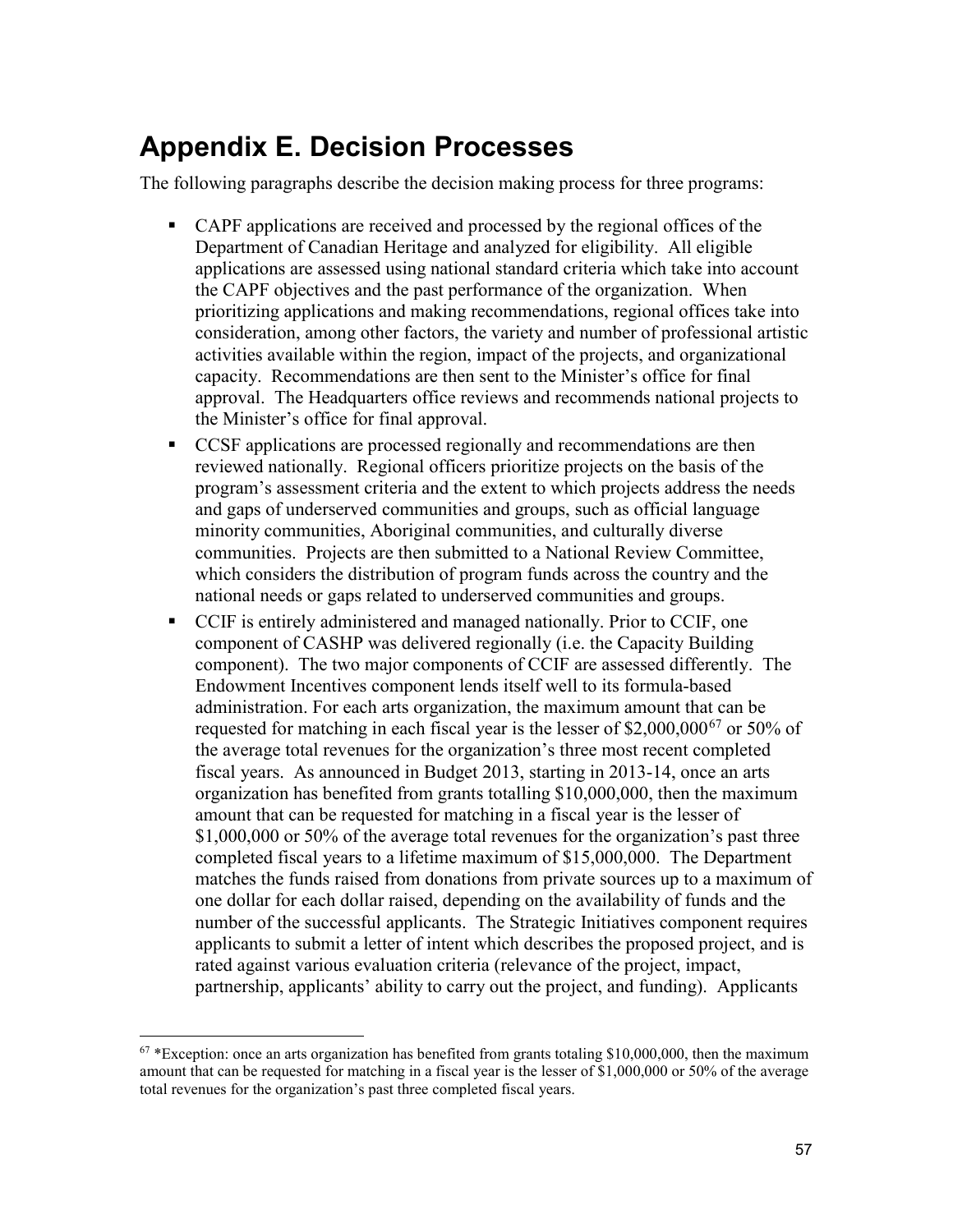selected through this process are then invited to submit a full application. Funding by the Department may support up to 50% of eligible project costs.<sup>68</sup>

<sup>68</sup> Under exceptional circumstances, the program may consider increased levels of support up to 75% of eligible project costs.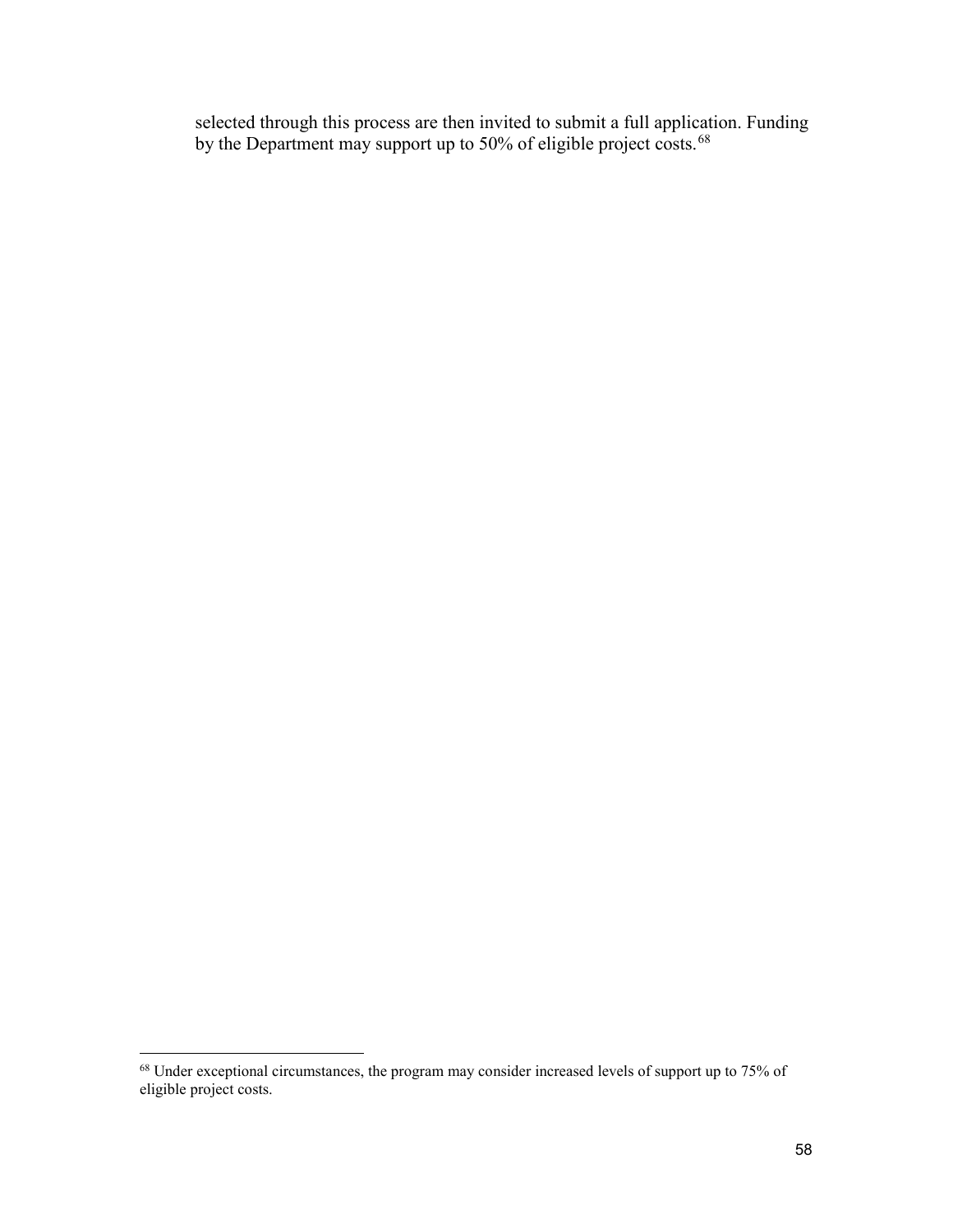# <span id="page-68-0"></span>**Appendix F. List of Works Cited**

- Arts and Heritage in Canada: Access and Availability Survey 2012. *Phoenix Strategic Perspectives Inc. (prepared for the Department of Canadian Heritage),* 2012. Retrieved from: [http://www.allianceforarts.com/files/enet/pdf/13/01/Canadian%20Heritage%20Nov](http://www.allianceforarts.com/files/enet/pdf/13/01/Canadian%20Heritage%20Nov%202012%20report.pdf) %202012%20report.pdf.
- Arts Policy Branch, Department of Canadian Heritage, Analysis of DGAP Program Data (Internal Document), 2013.
- Canada Council for the Arts. *The Current Environment for the Arts and the Canada Council.* [Retrieved from: http://canadacouncil.ca/en/council/about-the](http://canadacouncil.ca/en/council/about-thecouncil/current-environment)council/current-environment.
- Canada Council for the Arts Funding to artists and arts organizations, National Overview. 2012-13. Retrieved from:

[http://canadacouncil.ca/~/media/files/research%20-%20en/2012-](http://canadacouncil.ca/~/media/files/research%20-%20en/2012-13%20provincial%20profiles/national%20overview-en.pdf) 13%20provincial%20profiles/national%20overview-en.pdf.

- Canada's Economic Action Plan: Canada Cultural Investment Fund: Endowment Incentive. Retrieved from: [http://actionplan.gc.ca/en/initiative/canada-cultural](http://actionplan.gc.ca/en/initiative/canada-culturalinvestment-fund-endowment)investment-fund-endowment.
- Canada's Performing Arts Alliance. *Our Fiscal Performance.* 2009. Retrieved from: [http://www.hillstrategies.com/content/our-fiscal-performance.](http://www.hillstrategies.com/content/our-fiscal-performance)
- CCIF: Presentation Arts Policy Branch Cultural Affairs, July 2012.
- Conseil des arts du Canada. Conseil Des Arts Du Canada Financement Aux Artistes Et Organismes Artistiques Au Québec, 2011-2012.
- Creative City Network of Canada, Arts and Positive Change in Communities. 2005.
- Culture Satellite Account Official Figure and Guidelines (Ver. 2, 31 July, 2013).
- Duxbury, Nancy. *Under Construction*: *The State of Cultural Infrastructure in Canada.*  2008. Retrieved from: [http://www.cultureandcommunities.ca/cecc/resources/publications.html.](http://www.cultureandcommunities.ca/cecc/resources/publications.html)
- Evaluation of the Building Communities through Arts and Heritage Program (pg. 31 -35). Retrieved from: [http://publications.gc.ca/collections/collection\\_2012/pc-ch/CH7-10-](http://publications.gc.ca/collections/collection_2012/pc-ch/CH7-10-2011-eng.pdf) 2011-eng.pdf.
- Flat-Lined but Still Alive. Analysis of the Provincial and Territorial 2012-13 Budgets from the Perspective of Arts, Culture and Heritage. Canadian Conference of the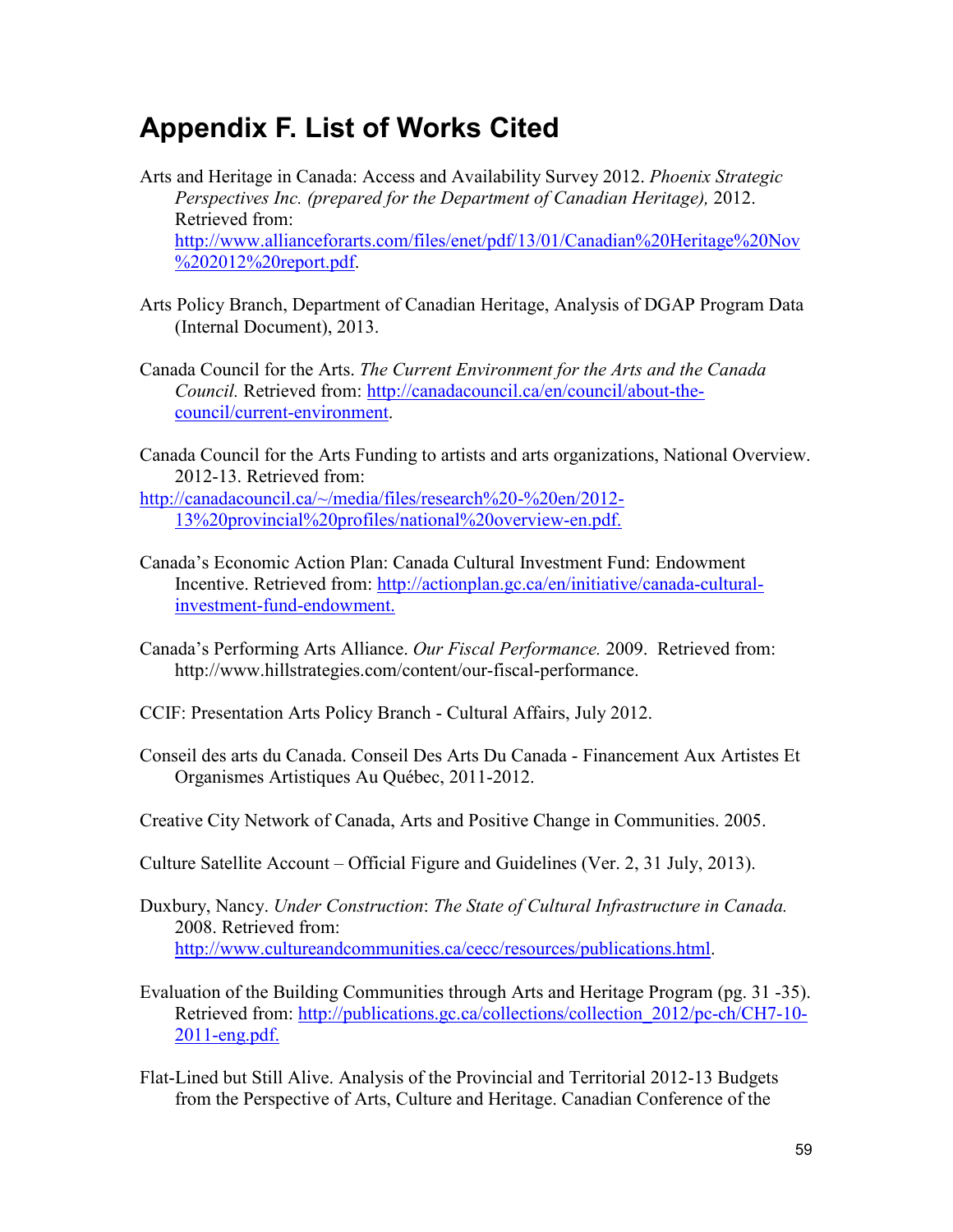Arts/Centre on Governance, University of Ottawa, 2013.

- Golden and District Arts Council (GDAC), now commonly known as Kicking Horse Culture, is an arts and culture non-profit society serving the community of Golden, British Columbia (BC).
- Government of Canada. *2013 Budget*. Retrieved from: <http://www.budget.gc.ca/2013/home-accueil-eng.html>.
- Government of Saskatchewan, *Moving from Reflection to Action: Towards a Cultural Policy for Saskatchewan*, 2010. Retrieved from: [http://www.pcs.gov.sk.ca/Reflection-to-Action.](http://www.pcs.gov.sk.ca/Reflection-to-Action)
- Grouped Evaluation of the Canada Arts Presentation Fund Canada Cultural Investment Fund Canada Cultural Spaces Fund. *Terms of Reference*, 2012.
- Hill Strategies, The Arts and Individual Wellbeing in Canada: Connections between Cultural Activities and Health, Volunteering, Satisfaction with Life and Other Social Indicators in 2010.
- Jackson, Joseph & René Lemieux, *The Arts and Canada's Cultural Policy*, Library of Parliament, Revised 15 October 1999.
- Lopes, Sandra. Citizen and Community Participation: Understanding and Leveraging its Potential. Public Policy Forum. 2004.
- Mirza, Saeed. *Canada's Looming Infrastructure Deficit.* 2007. Retrieved from: <http://economistesquebecois.com/files/documents/b8/95/8mai-saeed-mirza.pdf>.
- Ontario Arts and Culture Tourism Profile, Report prepared by Research Resolutions and Consulting Ltd. For Ontario Arts Council (2012). Retrieved from: [http://www.arts.on.ca/AssetFactory.aspx?did=8778.](http://www.arts.on.ca/AssetFactory.aspx?did=8778)
- PCH website: CAPF. Retrieved from: [http://www.pch.gc.ca/eng/1348687030281/1348687694432.](http://www.pch.gc.ca/eng/1348687030281/1348687694432)
- Petri, Inga, *The Value of Presenting: A Study of Performing Arts Presentation in Canada*, Canadian Arts Presenting Association (CAPACOA) and Strategic Moves, 2013.
- Royal Commission on National Development in the Arts, Letters and Sciences. Retrieved from: [http://www.collectionscanada.gc.ca/2/5/h5-400-e.html.](http://www.collectionscanada.gc.ca/2/5/h5-400-e.html)
- Statistics Canada, Survey of Service Industries: Performing Arts 2010, 2012.
- Torjman, Sherri, *Culture and recreation: Links to well-being,* Caledon Institute, Ottawa, 2004.